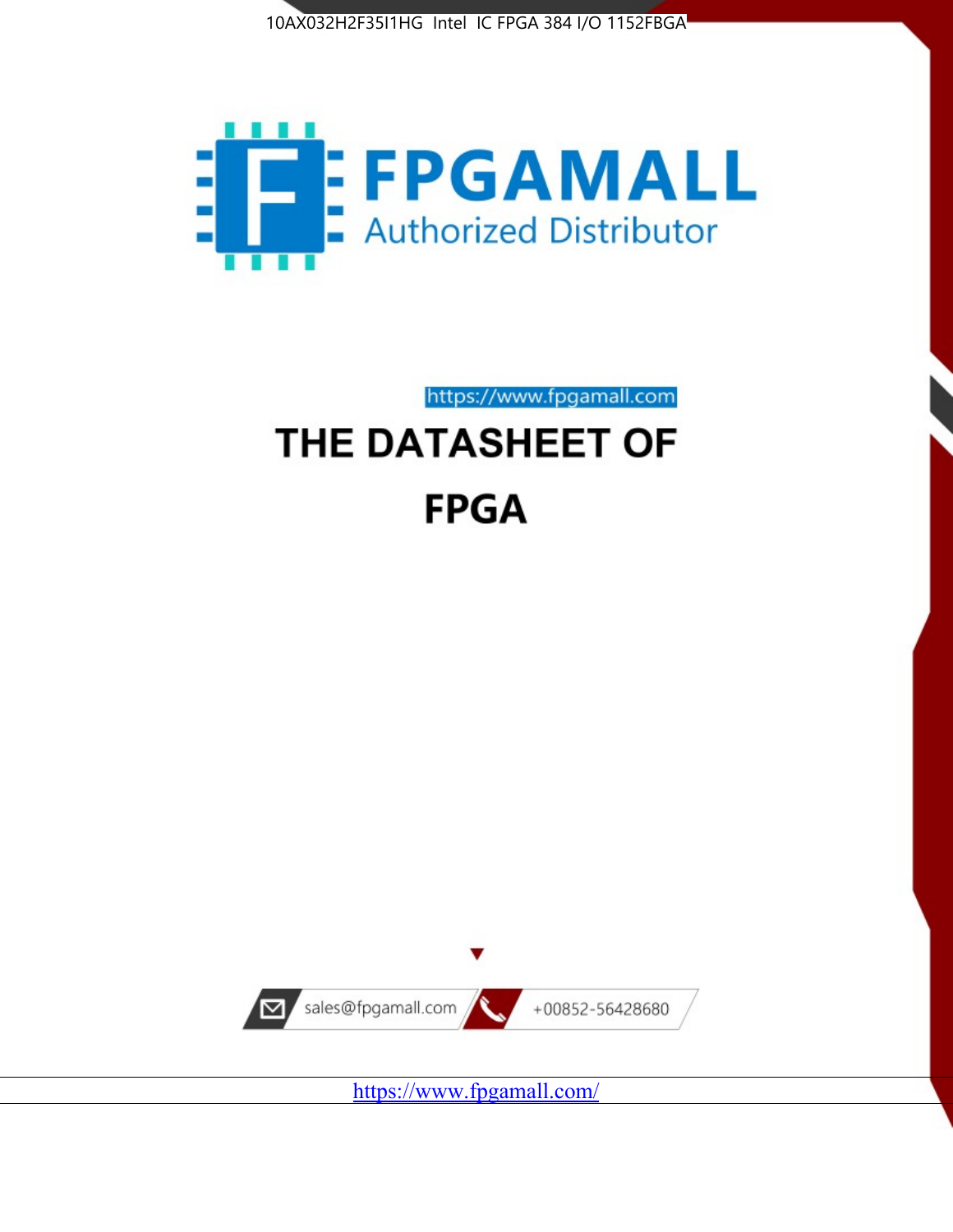10AX032H2F35I1HG Intel IC FPGA 384 I/O 1152FBGA



# **Intel® Arria® 10 Device Overview**



**A10-OVERVIEW | 2018.12.06** Latest document on the web: **[PDF](https://www.intel.com/content/dam/www/programmable/us/en/pdfs/literature/hb/arria-10/a10_overview.pdf)** | **[HTML](https://www.intel.com/content/www/us/en/programmable/documentation/sam1403480274650.html)**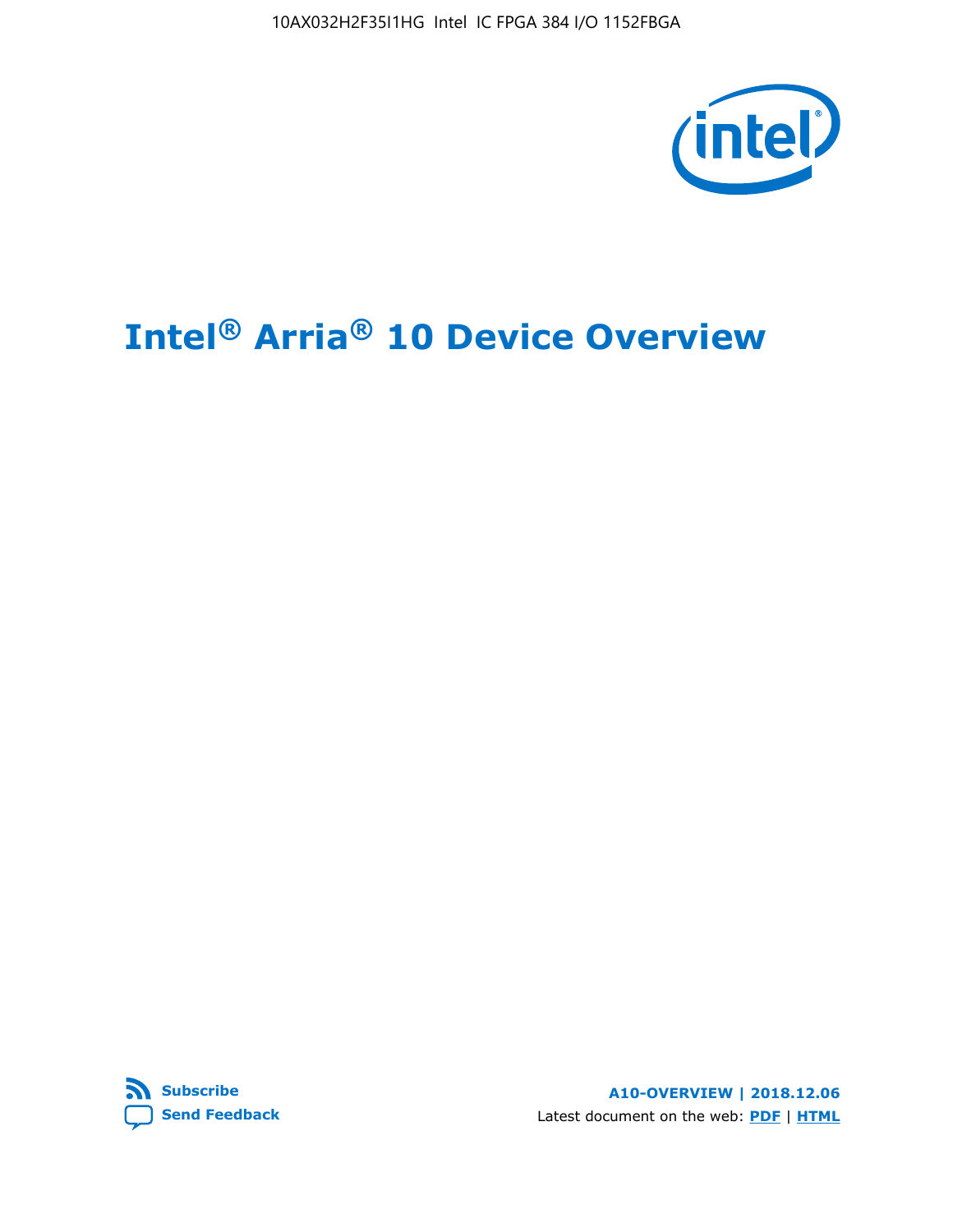

**Contents** 

# **Contents**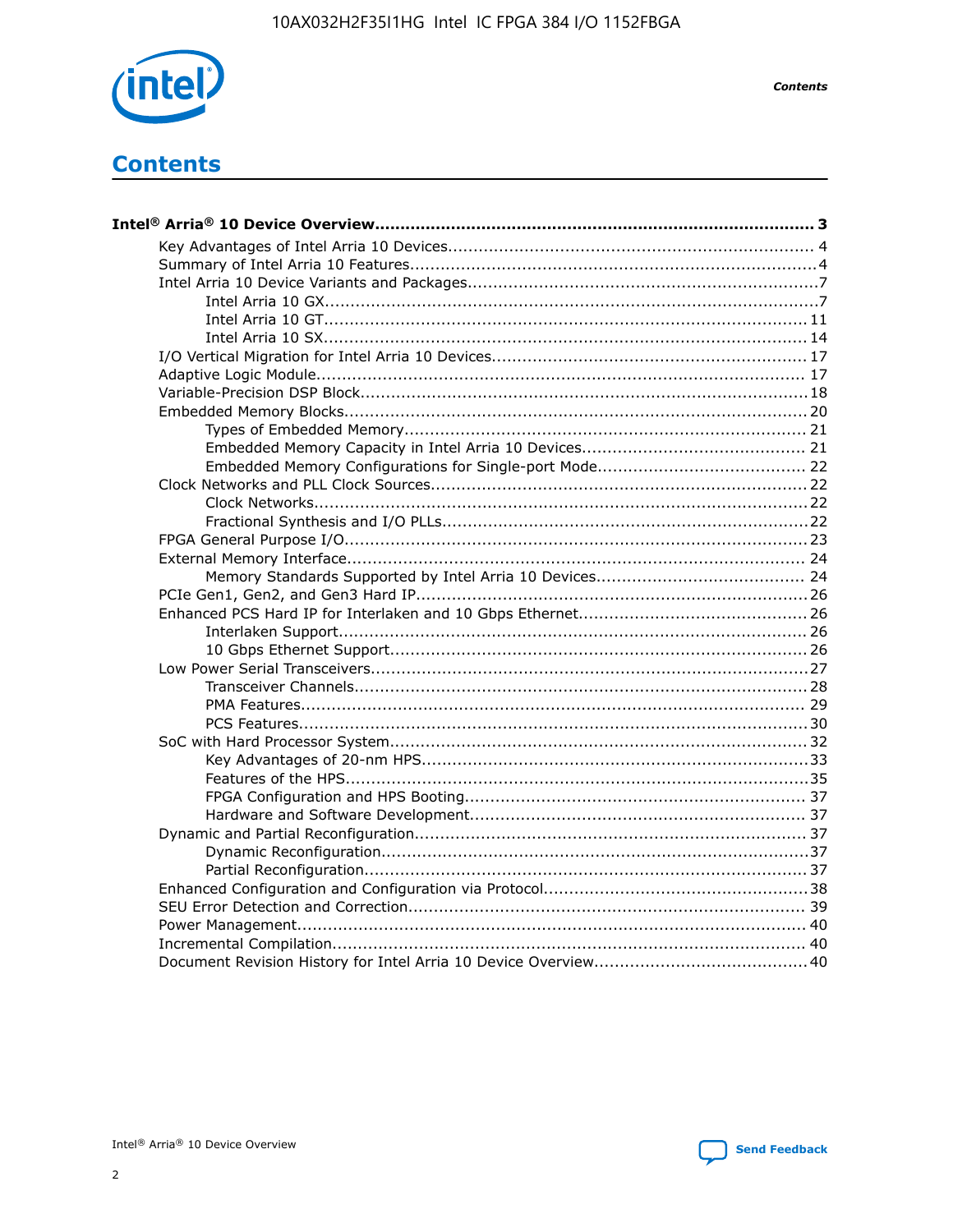**A10-OVERVIEW | 2018.12.06**

**[Send Feedback](mailto:FPGAtechdocfeedback@intel.com?subject=Feedback%20on%20Intel%20Arria%2010%20Device%20Overview%20(A10-OVERVIEW%202018.12.06)&body=We%20appreciate%20your%20feedback.%20In%20your%20comments,%20also%20specify%20the%20page%20number%20or%20paragraph.%20Thank%20you.)**



# **Intel® Arria® 10 Device Overview**

The Intel<sup>®</sup> Arria<sup>®</sup> 10 device family consists of high-performance and power-efficient 20 nm mid-range FPGAs and SoCs.

Intel Arria 10 device family delivers:

- Higher performance than the previous generation of mid-range and high-end FPGAs.
- Power efficiency attained through a comprehensive set of power-saving technologies.

The Intel Arria 10 devices are ideal for high performance, power-sensitive, midrange applications in diverse markets.

| <b>Market</b>         | <b>Applications</b>                                                                                               |
|-----------------------|-------------------------------------------------------------------------------------------------------------------|
| Wireless              | Channel and switch cards in remote radio heads<br>٠<br>Mobile backhaul<br>٠                                       |
| Wireline              | 40G/100G muxponders and transponders<br>٠<br>100G line cards<br>٠<br><b>Bridging</b><br>٠<br>Aggregation<br>٠     |
| <b>Broadcast</b>      | Studio switches<br>٠<br>Servers and transport<br>٠<br>Videoconferencing<br>٠<br>Professional audio and video<br>٠ |
| Computing and Storage | Flash cache<br>٠<br>Cloud computing servers<br>٠<br>Server acceleration<br>٠                                      |
| Medical               | Diagnostic scanners<br>٠<br>Diagnostic imaging<br>٠                                                               |
| Military              | Missile guidance and control<br>٠<br>Radar<br>٠<br>Electronic warfare<br>٠<br>Secure communications<br>٠          |

#### **Table 1. Sample Markets and Ideal Applications for Intel Arria 10 Devices**

#### **Related Information**

- [Intel Arria 10 Device Handbook: Known Issues](http://www.altera.com/support/kdb/solutions/rd07302013_646.html) Lists the planned updates to the *Intel Arria 10 Device Handbook* chapters.
- [Intel Arria 10 GX/GT Device Errata and Design Recommendations](https://www.intel.com/content/www/us/en/programmable/documentation/agz1493851706374.html#yqz1494433888646)
- [Intel Arria 10 SX Device Errata and Design Recommendations](https://www.intel.com/content/www/us/en/programmable/documentation/cru1462832385668.html#cru1462832558642)

Intel Corporation. All rights reserved. Intel, the Intel logo, Altera, Arria, Cyclone, Enpirion, MAX, Nios, Quartus and Stratix words and logos are trademarks of Intel Corporation or its subsidiaries in the U.S. and/or other countries. Intel warrants performance of its FPGA and semiconductor products to current specifications in accordance with Intel's standard warranty, but reserves the right to make changes to any products and services at any time without notice. Intel assumes no responsibility or liability arising out of the application or use of any information, product, or service described herein except as expressly agreed to in writing by Intel. Intel customers are advised to obtain the latest version of device specifications before relying on any published information and before placing orders for products or services. \*Other names and brands may be claimed as the property of others.

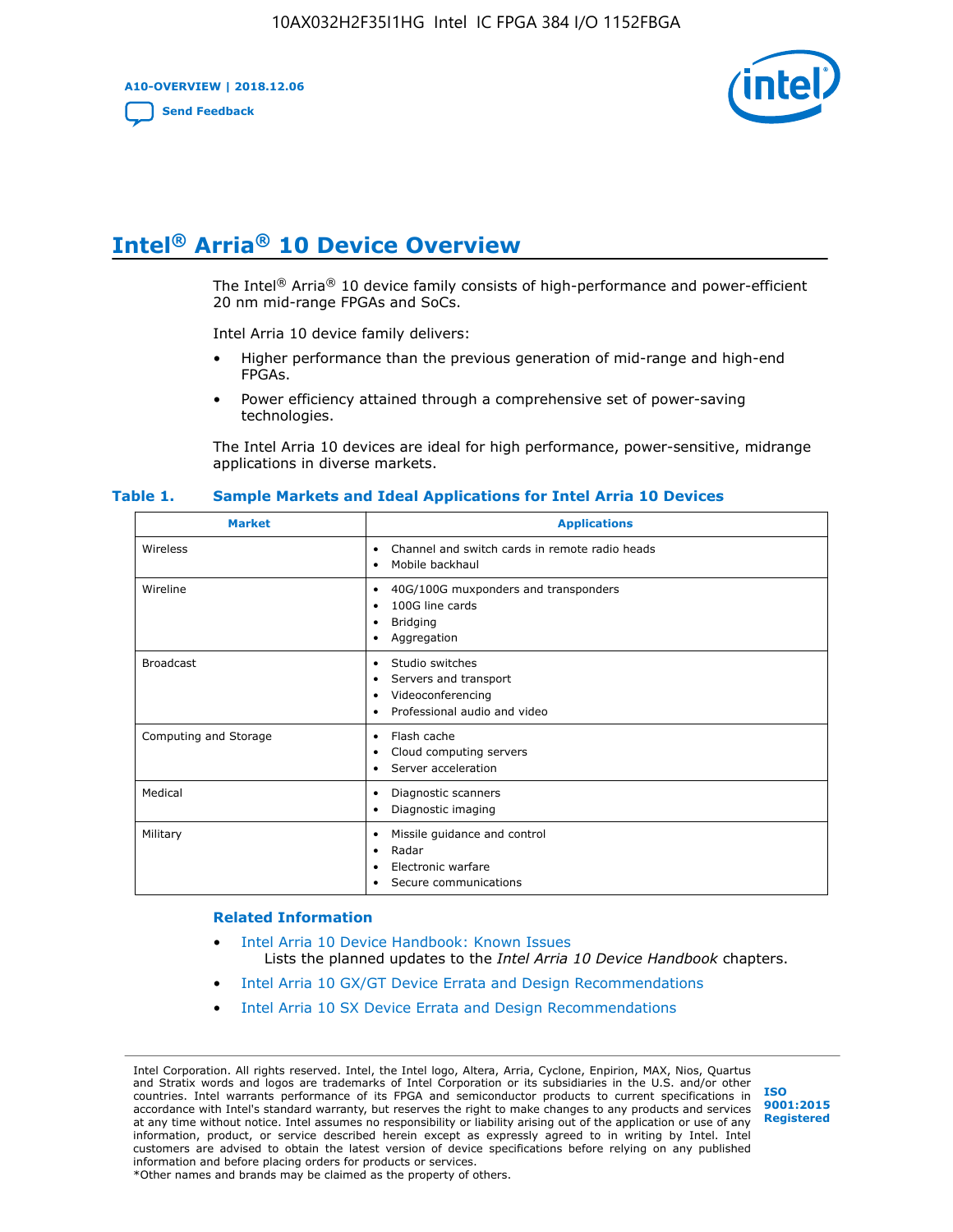

# **Key Advantages of Intel Arria 10 Devices**

## **Table 2. Key Advantages of the Intel Arria 10 Device Family**

| <b>Advantage</b>                                                                                          | <b>Supporting Feature</b>                                                                                                                                                                                                                                                                                                     |
|-----------------------------------------------------------------------------------------------------------|-------------------------------------------------------------------------------------------------------------------------------------------------------------------------------------------------------------------------------------------------------------------------------------------------------------------------------|
| Enhanced core architecture                                                                                | Built on TSMC's 20 nm process technology<br>٠<br>60% higher performance than the previous generation of mid-range FPGAs<br>٠<br>15% higher performance than the fastest previous-generation FPGA<br>٠                                                                                                                         |
| High-bandwidth integrated<br>transceivers                                                                 | Short-reach rates up to 25.8 Gigabits per second (Gbps)<br>٠<br>Backplane capability up to 12.5 Gbps<br>٠<br>Integrated 10GBASE-KR and 40GBASE-KR4 Forward Error Correction (FEC)<br>٠                                                                                                                                        |
| Improved logic integration and<br>hard IP blocks                                                          | 8-input adaptive logic module (ALM)<br>٠<br>Up to 65.6 megabits (Mb) of embedded memory<br>٠<br>Variable-precision digital signal processing (DSP) blocks<br>Fractional synthesis phase-locked loops (PLLs)<br>٠<br>Hard PCI Express Gen3 IP blocks<br>Hard memory controllers and PHY up to 2,400 Megabits per second (Mbps) |
| Second generation hard<br>processor system (HPS) with<br>integrated ARM* Cortex*-A9*<br>MPCore* processor | Tight integration of a dual-core ARM Cortex-A9 MPCore processor, hard IP, and an<br>٠<br>FPGA in a single Intel Arria 10 system-on-a-chip (SoC)<br>Supports over 128 Gbps peak bandwidth with integrated data coherency between<br>$\bullet$<br>the processor and the FPGA fabric                                             |
| Advanced power savings                                                                                    | Comprehensive set of advanced power saving features<br>٠<br>Power-optimized MultiTrack routing and core architecture<br>٠<br>Up to 40% lower power compared to previous generation of mid-range FPGAs<br>٠<br>Up to 60% lower power compared to previous generation of high-end FPGAs                                         |

# **Summary of Intel Arria 10 Features**

## **Table 3. Summary of Features for Intel Arria 10 Devices**

| <b>Feature</b>                  | <b>Description</b>                                                                                                                                                                                                                                                                                                                                                                                           |
|---------------------------------|--------------------------------------------------------------------------------------------------------------------------------------------------------------------------------------------------------------------------------------------------------------------------------------------------------------------------------------------------------------------------------------------------------------|
| Technology                      | TSMC's 20-nm SoC process technology<br>٠<br>Allows operation at a lower $V_{CC}$ level of 0.82 V instead of the 0.9 V standard $V_{CC}$ core voltage                                                                                                                                                                                                                                                         |
| Packaging                       | 1.0 mm ball-pitch Fineline BGA packaging<br>٠<br>0.8 mm ball-pitch Ultra Fineline BGA packaging<br>Multiple devices with identical package footprints for seamless migration between different<br><b>FPGA</b> densities<br>Devices with compatible package footprints allow migration to next generation high-end<br>Stratix <sup>®</sup> 10 devices<br>RoHS, leaded $(1)$ , and lead-free (Pb-free) options |
| High-performance<br>FPGA fabric | Enhanced 8-input ALM with four registers<br>Improved multi-track routing architecture to reduce congestion and improve compilation time<br>Hierarchical core clocking architecture<br>Fine-grained partial reconfiguration                                                                                                                                                                                   |
| Internal memory<br>blocks       | M20K-20-Kb memory blocks with hard error correction code (ECC)<br>٠<br>Memory logic array block (MLAB)-640-bit memory                                                                                                                                                                                                                                                                                        |
|                                 | continued                                                                                                                                                                                                                                                                                                                                                                                                    |



<sup>(1)</sup> Contact Intel for availability.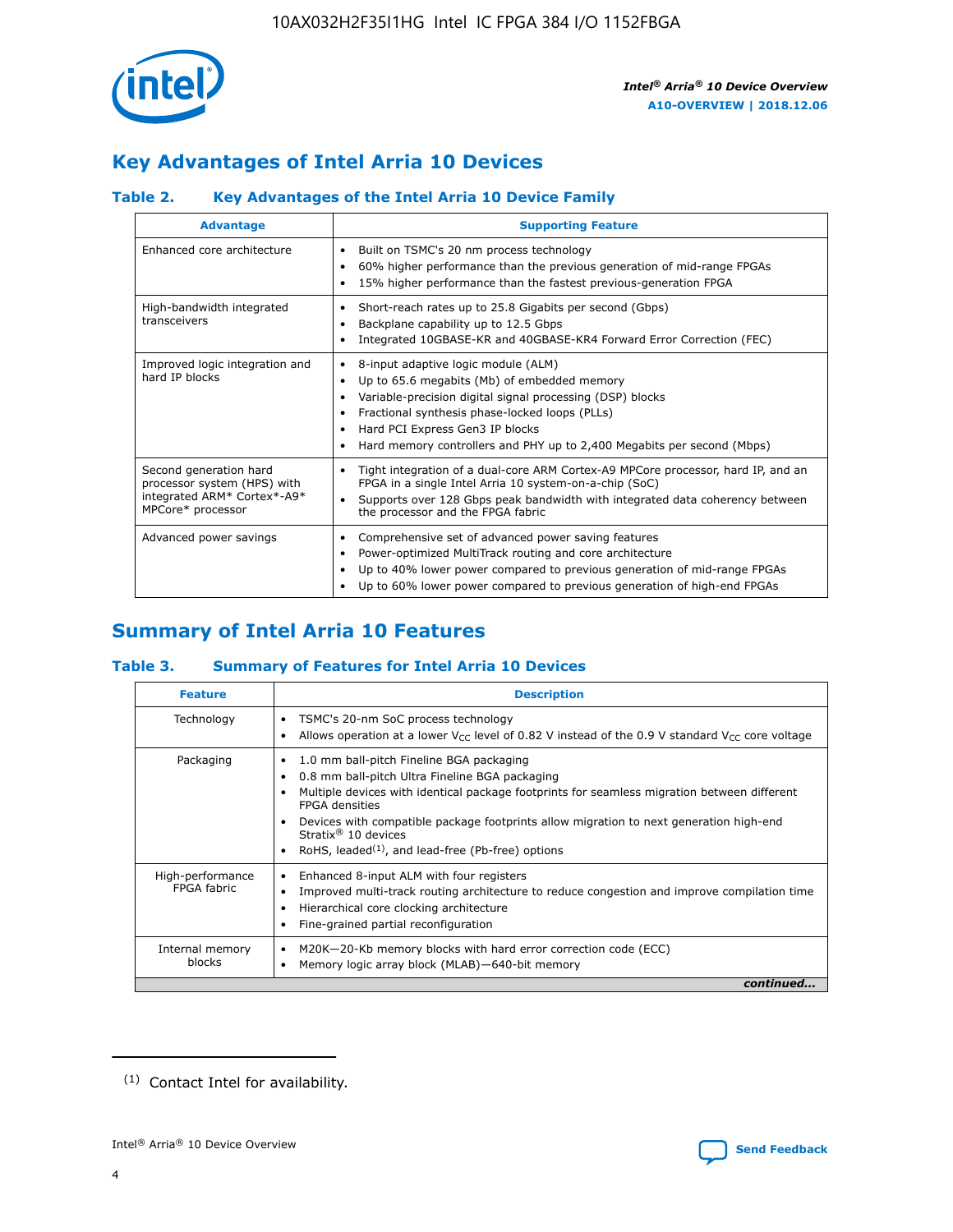$\mathsf{r}$ 



| <b>Feature</b>                         |                                                                                                                | <b>Description</b>                                                                                                                                                                                                                                                                                                                                                                                                                                                                                                                                                                                                                                                                                                                                                                                                                          |
|----------------------------------------|----------------------------------------------------------------------------------------------------------------|---------------------------------------------------------------------------------------------------------------------------------------------------------------------------------------------------------------------------------------------------------------------------------------------------------------------------------------------------------------------------------------------------------------------------------------------------------------------------------------------------------------------------------------------------------------------------------------------------------------------------------------------------------------------------------------------------------------------------------------------------------------------------------------------------------------------------------------------|
| Embedded Hard IP<br>blocks             | Variable-precision DSP                                                                                         | Native support for signal processing precision levels from $18 \times 19$ to<br>$\bullet$<br>54 x 54<br>Native support for 27 x 27 multiplier mode<br>64-bit accumulator and cascade for systolic finite impulse responses<br>(FIRs)<br>Internal coefficient memory banks<br>٠<br>Preadder/subtractor for improved efficiency<br>Additional pipeline register to increase performance and reduce<br>power<br>Supports floating point arithmetic:<br>- Perform multiplication, addition, subtraction, multiply-add,<br>multiply-subtract, and complex multiplication.<br>- Supports multiplication with accumulation capability, cascade<br>summation, and cascade subtraction capability.<br>- Dynamic accumulator reset control.<br>- Support direct vector dot and complex multiplication chaining<br>multiply floating point DSP blocks. |
|                                        | Memory controller                                                                                              | DDR4, DDR3, and DDR3L                                                                                                                                                                                                                                                                                                                                                                                                                                                                                                                                                                                                                                                                                                                                                                                                                       |
|                                        | PCI Express*                                                                                                   | PCI Express (PCIe*) Gen3 (x1, x2, x4, or x8), Gen2 (x1, x2, x4, or x8)<br>and Gen1 (x1, x2, x4, or x8) hard IP with complete protocol stack,<br>endpoint, and root port                                                                                                                                                                                                                                                                                                                                                                                                                                                                                                                                                                                                                                                                     |
|                                        | Transceiver I/O                                                                                                | 10GBASE-KR/40GBASE-KR4 Forward Error Correction (FEC)<br>PCS hard IPs that support:<br>- 10-Gbps Ethernet (10GbE)<br>- PCIe PIPE interface<br>- Interlaken<br>- Gbps Ethernet (GbE)<br>- Common Public Radio Interface (CPRI) with deterministic latency<br>support<br>- Gigabit-capable passive optical network (GPON) with fast lock-<br>time support<br>13.5G JESD204b<br>$\bullet$<br>8B/10B, 64B/66B, 64B/67B encoders and decoders<br>Custom mode support for proprietary protocols                                                                                                                                                                                                                                                                                                                                                   |
| Core clock networks                    | $\bullet$<br>$\bullet$                                                                                         | Up to 800 MHz fabric clocking, depending on the application:<br>- 667 MHz external memory interface clocking with 2,400 Mbps DDR4 interface<br>- 800 MHz LVDS interface clocking with 1,600 Mbps LVDS interface<br>Global, regional, and peripheral clock networks<br>Clock networks that are not used can be gated to reduce dynamic power                                                                                                                                                                                                                                                                                                                                                                                                                                                                                                 |
| Phase-locked loops<br>(PLLs)           | High-resolution fractional synthesis PLLs:<br>$\bullet$<br>Integer PLLs:<br>- Adjacent to general purpose I/Os | - Precision clock synthesis, clock delay compensation, and zero delay buffering (ZDB)<br>- Support integer mode and fractional mode<br>- Fractional mode support with third-order delta-sigma modulation<br>- Support external memory and LVDS interfaces                                                                                                                                                                                                                                                                                                                                                                                                                                                                                                                                                                                   |
| FPGA General-purpose<br>$I/Os$ (GPIOs) | On-chip termination (OCT)<br>$\bullet$                                                                         | 1.6 Gbps LVDS-every pair can be configured as receiver or transmitter<br>1.2 V to 3.0 V single-ended LVTTL/LVCMOS interfacing                                                                                                                                                                                                                                                                                                                                                                                                                                                                                                                                                                                                                                                                                                               |
| <b>External Memory</b><br>Interface    |                                                                                                                | Hard memory controller- DDR4, DDR3, and DDR3L support<br>$-$ DDR4 $-$ speeds up to 1,200 MHz/2,400 Mbps<br>- DDR3-speeds up to 1,067 MHz/2,133 Mbps<br>Soft memory controller—provides support for RLDRAM $3^{(2)}$ , QDR IV $(2^2)$ , and QDR II+<br>continued                                                                                                                                                                                                                                                                                                                                                                                                                                                                                                                                                                             |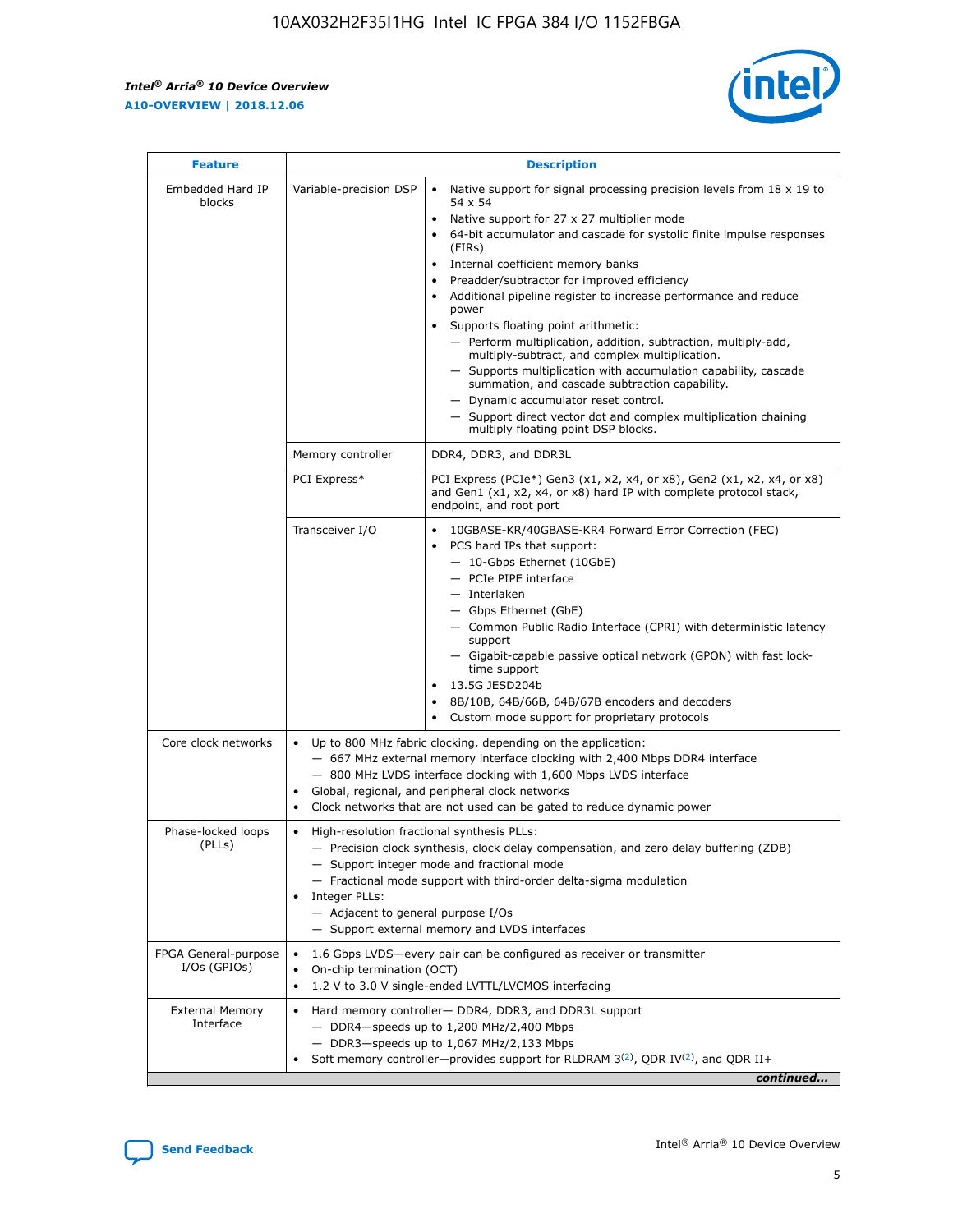

| <b>Feature</b>                                    | <b>Description</b>                                                                                                                                                                                                                                                                                                                                                                                                                                                                                                                                                                                                                                  |
|---------------------------------------------------|-----------------------------------------------------------------------------------------------------------------------------------------------------------------------------------------------------------------------------------------------------------------------------------------------------------------------------------------------------------------------------------------------------------------------------------------------------------------------------------------------------------------------------------------------------------------------------------------------------------------------------------------------------|
| Low-power serial<br>transceivers                  | • Continuous operating range:<br>- Intel Arria 10 GX-1 Gbps to 17.4 Gbps<br>- Intel Arria 10 GT-1 Gbps to 25.8 Gbps<br>Backplane support:<br>- Intel Arria 10 GX-up to 12.5<br>- Intel Arria 10 GT-up to 12.5<br>Extended range down to 125 Mbps with oversampling<br>ATX transmit PLLs with user-configurable fractional synthesis capability<br>Electronic Dispersion Compensation (EDC) support for XFP, SFP+, QSFP, and CFP optical<br>module<br>Adaptive linear and decision feedback equalization<br>$\bullet$<br>Transmitter pre-emphasis and de-emphasis<br>$\bullet$<br>Dynamic partial reconfiguration of individual transceiver channels |
| <b>HPS</b><br>(Intel Arria 10 SX<br>devices only) | Dual-core ARM Cortex-A9 MPCore processor-1.2 GHz CPU with<br>Processor and system<br>$\bullet$<br>1.5 GHz overdrive capability<br>256 KB on-chip RAM and 64 KB on-chip ROM<br>System peripherals—general-purpose timers, watchdog timers, direct<br>memory access (DMA) controller, FPGA configuration manager, and<br>clock and reset managers<br>Security features-anti-tamper, secure boot, Advanced Encryption<br>Standard (AES) and authentication (SHA)<br>ARM CoreSight* JTAG debug access port, trace port, and on-chip<br>trace storage                                                                                                    |
|                                                   | <b>External interfaces</b><br>Hard memory interface-Hard memory controller (2,400 Mbps DDR4,<br>$\bullet$<br>and 2,133 Mbps DDR3), Quad serial peripheral interface (QSPI) flash<br>controller, NAND flash controller, direct memory access (DMA)<br>controller, Secure Digital/MultiMediaCard (SD/MMC) controller<br>Communication interface-10/100/1000 Ethernet media access<br>control (MAC), USB On-The-GO (OTG) controllers, I <sup>2</sup> C controllers,<br>UART 16550, serial peripheral interface (SPI), and up to 62<br>HPS GPIO interfaces (48 direct-share I/Os)                                                                       |
|                                                   | High-performance ARM AMBA* AXI bus bridges that support<br>Interconnects to core<br>$\bullet$<br>simultaneous read and write<br>HPS-FPGA bridges-include the FPGA-to-HPS, HPS-to-FPGA, and<br>$\bullet$<br>lightweight HPS-to-FPGA bridges that allow the FPGA fabric to issue<br>transactions to slaves in the HPS, and vice versa<br>Configuration bridge that allows HPS configuration manager to<br>configure the core logic via dedicated 32-bit configuration port<br>FPGA-to-HPS SDRAM controller bridge-provides configuration<br>interfaces for the multiport front end (MPFE) of the HPS SDRAM<br>controller                              |
| Configuration                                     | Tamper protection—comprehensive design protection to protect your valuable IP investments<br>Enhanced 256-bit advanced encryption standard (AES) design security with authentication<br>٠<br>Configuration via protocol (CvP) using PCIe Gen1, Gen2, or Gen3<br>continued                                                                                                                                                                                                                                                                                                                                                                           |

<sup>(2)</sup> Intel Arria 10 devices support this external memory interface using hard PHY with soft memory controller.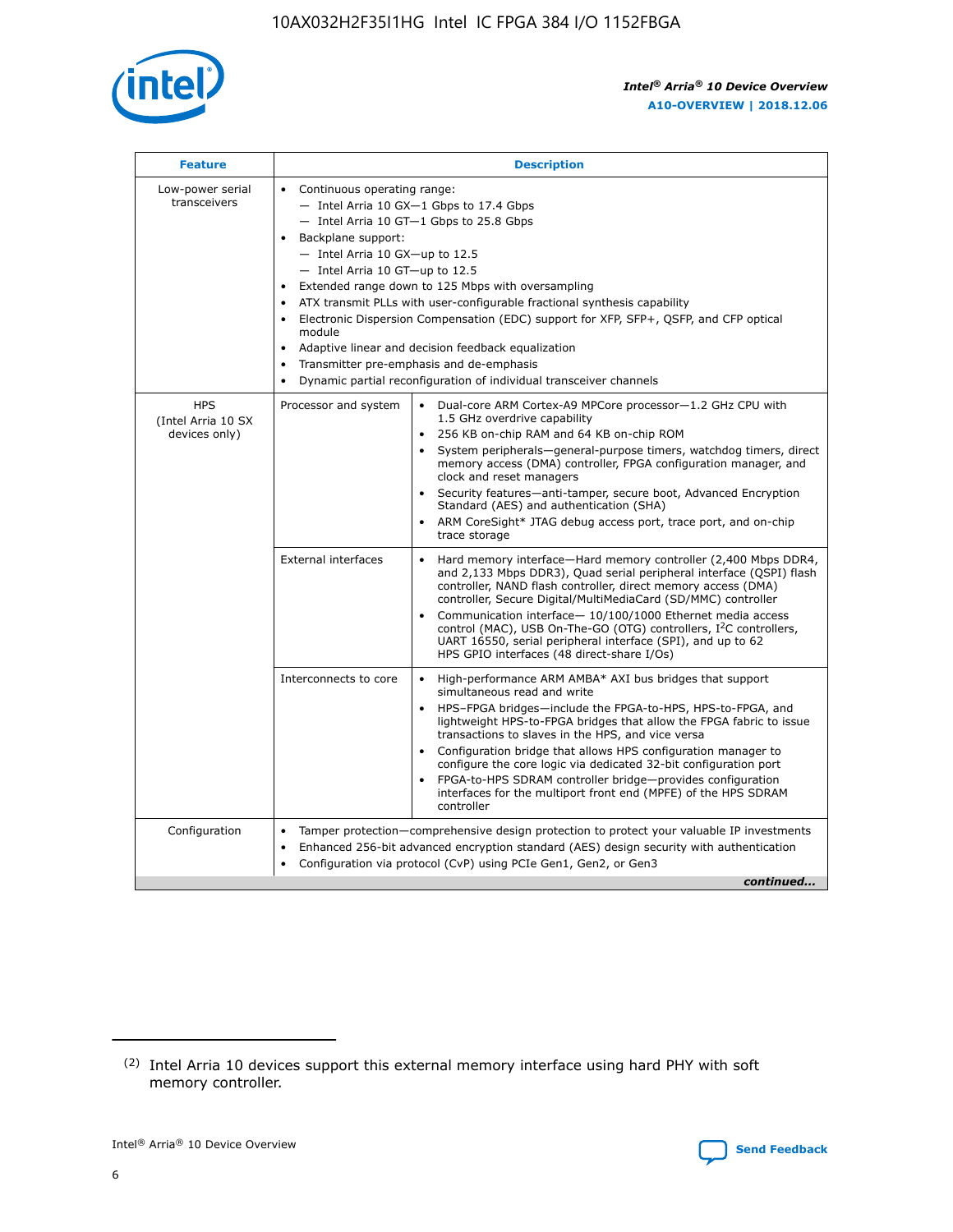

| <b>Feature</b>     | <b>Description</b>                                                                                                                                                                                               |
|--------------------|------------------------------------------------------------------------------------------------------------------------------------------------------------------------------------------------------------------|
|                    | Dynamic reconfiguration of the transceivers and PLLs<br>Fine-grained partial reconfiguration of the core fabric<br>Active Serial x4 Interface<br>$\bullet$                                                       |
| Power management   | SmartVID<br>Low static power device options<br>Programmable Power Technology<br>Intel Quartus <sup>®</sup> Prime integrated power analysis                                                                       |
| Software and tools | Intel Quartus Prime design suite<br>Transceiver toolkit<br>Platform Designer system integration tool<br>DSP Builder for Intel FPGAs<br>OpenCL <sup>™</sup> support<br>Intel SoC FPGA Embedded Design Suite (EDS) |

## **Related Information**

[Intel Arria 10 Transceiver PHY Overview](https://www.intel.com/content/www/us/en/programmable/documentation/nik1398707230472.html#nik1398706768037) Provides details on Intel Arria 10 transceivers.

# **Intel Arria 10 Device Variants and Packages**

#### **Table 4. Device Variants for the Intel Arria 10 Device Family**

| <b>Variant</b>    | <b>Description</b>                                                                                                                                                                                                     |
|-------------------|------------------------------------------------------------------------------------------------------------------------------------------------------------------------------------------------------------------------|
| Intel Arria 10 GX | FPGA featuring 17.4 Gbps transceivers for short reach applications with 12.5 backplane driving<br>capability.                                                                                                          |
| Intel Arria 10 GT | FPGA featuring:<br>17.4 Gbps transceivers for short reach applications with 12.5 backplane driving capability.<br>25.8 Gbps transceivers for supporting CAUI-4 and CEI-25G applications with CFP2 and CFP4<br>modules. |
| Intel Arria 10 SX | SoC integrating ARM-based HPS and FPGA featuring 17.4 Gbps transceivers for short reach<br>applications with 12.5 backplane driving capability.                                                                        |

## **Intel Arria 10 GX**

This section provides the available options, maximum resource counts, and package plan for the Intel Arria 10 GX devices.

The information in this section is correct at the time of publication. For the latest information and to get more details, refer to the Intel FPGA Product Selector.

## **Related Information**

#### [Intel FPGA Product Selector](http://www.altera.com/products/selector/psg-selector.html) Provides the latest information on Intel products.

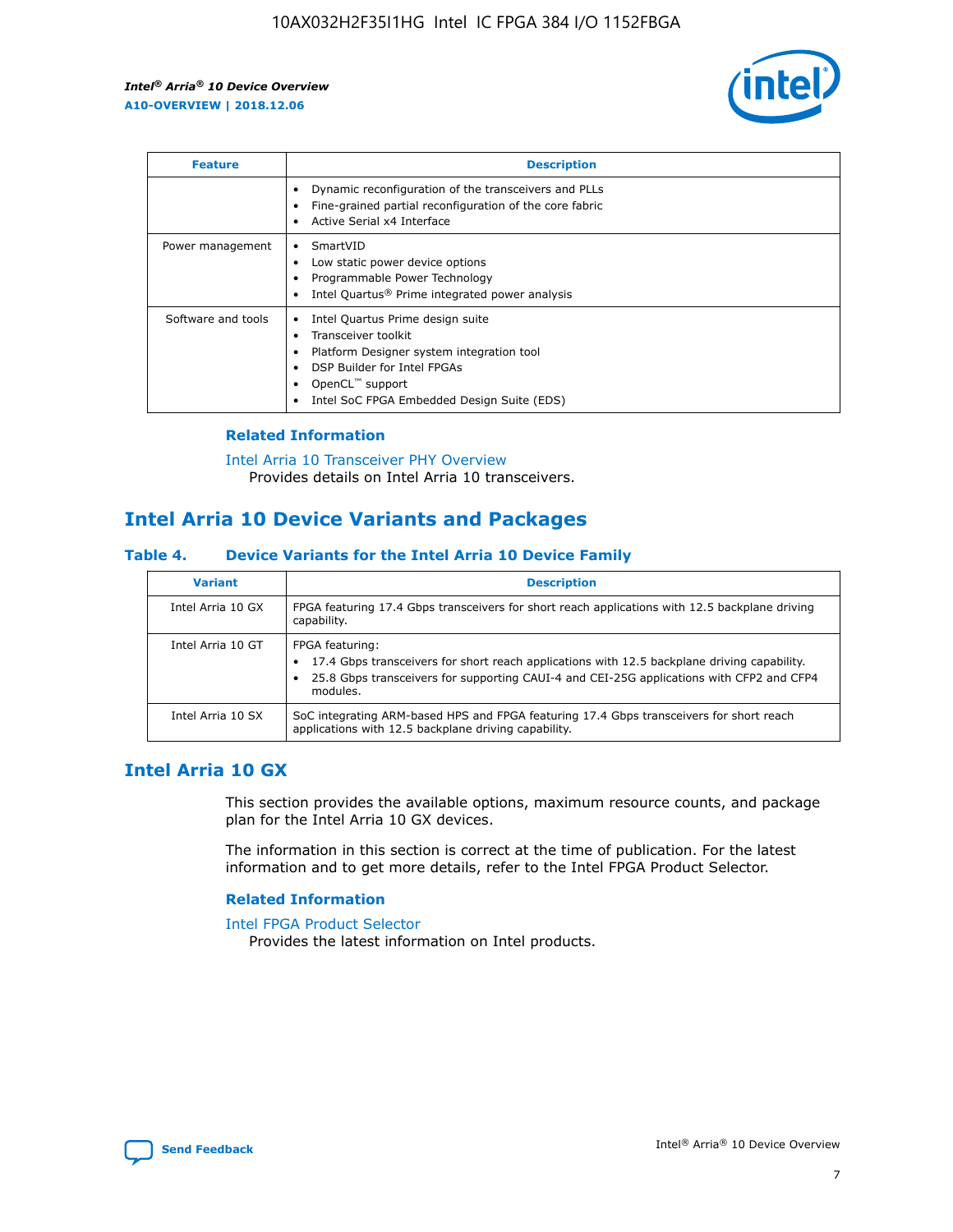

## **Available Options**





#### **Related Information**

[Transceiver Performance for Intel Arria 10 GX/SX Devices](https://www.intel.com/content/www/us/en/programmable/documentation/mcn1413182292568.html#mcn1413213965502) Provides more information about the transceiver speed grade.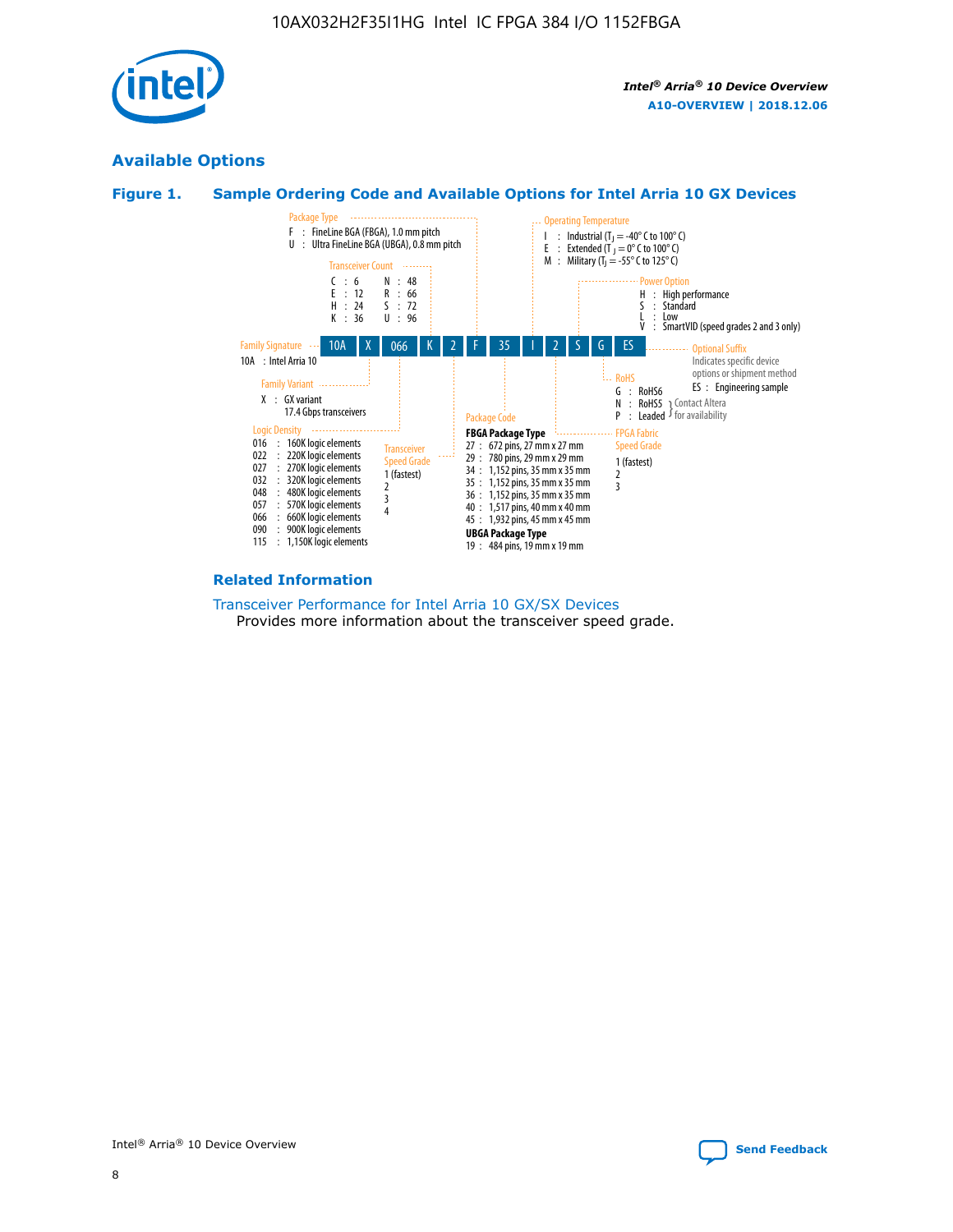

## **Maximum Resources**

#### **Table 5. Maximum Resource Counts for Intel Arria 10 GX Devices (GX 160, GX 220, GX 270, GX 320, and GX 480)**

| <b>Resource</b>              |                         | <b>Product Line</b> |                                                 |                |                |                |  |  |  |
|------------------------------|-------------------------|---------------------|-------------------------------------------------|----------------|----------------|----------------|--|--|--|
|                              |                         | <b>GX 160</b>       | <b>GX 220</b><br><b>GX 270</b><br><b>GX 320</b> |                |                | <b>GX 480</b>  |  |  |  |
| Logic Elements (LE) (K)      |                         | 160                 | 220                                             | 270            | 320            | 480            |  |  |  |
| <b>ALM</b>                   |                         | 61,510              | 80,330                                          | 101,620        | 119,900        | 183,590        |  |  |  |
| Register                     |                         | 246,040             | 321,320                                         | 406,480        |                | 734,360        |  |  |  |
| Memory (Kb)                  | M <sub>20</sub> K       | 8,800               | 11,740<br>15,000                                |                | 17,820         | 28,620         |  |  |  |
| <b>MLAB</b>                  |                         | 1,050               | 1,690<br>2,452                                  |                | 2,727          | 4,164          |  |  |  |
| Variable-precision DSP Block |                         | 156                 | 985<br>192<br>830                               |                |                | 1,368          |  |  |  |
| 18 x 19 Multiplier           |                         | 312                 | 384                                             | 1,660<br>1,970 |                | 2,736          |  |  |  |
| PLL                          | Fractional<br>Synthesis | 6                   | 6                                               | 8              | 8              | 12             |  |  |  |
|                              | I/O                     | 6                   | 6                                               | 8              | 8              | 12             |  |  |  |
| 17.4 Gbps Transceiver        |                         | 12                  | 12                                              | 24             | 24             |                |  |  |  |
| GPIO <sup>(3)</sup>          |                         | 288                 | 288<br>384<br>384                               |                |                | 492            |  |  |  |
| LVDS Pair $(4)$              |                         | 120                 | 120                                             | 168            | 168            | 222            |  |  |  |
| PCIe Hard IP Block           |                         | $\mathbf{1}$        | 1                                               | $\overline{2}$ | $\overline{2}$ | $\overline{2}$ |  |  |  |
| Hard Memory Controller       |                         | 6                   | 6                                               | 8              | 8              | 12             |  |  |  |

<sup>(4)</sup> Each LVDS I/O pair can be used as differential input or output.



<sup>(3)</sup> The number of GPIOs does not include transceiver I/Os. In the Intel Quartus Prime software, the number of user I/Os includes transceiver I/Os.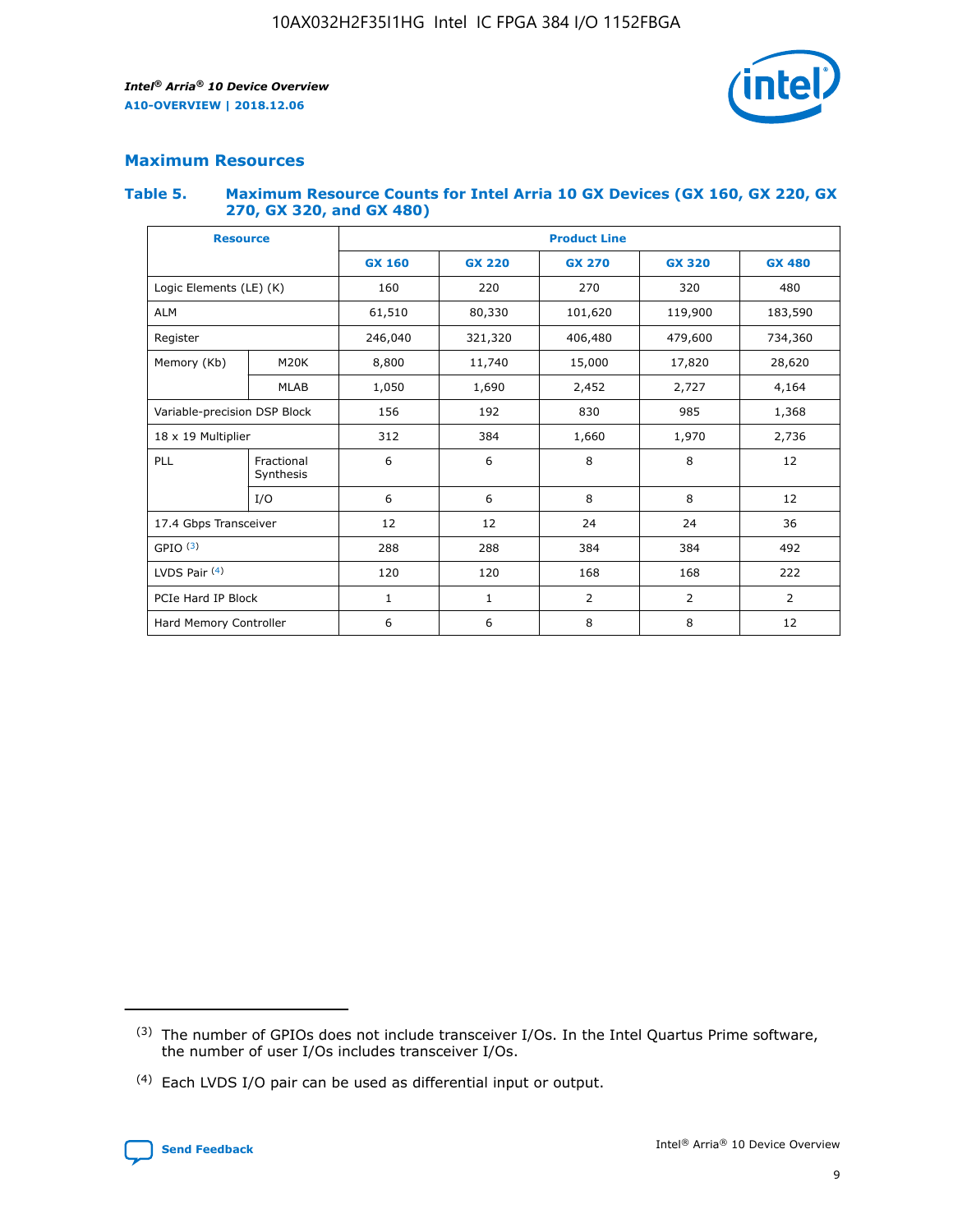

## **Table 6. Maximum Resource Counts for Intel Arria 10 GX Devices (GX 570, GX 660, GX 900, and GX 1150)**

|                              | <b>Resource</b>         | <b>Product Line</b> |                |                |                |  |  |  |  |
|------------------------------|-------------------------|---------------------|----------------|----------------|----------------|--|--|--|--|
|                              |                         | <b>GX 570</b>       | <b>GX 660</b>  | <b>GX 900</b>  | <b>GX 1150</b> |  |  |  |  |
| Logic Elements (LE) (K)      |                         | 570                 | 660            | 900            | 1,150          |  |  |  |  |
| <b>ALM</b>                   |                         | 217,080             | 251,680        | 339,620        | 427,200        |  |  |  |  |
| Register                     |                         | 868,320             | 1,006,720      | 1,358,480      | 1,708,800      |  |  |  |  |
| Memory (Kb)                  | <b>M20K</b>             | 36,000              | 42,620         | 48,460         | 54,260         |  |  |  |  |
|                              | <b>MLAB</b>             | 5,096               | 5,788          | 9,386          | 12,984         |  |  |  |  |
| Variable-precision DSP Block |                         | 1,523               | 1,687          | 1,518          | 1,518          |  |  |  |  |
| $18 \times 19$ Multiplier    |                         | 3,046               | 3,374          | 3,036          | 3,036          |  |  |  |  |
| PLL                          | Fractional<br>Synthesis | 16                  | 16             | 32             | 32             |  |  |  |  |
|                              | I/O                     | 16                  | 16             | 16             | 16             |  |  |  |  |
| 17.4 Gbps Transceiver        |                         | 48                  | 48             | 96             | 96             |  |  |  |  |
| GPIO <sup>(3)</sup>          |                         | 696                 | 696            | 768            | 768            |  |  |  |  |
| LVDS Pair $(4)$              |                         | 324                 | 324            | 384            | 384            |  |  |  |  |
| PCIe Hard IP Block           |                         | 2                   | $\overline{2}$ | $\overline{4}$ | 4              |  |  |  |  |
| Hard Memory Controller       |                         | 16                  | 16             | 16             | 16             |  |  |  |  |

## **Package Plan**

## **Table 7. Package Plan for Intel Arria 10 GX Devices (U19, F27, and F29)**

Refer to I/O and High Speed I/O in Intel Arria 10 Devices chapter for the number of 3 V I/O, LVDS I/O, and LVDS channels in each device package.

| <b>Product Line</b> | <b>U19</b><br>$(19 \text{ mm} \times 19 \text{ mm})$<br>484-pin UBGA) |          |             |         | <b>F27</b><br>(27 mm × 27 mm,<br>672-pin FBGA) |             | <b>F29</b><br>(29 mm × 29 mm,<br>780-pin FBGA) |          |             |  |
|---------------------|-----------------------------------------------------------------------|----------|-------------|---------|------------------------------------------------|-------------|------------------------------------------------|----------|-------------|--|
|                     | 3 V I/O                                                               | LVDS I/O | <b>XCVR</b> | 3 V I/O | <b>LVDS I/O</b>                                | <b>XCVR</b> | 3 V I/O                                        | LVDS I/O | <b>XCVR</b> |  |
| GX 160              | 48                                                                    | 192      | 6           | 48      | 192                                            | 12          | 48                                             | 240      | 12          |  |
| GX 220              | 48                                                                    | 192      | 6           | 48      | 192                                            | 12          | 48                                             | 240      | 12          |  |
| GX 270              |                                                                       |          |             | 48      | 192                                            | 12          | 48                                             | 312      | 12          |  |
| GX 320              |                                                                       |          |             | 48      | 192                                            | 12          | 48                                             | 312      | 12          |  |
| GX 480              |                                                                       |          |             |         |                                                |             | 48                                             | 312      | 12          |  |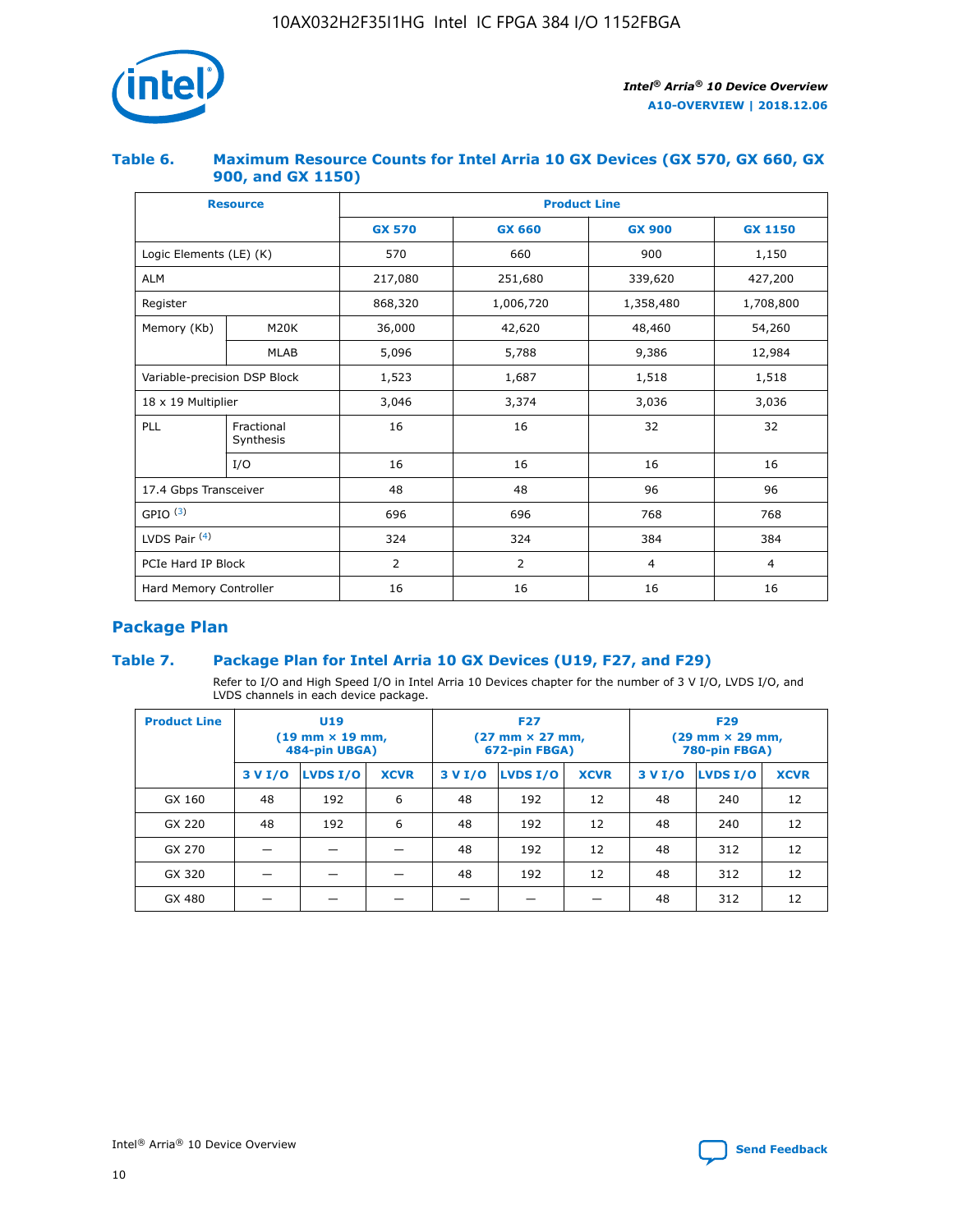



#### **Table 8. Package Plan for Intel Arria 10 GX Devices (F34, F35, NF40, and KF40)**

Refer to I/O and High Speed I/O in Intel Arria 10 Devices chapter for the number of 3 V I/O, LVDS I/O, and LVDS channels in each device package.

| <b>Product Line</b> | <b>F34</b><br>(35 mm × 35 mm,<br><b>1152-pin FBGA)</b> |                    | <b>F35</b><br>$(35$ mm $\times$ 35 mm,<br><b>1152-pin FBGA)</b> |           | <b>KF40</b><br>$(40 \text{ mm} \times 40 \text{ mm})$<br>1517-pin FBGA) |             |           | <b>NF40</b><br>$(40 \text{ mm} \times 40 \text{ mm})$<br><b>1517-pin FBGA)</b> |             |           |                    |             |
|---------------------|--------------------------------------------------------|--------------------|-----------------------------------------------------------------|-----------|-------------------------------------------------------------------------|-------------|-----------|--------------------------------------------------------------------------------|-------------|-----------|--------------------|-------------|
|                     | 3V<br>I/O                                              | <b>LVDS</b><br>I/O | <b>XCVR</b>                                                     | 3V<br>I/O | <b>LVDS</b><br>I/O                                                      | <b>XCVR</b> | 3V<br>I/O | <b>LVDS</b><br>I/O                                                             | <b>XCVR</b> | 3V<br>I/O | <b>LVDS</b><br>I/O | <b>XCVR</b> |
| GX 270              | 48                                                     | 336                | 24                                                              | 48        | 336                                                                     | 24          |           |                                                                                |             |           |                    |             |
| GX 320              | 48                                                     | 336                | 24                                                              | 48        | 336                                                                     | 24          |           |                                                                                |             |           |                    |             |
| GX 480              | 48                                                     | 444                | 24                                                              | 48        | 348                                                                     | 36          |           |                                                                                |             |           |                    |             |
| GX 570              | 48                                                     | 444                | 24                                                              | 48        | 348                                                                     | 36          | 96        | 600                                                                            | 36          | 48        | 540                | 48          |
| GX 660              | 48                                                     | 444                | 24                                                              | 48        | 348                                                                     | 36          | 96        | 600                                                                            | 36          | 48        | 540                | 48          |
| GX 900              |                                                        | 504                | 24                                                              | -         |                                                                         | -           |           |                                                                                |             |           | 600                | 48          |
| GX 1150             |                                                        | 504                | 24                                                              |           |                                                                         |             |           |                                                                                |             |           | 600                | 48          |

#### **Table 9. Package Plan for Intel Arria 10 GX Devices (RF40, NF45, SF45, and UF45)**

Refer to I/O and High Speed I/O in Intel Arria 10 Devices chapter for the number of 3 V I/O, LVDS I/O, and LVDS channels in each device package.

| <b>Product Line</b> | <b>RF40</b><br>$(40$ mm $\times$ 40 mm,<br>1517-pin FBGA) |                    | <b>NF45</b><br>$(45 \text{ mm} \times 45 \text{ mm})$<br><b>1932-pin FBGA)</b> |            |                    | <b>SF45</b><br>$(45 \text{ mm} \times 45 \text{ mm})$<br><b>1932-pin FBGA)</b> |            |                    | <b>UF45</b><br>$(45 \text{ mm} \times 45 \text{ mm})$<br><b>1932-pin FBGA)</b> |           |                    |             |
|---------------------|-----------------------------------------------------------|--------------------|--------------------------------------------------------------------------------|------------|--------------------|--------------------------------------------------------------------------------|------------|--------------------|--------------------------------------------------------------------------------|-----------|--------------------|-------------|
|                     | 3V<br>I/O                                                 | <b>LVDS</b><br>I/O | <b>XCVR</b>                                                                    | 3 V<br>I/O | <b>LVDS</b><br>I/O | <b>XCVR</b>                                                                    | 3 V<br>I/O | <b>LVDS</b><br>I/O | <b>XCVR</b>                                                                    | 3V<br>I/O | <b>LVDS</b><br>I/O | <b>XCVR</b> |
| GX 900              |                                                           | 342                | 66                                                                             | _          | 768                | 48                                                                             |            | 624                | 72                                                                             |           | 480                | 96          |
| GX 1150             |                                                           | 342                | 66                                                                             | _          | 768                | 48                                                                             |            | 624                | 72                                                                             |           | 480                | 96          |

## **Related Information**

[I/O and High-Speed Differential I/O Interfaces in Intel Arria 10 Devices chapter, Intel](https://www.intel.com/content/www/us/en/programmable/documentation/sam1403482614086.html#sam1403482030321) [Arria 10 Device Handbook](https://www.intel.com/content/www/us/en/programmable/documentation/sam1403482614086.html#sam1403482030321)

Provides the number of 3 V and LVDS I/Os, and LVDS channels for each Intel Arria 10 device package.

## **Intel Arria 10 GT**

This section provides the available options, maximum resource counts, and package plan for the Intel Arria 10 GT devices.

The information in this section is correct at the time of publication. For the latest information and to get more details, refer to the Intel FPGA Product Selector.

#### **Related Information**

#### [Intel FPGA Product Selector](http://www.altera.com/products/selector/psg-selector.html)

Provides the latest information on Intel products.

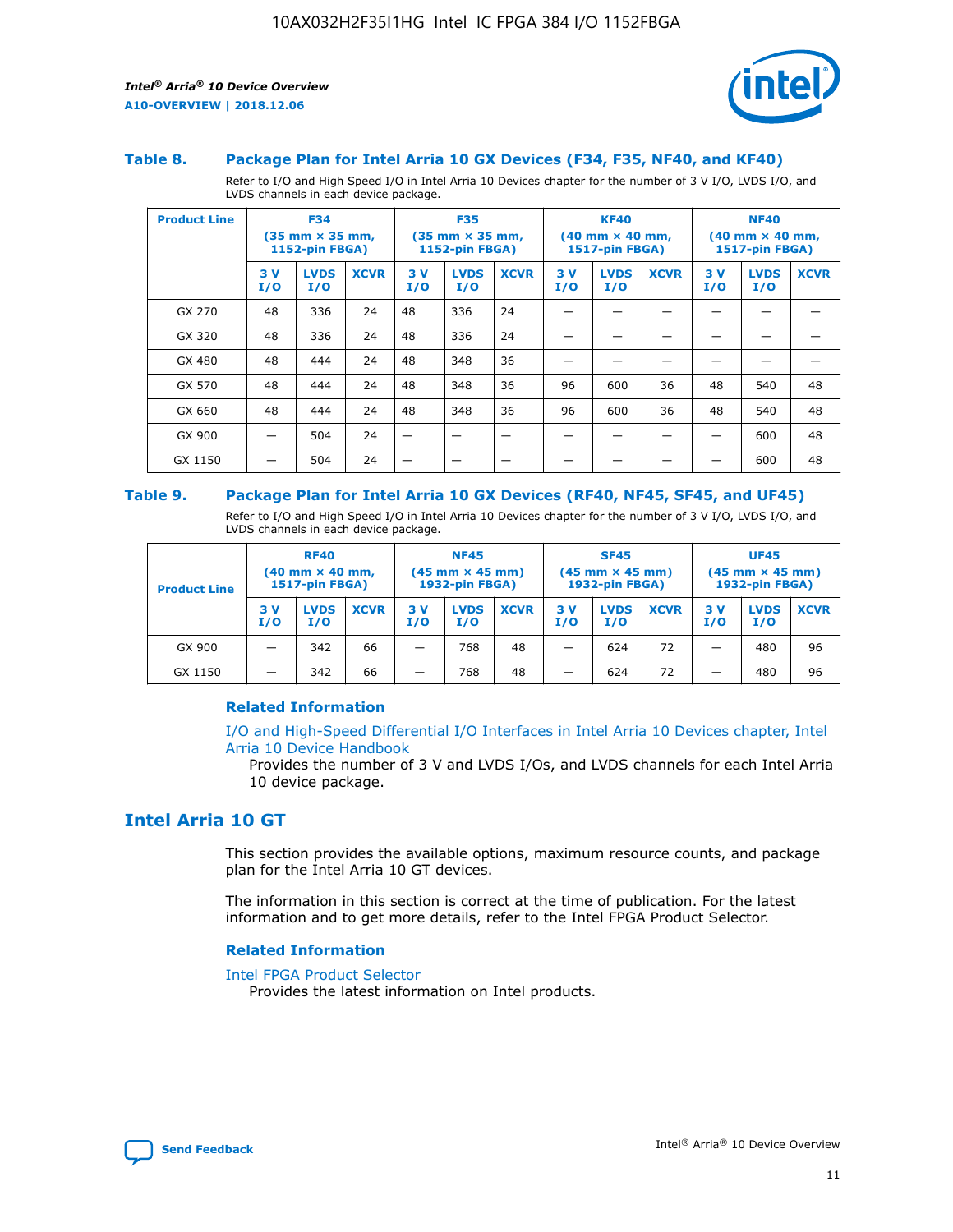

## **Available Options**

## **Figure 2. Sample Ordering Code and Available Options for Intel Arria 10 GT Devices**

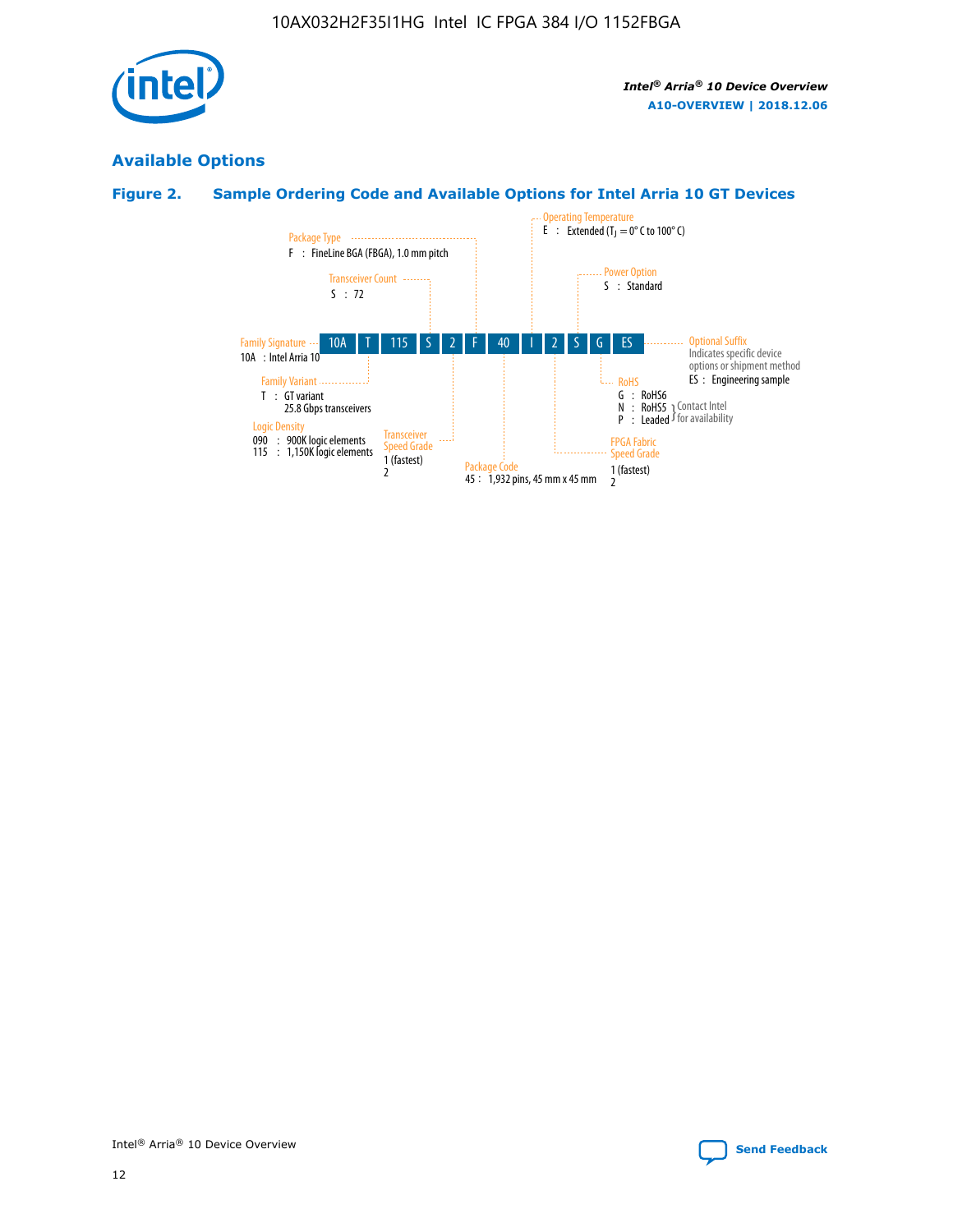

## **Maximum Resources**

#### **Table 10. Maximum Resource Counts for Intel Arria 10 GT Devices**

| <b>Resource</b>              |                      |                | <b>Product Line</b> |  |
|------------------------------|----------------------|----------------|---------------------|--|
|                              |                      | <b>GT 900</b>  | <b>GT 1150</b>      |  |
| Logic Elements (LE) (K)      |                      | 900            | 1,150               |  |
| <b>ALM</b>                   |                      | 339,620        | 427,200             |  |
| Register                     |                      | 1,358,480      | 1,708,800           |  |
| Memory (Kb)                  | M20K                 | 48,460         | 54,260              |  |
|                              | <b>MLAB</b>          | 9,386          | 12,984              |  |
| Variable-precision DSP Block |                      | 1,518          | 1,518               |  |
| 18 x 19 Multiplier           |                      | 3,036          | 3,036               |  |
| <b>PLL</b>                   | Fractional Synthesis | 32             | 32                  |  |
|                              | I/O                  | 16             | 16                  |  |
| Transceiver                  | 17.4 Gbps            | 72(5)          | 72(5)               |  |
|                              | 25.8 Gbps            | 6              | 6                   |  |
| GPIO <sup>(6)</sup>          |                      | 624            | 624                 |  |
| LVDS Pair $(7)$              |                      | 312            | 312                 |  |
| PCIe Hard IP Block           |                      | $\overline{4}$ | $\overline{4}$      |  |
| Hard Memory Controller       |                      | 16             | 16                  |  |

## **Related Information**

#### [Intel Arria 10 GT Channel Usage](https://www.intel.com/content/www/us/en/programmable/documentation/nik1398707230472.html#nik1398707008178)

Configuring GT/GX channels in Intel Arria 10 GT devices.

## **Package Plan**

#### **Table 11. Package Plan for Intel Arria 10 GT Devices**

Refer to I/O and High Speed I/O in Intel Arria 10 Devices chapter for the number of 3 V I/O, LVDS I/O, and LVDS channels in each device package.

| <b>Product Line</b> | <b>SF45</b><br>(45 mm × 45 mm, 1932-pin FBGA) |                 |             |  |  |  |
|---------------------|-----------------------------------------------|-----------------|-------------|--|--|--|
|                     | 3 V I/O                                       | <b>LVDS I/O</b> | <b>XCVR</b> |  |  |  |
| GT 900              |                                               | 624             | 72          |  |  |  |
| GT 1150             |                                               | 624             | 72          |  |  |  |

<sup>(7)</sup> Each LVDS I/O pair can be used as differential input or output.



 $(5)$  If all 6 GT channels are in use, 12 of the GX channels are not usable.

<sup>(6)</sup> The number of GPIOs does not include transceiver I/Os. In the Intel Quartus Prime software, the number of user I/Os includes transceiver I/Os.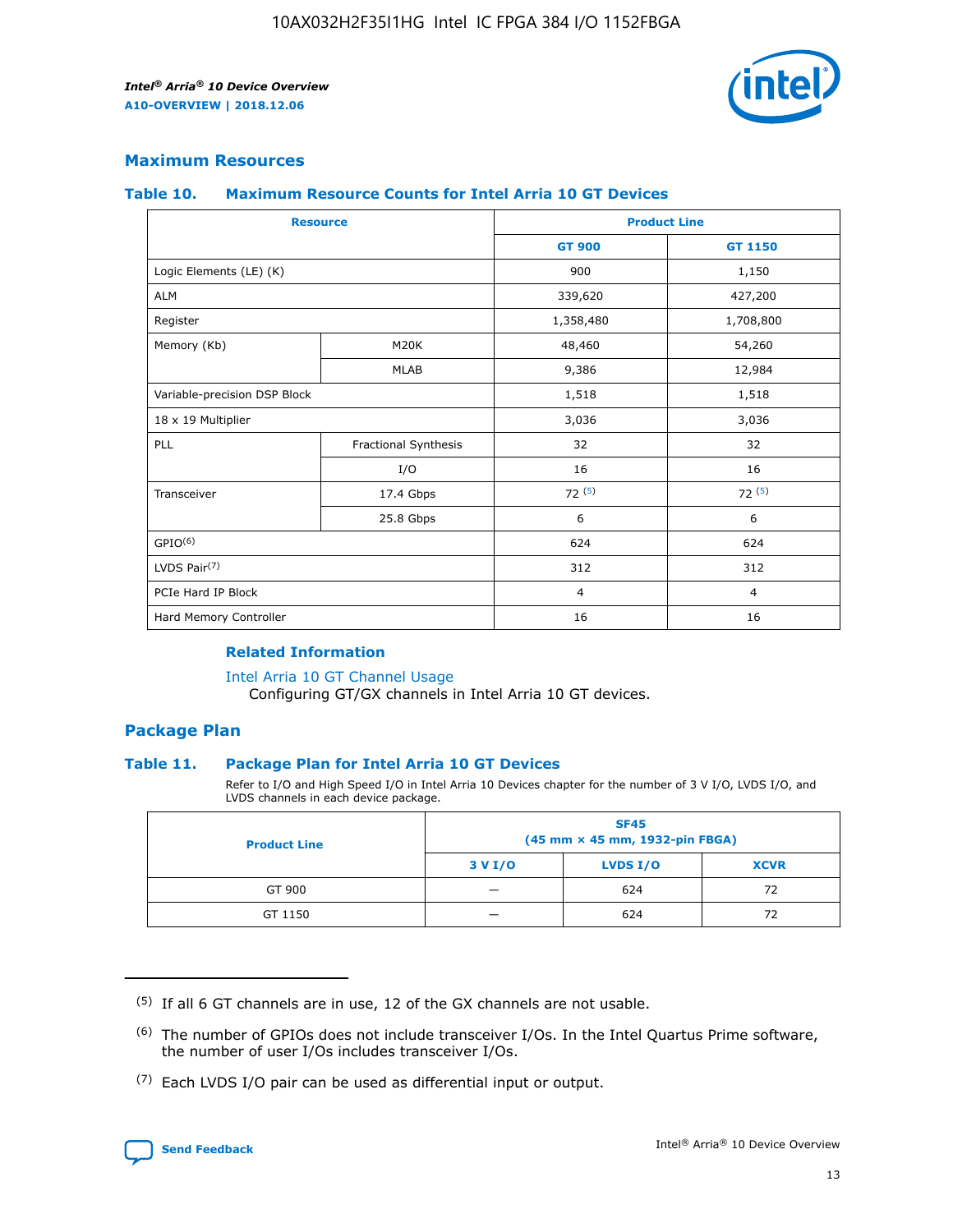

#### **Related Information**

[I/O and High-Speed Differential I/O Interfaces in Intel Arria 10 Devices chapter, Intel](https://www.intel.com/content/www/us/en/programmable/documentation/sam1403482614086.html#sam1403482030321) [Arria 10 Device Handbook](https://www.intel.com/content/www/us/en/programmable/documentation/sam1403482614086.html#sam1403482030321)

Provides the number of 3 V and LVDS I/Os, and LVDS channels for each Intel Arria 10 device package.

## **Intel Arria 10 SX**

This section provides the available options, maximum resource counts, and package plan for the Intel Arria 10 SX devices.

The information in this section is correct at the time of publication. For the latest information and to get more details, refer to the Intel FPGA Product Selector.

#### **Related Information**

[Intel FPGA Product Selector](http://www.altera.com/products/selector/psg-selector.html) Provides the latest information on Intel products.

## **Available Options**

#### **Figure 3. Sample Ordering Code and Available Options for Intel Arria 10 SX Devices**



#### **Related Information**

[Transceiver Performance for Intel Arria 10 GX/SX Devices](https://www.intel.com/content/www/us/en/programmable/documentation/mcn1413182292568.html#mcn1413213965502) Provides more information about the transceiver speed grade.

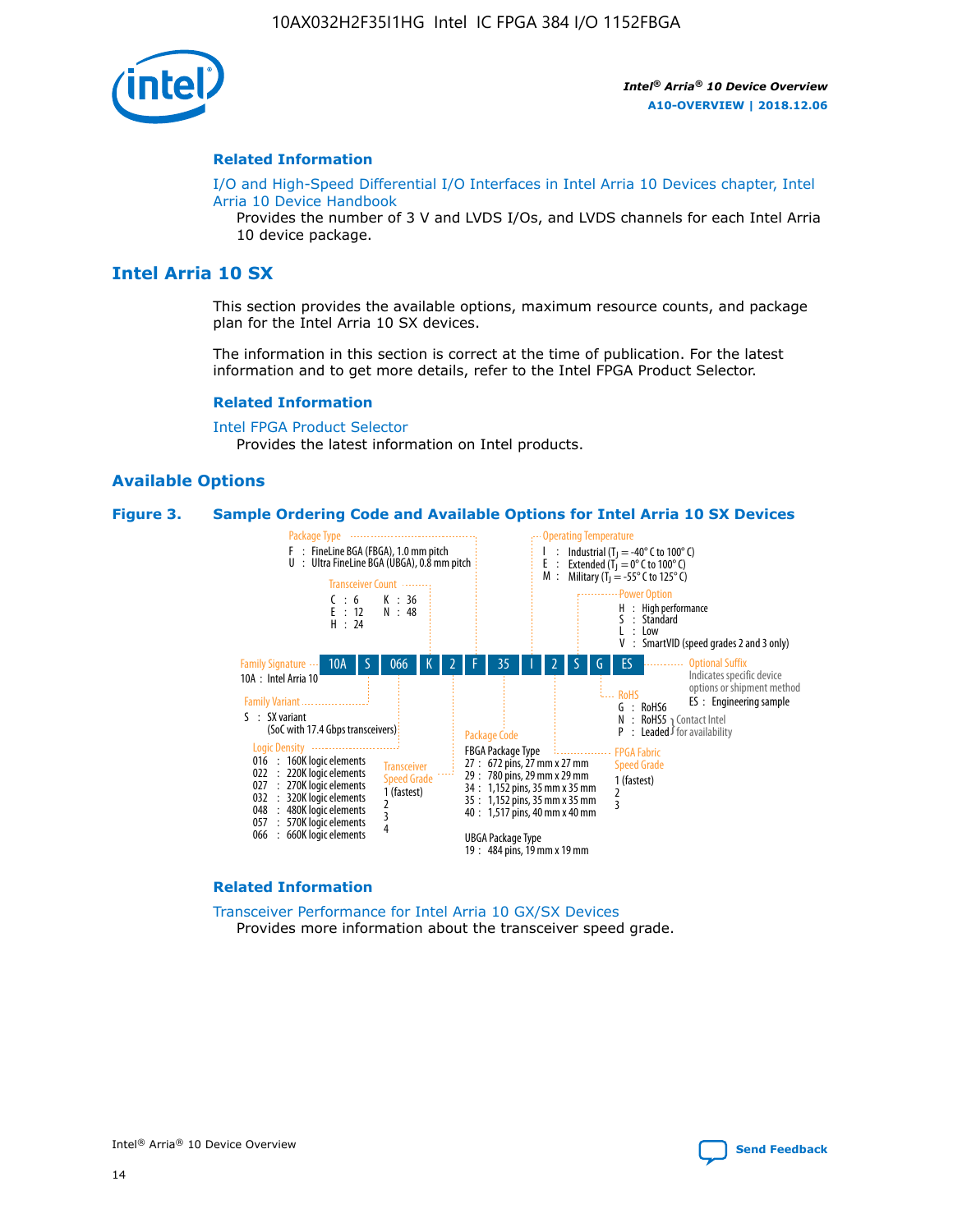

## **Maximum Resources**

## **Table 12. Maximum Resource Counts for Intel Arria 10 SX Devices**

| <b>Resource</b>                   |                         | <b>Product Line</b> |               |               |                |               |               |               |  |  |  |
|-----------------------------------|-------------------------|---------------------|---------------|---------------|----------------|---------------|---------------|---------------|--|--|--|
|                                   |                         | <b>SX 160</b>       | <b>SX 220</b> | <b>SX 270</b> | <b>SX 320</b>  | <b>SX 480</b> | <b>SX 570</b> | <b>SX 660</b> |  |  |  |
| Logic Elements (LE) (K)           |                         | 160                 | 220           | 270           | 320            | 480           | 570           | 660           |  |  |  |
| <b>ALM</b>                        |                         | 61,510              | 80,330        | 101,620       | 119,900        | 183,590       | 217,080       | 251,680       |  |  |  |
| Register                          |                         | 246,040             | 321,320       | 406,480       | 479,600        | 734,360       | 868,320       | 1,006,720     |  |  |  |
| Memory (Kb)                       | M20K                    | 8,800               | 11,740        | 15,000        | 17,820         | 28,620        | 36,000        | 42,620        |  |  |  |
|                                   | <b>MLAB</b>             | 1,050               | 1,690         | 2,452         | 2,727          | 4,164         | 5,096         | 5,788         |  |  |  |
| Variable-precision DSP Block      |                         | 156                 | 192           | 830           | 985            | 1,368         | 1,523         | 1,687         |  |  |  |
| 18 x 19 Multiplier                |                         | 312                 | 384           | 1,660         | 1,970          | 2,736         | 3,046         | 3,374         |  |  |  |
| PLL                               | Fractional<br>Synthesis | 6                   | 6             | 8             | 8              | 12            | 16            | 16            |  |  |  |
|                                   | I/O                     | 6                   | 6             | 8             | 8              | 12            | 16            | 16            |  |  |  |
| 17.4 Gbps Transceiver             |                         | 12                  | 12            | 24            | 24             | 36            | 48            | 48            |  |  |  |
| GPIO <sup>(8)</sup>               |                         | 288                 | 288           | 384           | 384            | 492           | 696           | 696           |  |  |  |
| LVDS Pair $(9)$                   |                         | 120                 | 120           | 168           | 168            | 174           | 324           | 324           |  |  |  |
|                                   | PCIe Hard IP Block      |                     | $\mathbf{1}$  | 2             | $\overline{2}$ | 2             | 2             | 2             |  |  |  |
| Hard Memory Controller            |                         | 6                   | 6             | 8             | 8              | 12            | 16            | 16            |  |  |  |
| ARM Cortex-A9 MPCore<br>Processor |                         | Yes                 | Yes           | Yes           | Yes            | Yes           | Yes           | Yes           |  |  |  |

## **Package Plan**

## **Table 13. Package Plan for Intel Arria 10 SX Devices (U19, F27, F29, and F34)**

Refer to I/O and High Speed I/O in Intel Arria 10 Devices chapter for the number of 3 V I/O, LVDS I/O, and LVDS channels in each device package.

| <b>Product Line</b> | <b>U19</b><br>$(19 \text{ mm} \times 19 \text{ mm})$<br>484-pin UBGA) |                    |             | <b>F27</b><br>$(27 \text{ mm} \times 27 \text{ mm})$<br>672-pin FBGA) |                    | <b>F29</b><br>$(29 \text{ mm} \times 29 \text{ mm})$<br>780-pin FBGA) |           |                    | <b>F34</b><br>$(35 \text{ mm} \times 35 \text{ mm})$<br><b>1152-pin FBGA)</b> |           |                    |             |
|---------------------|-----------------------------------------------------------------------|--------------------|-------------|-----------------------------------------------------------------------|--------------------|-----------------------------------------------------------------------|-----------|--------------------|-------------------------------------------------------------------------------|-----------|--------------------|-------------|
|                     | 3V<br>I/O                                                             | <b>LVDS</b><br>I/O | <b>XCVR</b> | 3V<br>I/O                                                             | <b>LVDS</b><br>I/O | <b>XCVR</b>                                                           | 3V<br>I/O | <b>LVDS</b><br>I/O | <b>XCVR</b>                                                                   | 3V<br>I/O | <b>LVDS</b><br>I/O | <b>XCVR</b> |
| SX 160              | 48                                                                    | 144                | 6           | 48                                                                    | 192                | 12                                                                    | 48        | 240                | 12                                                                            | -         |                    |             |
| SX 220              | 48                                                                    | 144                | 6           | 48                                                                    | 192                | 12                                                                    | 48        | 240                | 12                                                                            |           |                    |             |
| SX 270              |                                                                       |                    |             | 48                                                                    | 192                | 12                                                                    | 48        | 312                | 12                                                                            | 48        | 336                | 24          |
| SX 320              |                                                                       |                    |             | 48                                                                    | 192                | 12                                                                    | 48        | 312                | 12                                                                            | 48        | 336                | 24          |
|                     | continued                                                             |                    |             |                                                                       |                    |                                                                       |           |                    |                                                                               |           |                    |             |

 $(8)$  The number of GPIOs does not include transceiver I/Os. In the Intel Quartus Prime software, the number of user I/Os includes transceiver I/Os.

 $(9)$  Each LVDS I/O pair can be used as differential input or output.

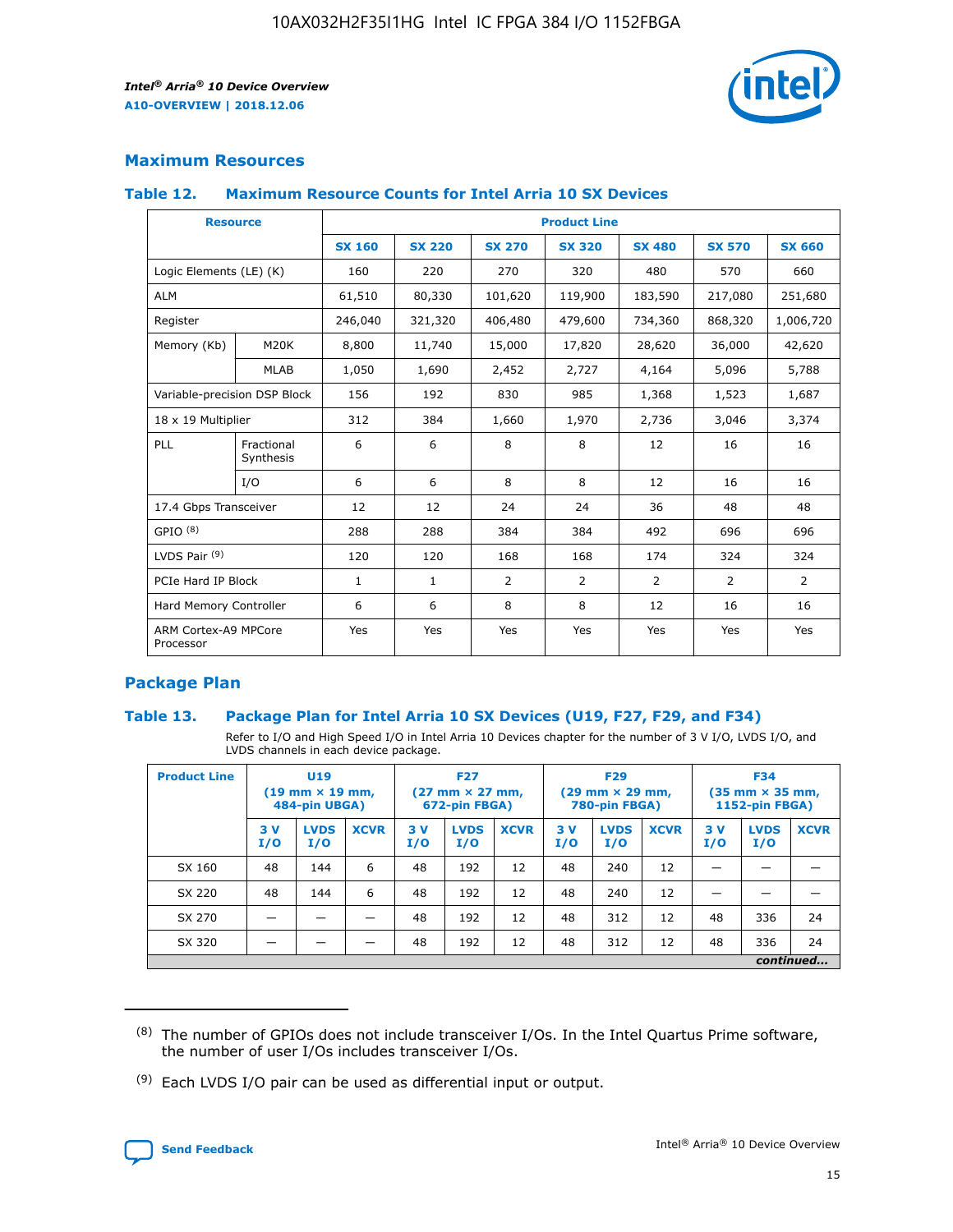

| <b>Product Line</b> |            | U <sub>19</sub><br>$(19 \text{ mm} \times 19 \text{ mm})$<br>484-pin UBGA) |             | <b>F27</b><br>$(27 \text{ mm} \times 27 \text{ mm})$<br>672-pin FBGA) |                    | <b>F29</b><br>$(29 \text{ mm} \times 29 \text{ mm})$<br>780-pin FBGA) |           |                    | <b>F34</b><br>$(35 \text{ mm} \times 35 \text{ mm})$<br><b>1152-pin FBGA)</b> |           |                    |             |
|---------------------|------------|----------------------------------------------------------------------------|-------------|-----------------------------------------------------------------------|--------------------|-----------------------------------------------------------------------|-----------|--------------------|-------------------------------------------------------------------------------|-----------|--------------------|-------------|
|                     | 3 V<br>I/O | <b>LVDS</b><br>I/O                                                         | <b>XCVR</b> | 3V<br>I/O                                                             | <b>LVDS</b><br>I/O | <b>XCVR</b>                                                           | 3V<br>I/O | <b>LVDS</b><br>I/O | <b>XCVR</b>                                                                   | 3V<br>I/O | <b>LVDS</b><br>I/O | <b>XCVR</b> |
| SX 480              |            |                                                                            |             |                                                                       |                    |                                                                       | 48        | 312                | 12                                                                            | 48        | 444                | 24          |
| SX 570              |            |                                                                            |             |                                                                       |                    |                                                                       |           |                    |                                                                               | 48        | 444                | 24          |
| SX 660              |            |                                                                            |             |                                                                       |                    |                                                                       |           |                    |                                                                               | 48        | 444                | 24          |

## **Table 14. Package Plan for Intel Arria 10 SX Devices (F35, KF40, and NF40)**

Refer to I/O and High Speed I/O in Intel Arria 10 Devices chapter for the number of 3 V I/O, LVDS I/O, and LVDS channels in each device package.

| <b>Product Line</b> | <b>F35</b><br>(35 mm × 35 mm,<br><b>1152-pin FBGA)</b> |          |             |                                           | <b>KF40</b><br>(40 mm × 40 mm,<br>1517-pin FBGA) |    | <b>NF40</b><br>$(40 \text{ mm} \times 40 \text{ mm})$<br><b>1517-pin FBGA)</b> |          |             |  |
|---------------------|--------------------------------------------------------|----------|-------------|-------------------------------------------|--------------------------------------------------|----|--------------------------------------------------------------------------------|----------|-------------|--|
|                     | 3 V I/O                                                | LVDS I/O | <b>XCVR</b> | <b>LVDS I/O</b><br><b>XCVR</b><br>3 V I/O |                                                  |    | 3 V I/O                                                                        | LVDS I/O | <b>XCVR</b> |  |
| SX 270              | 48                                                     | 336      | 24          |                                           |                                                  |    |                                                                                |          |             |  |
| SX 320              | 48                                                     | 336      | 24          |                                           |                                                  |    |                                                                                |          |             |  |
| SX 480              | 48                                                     | 348      | 36          |                                           |                                                  |    |                                                                                |          |             |  |
| SX 570              | 48                                                     | 348      | 36          | 96                                        | 600                                              | 36 | 48                                                                             | 540      | 48          |  |
| SX 660              | 48                                                     | 348      | 36          | 96                                        | 600                                              | 36 | 48                                                                             | 540      | 48          |  |

## **Related Information**

[I/O and High-Speed Differential I/O Interfaces in Intel Arria 10 Devices chapter, Intel](https://www.intel.com/content/www/us/en/programmable/documentation/sam1403482614086.html#sam1403482030321) [Arria 10 Device Handbook](https://www.intel.com/content/www/us/en/programmable/documentation/sam1403482614086.html#sam1403482030321)

Provides the number of 3 V and LVDS I/Os, and LVDS channels for each Intel Arria 10 device package.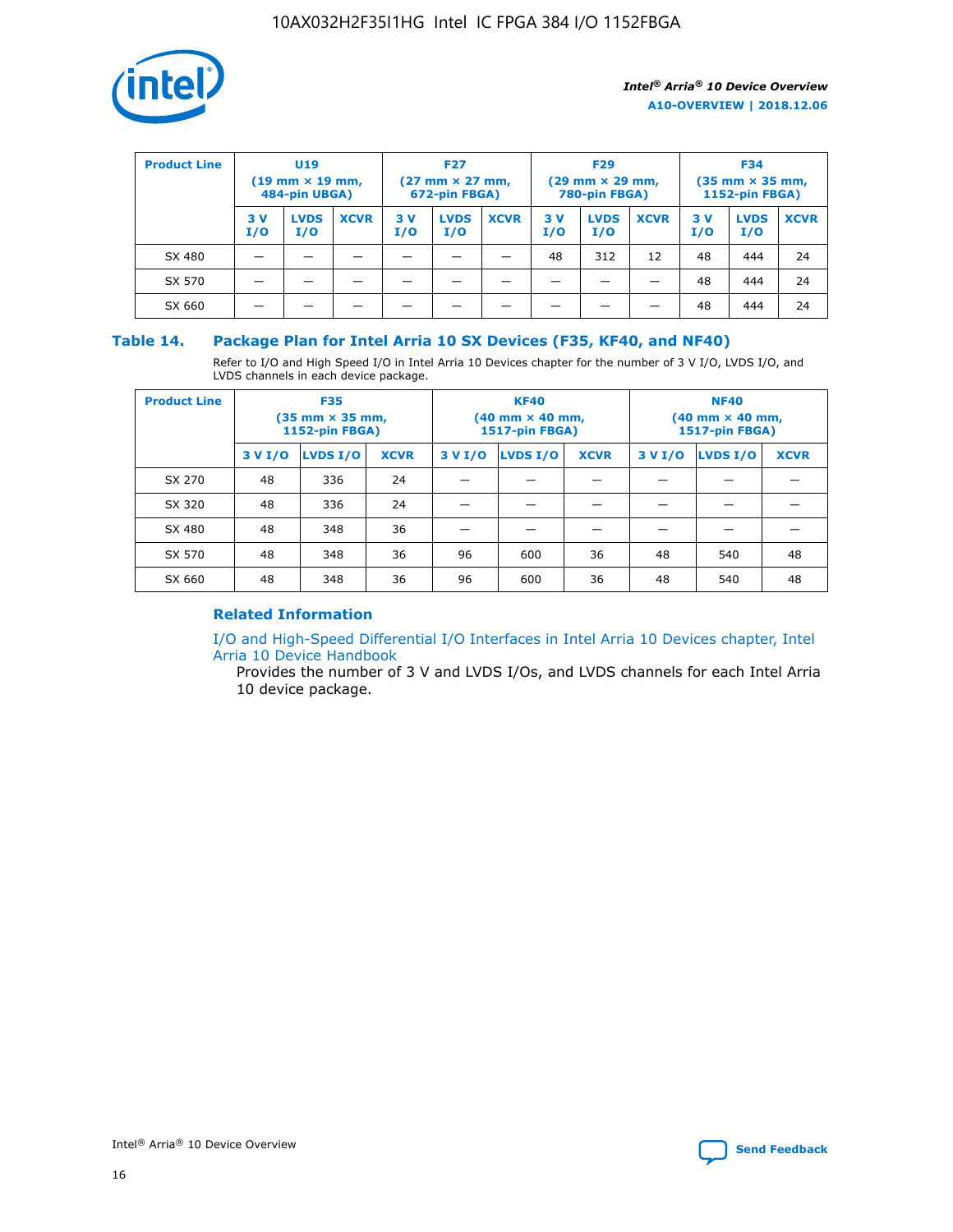

# **I/O Vertical Migration for Intel Arria 10 Devices**

#### **Figure 4. Migration Capability Across Intel Arria 10 Product Lines**

- The arrows indicate the migration paths. The devices included in each vertical migration path are shaded. Devices with fewer resources in the same path have lighter shades.
- To achieve the full I/O migration across product lines in the same migration path, restrict I/Os and transceivers usage to match the product line with the lowest I/O and transceiver counts.
- An LVDS I/O bank in the source device may be mapped to a 3 V I/O bank in the target device. To use memory interface clock frequency higher than 533 MHz, assign external memory interface pins only to banks that are LVDS I/O in both devices.
- There may be nominal 0.15 mm package height difference between some product lines in the same package type.
	- **Variant Product Line Package U19 F27 F29 F34 F35 KF40 NF40 RF40 NF45 SF45 UF45** Intel® Arria® 10 GX GX 160 GX 220 GX 270 GX 320 GX 480 GX 570 GX 660 GX 900 GX 1150 Intel Arria 10 GT GT 900 GT 1150 Intel Arria 10 SX SX 160 SX 220 SX 270 SX 320 SX 480 SX 570 SX 660
- Some migration paths are not shown in the Intel Quartus Prime software **Pin Migration View**.

*Note:* To verify the pin migration compatibility, use the **Pin Migration View** window in the Intel Quartus Prime software Pin Planner.

# **Adaptive Logic Module**

Intel Arria 10 devices use a 20 nm ALM as the basic building block of the logic fabric.

The ALM architecture is the same as the previous generation FPGAs, allowing for efficient implementation of logic functions and easy conversion of IP between the device generations.

The ALM, as shown in following figure, uses an 8-input fracturable look-up table (LUT) with four dedicated registers to help improve timing closure in register-rich designs and achieve an even higher design packing capability than the traditional two-register per LUT architecture.

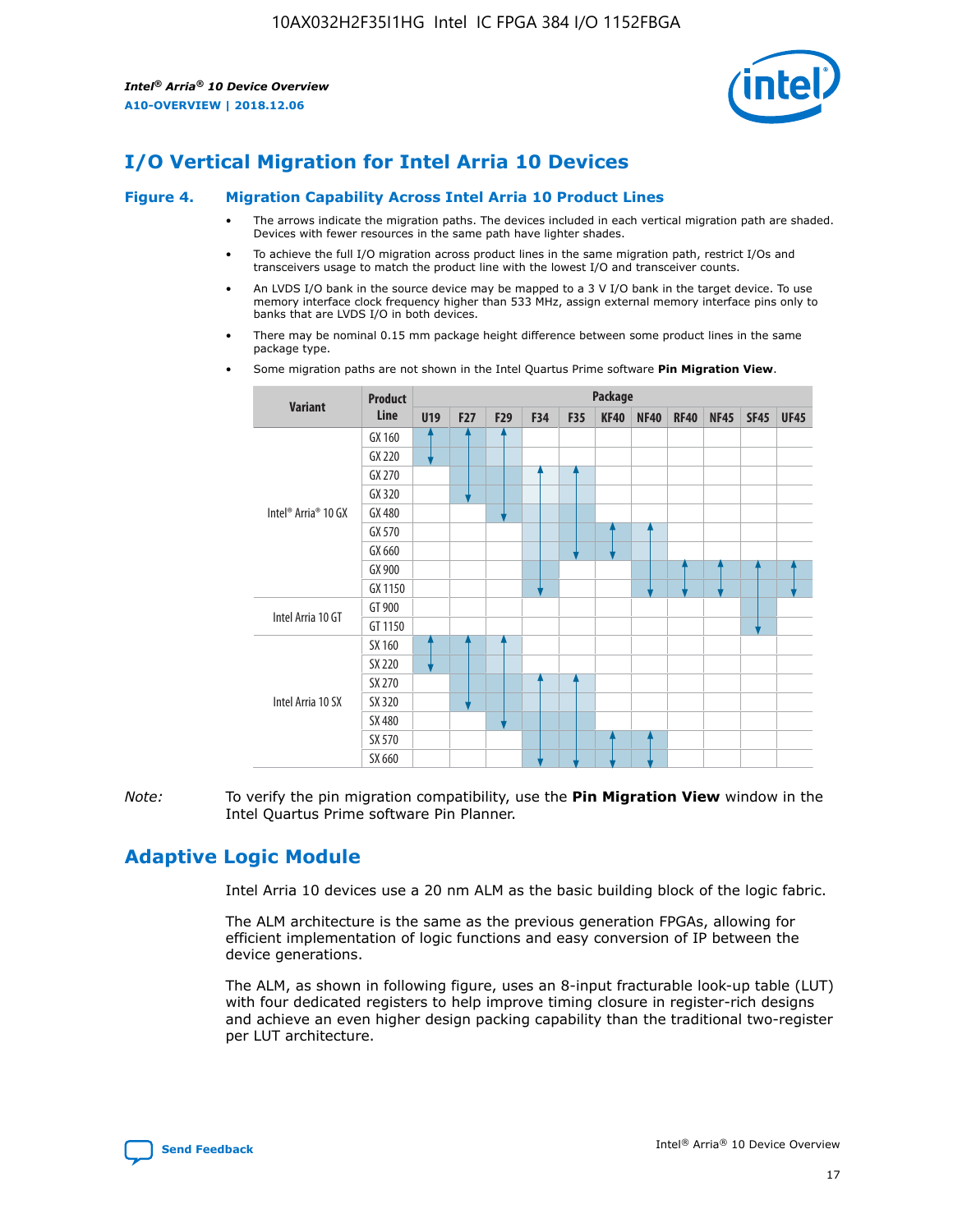

**Figure 5. ALM for Intel Arria 10 Devices**



The Intel Quartus Prime software optimizes your design according to the ALM logic structure and automatically maps legacy designs into the Intel Arria 10 ALM architecture.

## **Variable-Precision DSP Block**

The Intel Arria 10 variable precision DSP blocks support fixed-point arithmetic and floating-point arithmetic.

Features for fixed-point arithmetic:

- High-performance, power-optimized, and fully registered multiplication operations
- 18-bit and 27-bit word lengths
- Two 18 x 19 multipliers or one 27 x 27 multiplier per DSP block
- Built-in addition, subtraction, and 64-bit double accumulation register to combine multiplication results
- Cascading 19-bit or 27-bit when pre-adder is disabled and cascading 18-bit when pre-adder is used to form the tap-delay line for filtering applications
- Cascading 64-bit output bus to propagate output results from one block to the next block without external logic support
- Hard pre-adder supported in 19-bit and 27-bit modes for symmetric filters
- Internal coefficient register bank in both 18-bit and 27-bit modes for filter implementation
- 18-bit and 27-bit systolic finite impulse response (FIR) filters with distributed output adder
- Biased rounding support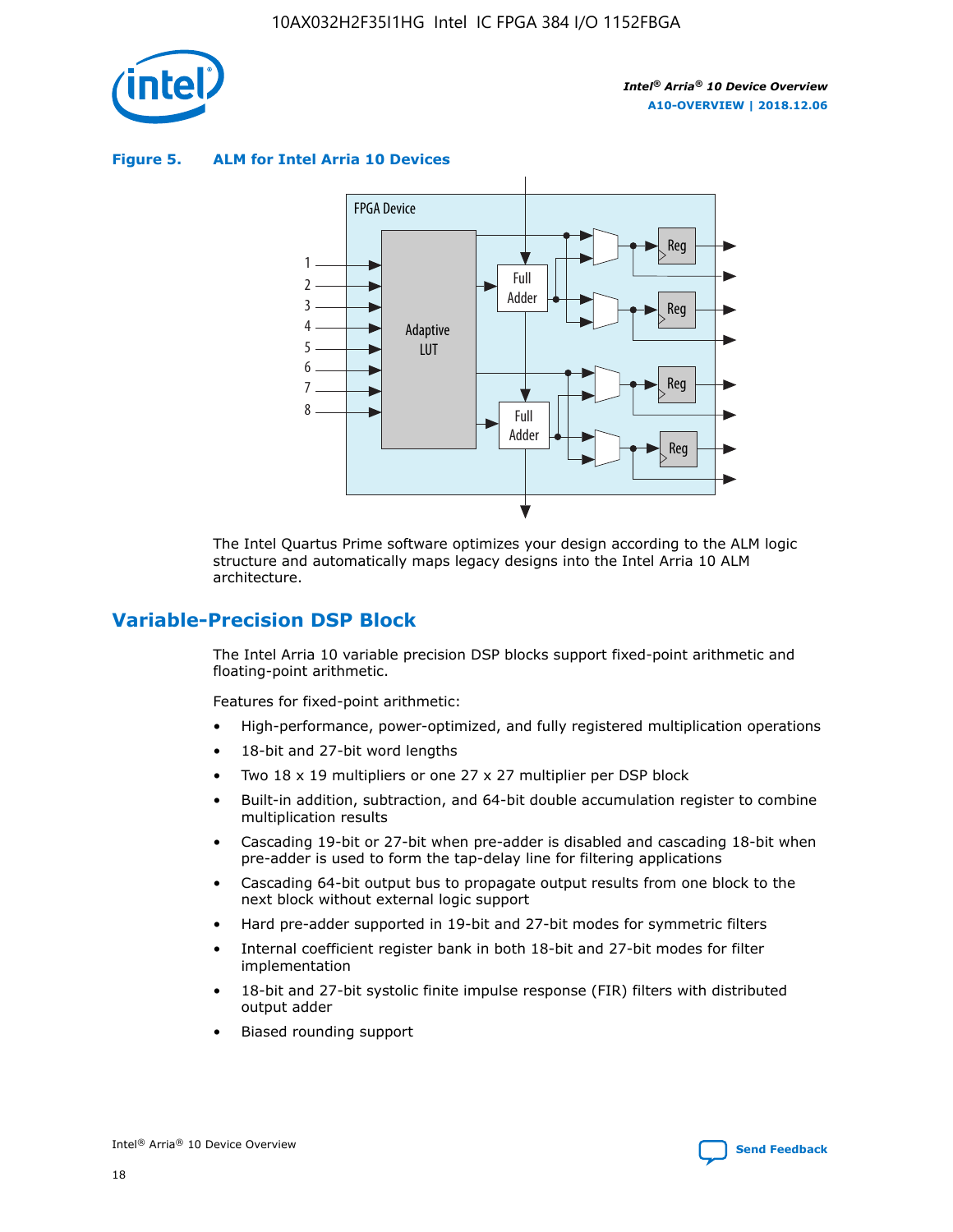

Features for floating-point arithmetic:

- A completely hardened architecture that supports multiplication, addition, subtraction, multiply-add, and multiply-subtract
- Multiplication with accumulation capability and a dynamic accumulator reset control
- Multiplication with cascade summation capability
- Multiplication with cascade subtraction capability
- Complex multiplication
- Direct vector dot product
- Systolic FIR filter

## **Table 15. Variable-Precision DSP Block Configurations for Intel Arria 10 Devices**

| <b>Usage Example</b>                                       | <b>Multiplier Size (Bit)</b>    | <b>DSP Block Resources</b> |
|------------------------------------------------------------|---------------------------------|----------------------------|
| Medium precision fixed point                               | Two 18 x 19                     |                            |
| High precision fixed or Single precision<br>floating point | One 27 x 27                     |                            |
| Fixed point FFTs                                           | One 19 x 36 with external adder |                            |
| Very high precision fixed point                            | One 36 x 36 with external adder |                            |
| Double precision floating point                            | One 54 x 54 with external adder | 4                          |

#### **Table 16. Resources for Fixed-Point Arithmetic in Intel Arria 10 Devices**

The table lists the variable-precision DSP resources by bit precision for each Intel Arria 10 device.

| <b>Variant</b>  | <b>Product Line</b> | <b>Variable-</b><br>precision<br><b>DSP Block</b> | <b>Independent Input and Output</b><br><b>Multiplications Operator</b> |                                     | 18 x 19<br><b>Multiplier</b><br><b>Adder Sum</b> | $18 \times 18$<br><b>Multiplier</b><br><b>Adder</b> |
|-----------------|---------------------|---------------------------------------------------|------------------------------------------------------------------------|-------------------------------------|--------------------------------------------------|-----------------------------------------------------|
|                 |                     |                                                   | 18 x 19<br><b>Multiplier</b>                                           | $27 \times 27$<br><b>Multiplier</b> | <b>Mode</b>                                      | <b>Summed with</b><br>36 bit Input                  |
| AIntel Arria 10 | GX 160              | 156                                               | 312                                                                    | 156                                 | 156                                              | 156                                                 |
| GX              | GX 220              | 192                                               | 384                                                                    | 192                                 | 192                                              | 192                                                 |
|                 | GX 270              | 830                                               | 1,660                                                                  | 830                                 | 830                                              | 830                                                 |
|                 | GX 320              | 984                                               | 1,968                                                                  | 984                                 | 984                                              | 984                                                 |
|                 | GX 480              | 1,368                                             | 2,736                                                                  | 1,368                               | 1,368                                            | 1,368                                               |
|                 | GX 570              | 1,523                                             | 3,046                                                                  | 1,523                               | 1,523                                            | 1,523                                               |
|                 | GX 660              | 1,687                                             | 3,374                                                                  | 1,687                               | 1,687                                            | 1,687                                               |
|                 | GX 900              | 1,518                                             | 3,036                                                                  | 1,518                               | 1,518                                            | 1,518                                               |
|                 | GX 1150             | 1,518                                             | 3,036                                                                  | 1,518                               | 1,518                                            | 1,518                                               |
| Intel Arria 10  | GT 900              | 1,518                                             | 3,036                                                                  | 1,518                               | 1,518                                            | 1,518                                               |
| GT              | GT 1150             | 1,518                                             | 3,036                                                                  | 1,518                               | 1,518                                            | 1,518                                               |
| Intel Arria 10  | SX 160              | 156                                               | 312                                                                    | 156                                 | 156                                              | 156                                                 |
| <b>SX</b>       | SX 220              | 192                                               | 384                                                                    | 192                                 | 192                                              | 192                                                 |
|                 | SX 270              | 830                                               | 1,660                                                                  | 830                                 | 830                                              | 830                                                 |
|                 |                     |                                                   |                                                                        |                                     |                                                  | continued                                           |

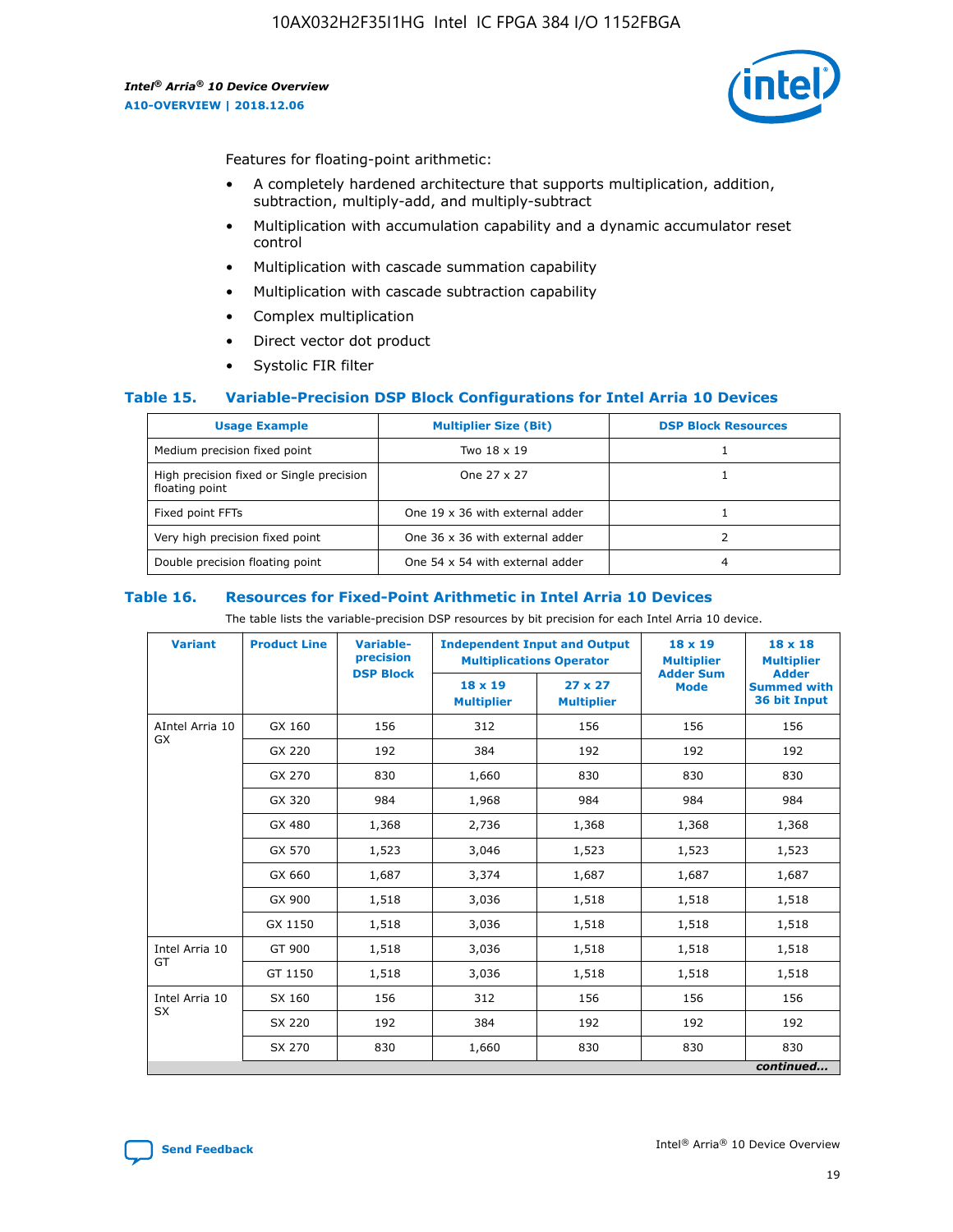

| <b>Variant</b> | <b>Product Line</b> | <b>Variable-</b><br>precision |                                     | <b>Independent Input and Output</b><br><b>Multiplications Operator</b> | $18 \times 19$<br><b>Multiplier</b> | $18 \times 18$<br><b>Multiplier</b><br><b>Adder</b> |  |
|----------------|---------------------|-------------------------------|-------------------------------------|------------------------------------------------------------------------|-------------------------------------|-----------------------------------------------------|--|
|                |                     | <b>DSP Block</b>              | $18 \times 19$<br><b>Multiplier</b> | $27 \times 27$<br><b>Multiplier</b>                                    | <b>Adder Sum</b><br><b>Mode</b>     | <b>Summed with</b><br>36 bit Input                  |  |
|                | SX 320              | 984                           | 1,968                               | 984                                                                    | 984                                 | 984                                                 |  |
|                | SX 480              | 1,368                         | 2,736                               | 1,368                                                                  | 1,368                               | 1,368                                               |  |
|                | SX 570              | 1,523                         | 3,046                               | 1,523                                                                  | 1,523                               | 1,523                                               |  |
|                | SX 660              | 1,687                         | 3,374                               | 1,687                                                                  | 1,687                               | 1,687                                               |  |

## **Table 17. Resources for Floating-Point Arithmetic in Intel Arria 10 Devices**

The table lists the variable-precision DSP resources by bit precision for each Intel Arria 10 device.

| <b>Variant</b> | <b>Product Line</b> | <b>Variable-</b><br>precision<br><b>DSP Block</b> | <b>Single</b><br><b>Precision</b><br><b>Floating-Point</b><br><b>Multiplication</b><br><b>Mode</b> | <b>Single-Precision</b><br><b>Floating-Point</b><br><b>Adder Mode</b> | Single-<br><b>Precision</b><br><b>Floating-Point</b><br><b>Multiply</b><br><b>Accumulate</b><br><b>Mode</b> | <b>Peak</b><br><b>Giga Floating-</b><br><b>Point</b><br><b>Operations</b><br>per Second<br>(GFLOPs) |
|----------------|---------------------|---------------------------------------------------|----------------------------------------------------------------------------------------------------|-----------------------------------------------------------------------|-------------------------------------------------------------------------------------------------------------|-----------------------------------------------------------------------------------------------------|
| Intel Arria 10 | GX 160              | 156                                               | 156                                                                                                | 156                                                                   | 156                                                                                                         | 140                                                                                                 |
| GX             | GX 220              | 192                                               | 192                                                                                                | 192                                                                   | 192                                                                                                         | 173                                                                                                 |
|                | GX 270              | 830                                               | 830                                                                                                | 830                                                                   | 830                                                                                                         | 747                                                                                                 |
|                | GX 320              | 984                                               | 984                                                                                                | 984                                                                   | 984                                                                                                         | 886                                                                                                 |
|                | GX 480              | 1,369                                             | 1,368                                                                                              | 1,368                                                                 | 1,368                                                                                                       | 1,231                                                                                               |
|                | GX 570              | 1,523                                             | 1,523                                                                                              | 1,523                                                                 | 1,523                                                                                                       | 1,371                                                                                               |
|                | GX 660              | 1,687                                             | 1,687                                                                                              | 1,687                                                                 | 1,687                                                                                                       | 1,518                                                                                               |
|                | GX 900              | 1,518                                             | 1,518                                                                                              | 1,518                                                                 | 1,518                                                                                                       | 1,366                                                                                               |
|                | GX 1150             | 1,518                                             | 1,518                                                                                              | 1,518                                                                 | 1,518                                                                                                       | 1,366                                                                                               |
| Intel Arria 10 | GT 900              | 1,518                                             | 1,518                                                                                              | 1,518                                                                 | 1,518                                                                                                       | 1,366                                                                                               |
| GT             | GT 1150             | 1,518                                             | 1,518                                                                                              | 1,518                                                                 | 1,518                                                                                                       | 1,366                                                                                               |
| Intel Arria 10 | SX 160              | 156                                               | 156                                                                                                | 156                                                                   | 156                                                                                                         | 140                                                                                                 |
| <b>SX</b>      | SX 220              | 192                                               | 192                                                                                                | 192                                                                   | 192                                                                                                         | 173                                                                                                 |
|                | SX 270              | 830                                               | 830                                                                                                | 830                                                                   | 830                                                                                                         | 747                                                                                                 |
|                | SX 320              | 984                                               | 984                                                                                                | 984                                                                   | 984                                                                                                         | 886                                                                                                 |
|                | SX 480              | 1,369                                             | 1,368                                                                                              | 1,368                                                                 | 1,368                                                                                                       | 1,231                                                                                               |
|                | SX 570              | 1,523                                             | 1,523                                                                                              | 1,523                                                                 | 1,523                                                                                                       | 1,371                                                                                               |
|                | SX 660              | 1,687                                             | 1,687                                                                                              | 1,687                                                                 | 1,687                                                                                                       | 1,518                                                                                               |

# **Embedded Memory Blocks**

The embedded memory blocks in the devices are flexible and designed to provide an optimal amount of small- and large-sized memory arrays to fit your design requirements.

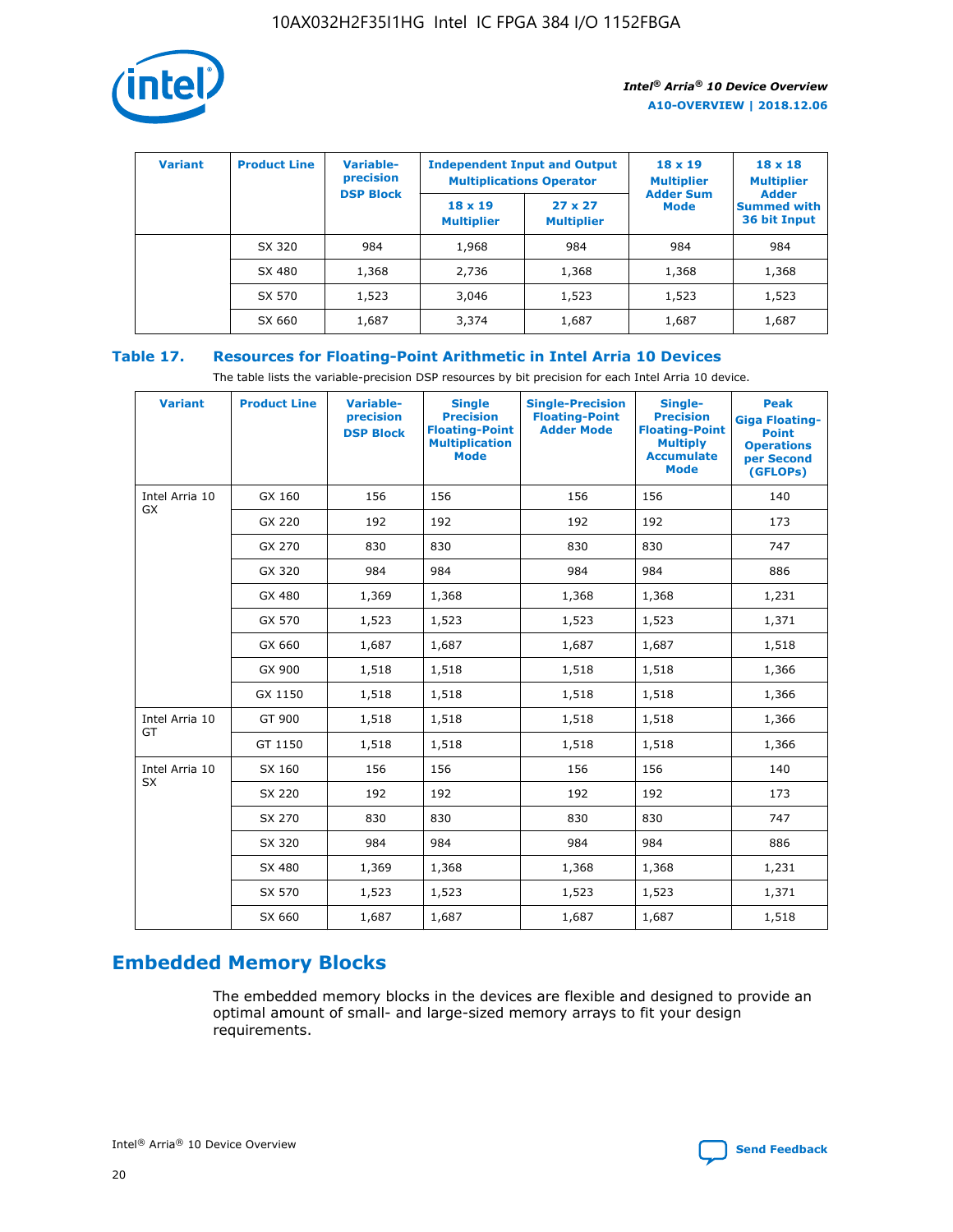

# **Types of Embedded Memory**

The Intel Arria 10 devices contain two types of memory blocks:

- 20 Kb M20K blocks—blocks of dedicated memory resources. The M20K blocks are ideal for larger memory arrays while still providing a large number of independent ports.
- 640 bit memory logic array blocks (MLABs)—enhanced memory blocks that are configured from dual-purpose logic array blocks (LABs). The MLABs are ideal for wide and shallow memory arrays. The MLABs are optimized for implementation of shift registers for digital signal processing (DSP) applications, wide and shallow FIFO buffers, and filter delay lines. Each MLAB is made up of ten adaptive logic modules (ALMs). In the Intel Arria 10 devices, you can configure these ALMs as ten 32 x 2 blocks, giving you one 32 x 20 simple dual-port SRAM block per MLAB.

# **Embedded Memory Capacity in Intel Arria 10 Devices**

|                   | <b>Product</b> | <b>M20K</b>  |                     | <b>MLAB</b>  |                     | <b>Total RAM Bit</b> |
|-------------------|----------------|--------------|---------------------|--------------|---------------------|----------------------|
| <b>Variant</b>    | <b>Line</b>    | <b>Block</b> | <b>RAM Bit (Kb)</b> | <b>Block</b> | <b>RAM Bit (Kb)</b> | (Kb)                 |
| Intel Arria 10 GX | GX 160         | 440          | 8,800               | 1,680        | 1,050               | 9,850                |
|                   | GX 220         | 587          | 11,740              | 2,703        | 1,690               | 13,430               |
|                   | GX 270         | 750          | 15,000              | 3,922        | 2,452               | 17,452               |
|                   | GX 320         | 891          | 17,820              | 4,363        | 2,727               | 20,547               |
|                   | GX 480         | 1,431        | 28,620              | 6,662        | 4,164               | 32,784               |
|                   | GX 570         | 1,800        | 36,000              | 8,153        | 5,096               | 41,096               |
|                   | GX 660         | 2,131        | 42,620              | 9,260        | 5,788               | 48,408               |
|                   | GX 900         | 2,423        | 48,460              | 15,017       | 9,386               | 57,846               |
|                   | GX 1150        | 2,713        | 54,260              | 20,774       | 12,984              | 67,244               |
| Intel Arria 10 GT | GT 900         | 2,423        | 48,460              | 15,017       | 9,386               | 57,846               |
|                   | GT 1150        | 2,713        | 54,260              | 20,774       | 12,984              | 67,244               |
| Intel Arria 10 SX | SX 160         | 440          | 8,800               | 1,680        | 1,050               | 9,850                |
|                   | SX 220         | 587          | 11,740              | 2,703        | 1,690               | 13,430               |
|                   | SX 270         | 750          | 15,000              | 3,922        | 2,452               | 17,452               |
|                   | SX 320         | 891          | 17,820              | 4,363        | 2,727               | 20,547               |
|                   | SX 480         | 1,431        | 28,620              | 6,662        | 4,164               | 32,784               |
|                   | SX 570         | 1,800        | 36,000              | 8,153        | 5,096               | 41,096               |
|                   | SX 660         | 2,131        | 42,620              | 9,260        | 5,788               | 48,408               |

#### **Table 18. Embedded Memory Capacity and Distribution in Intel Arria 10 Devices**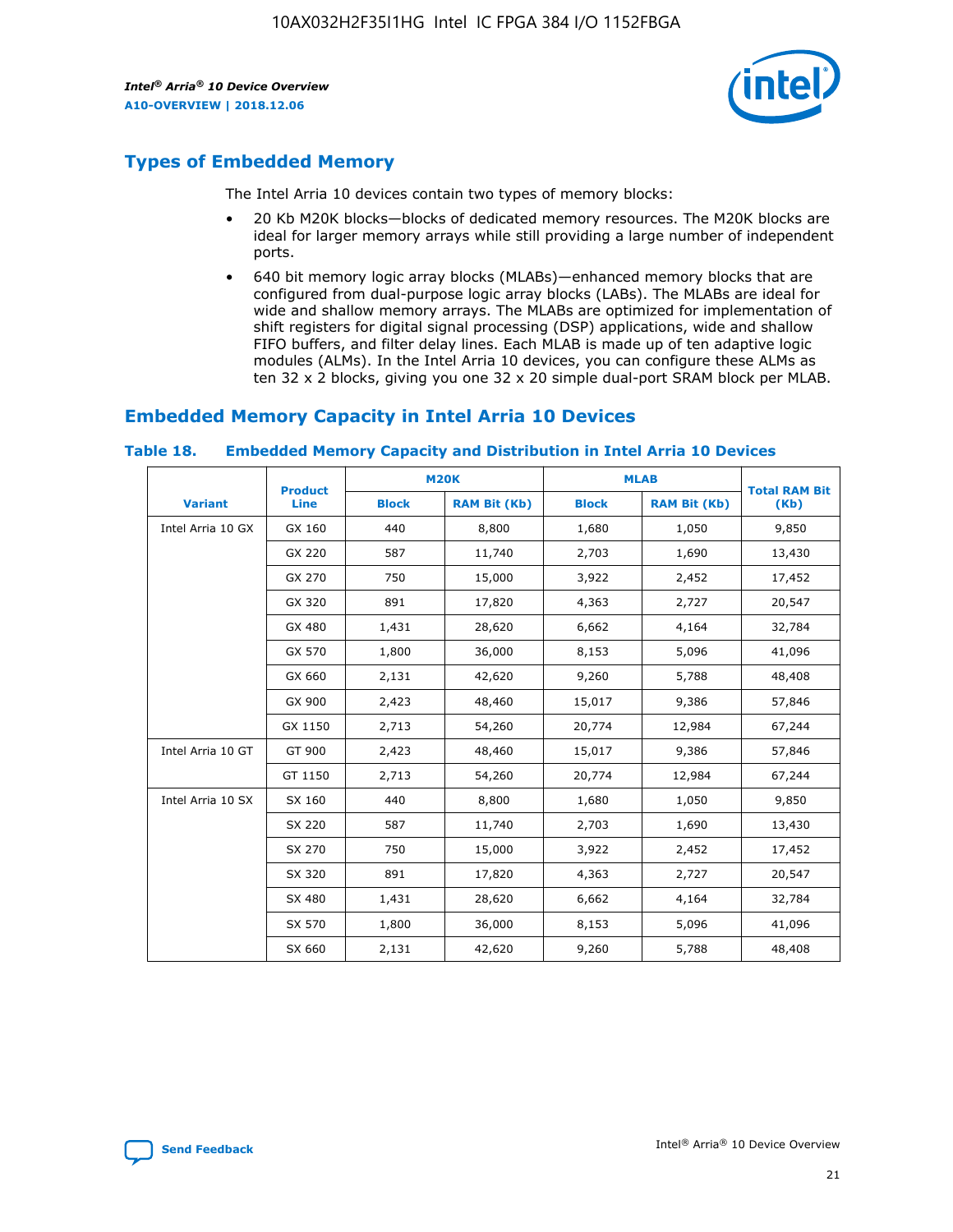

## **Embedded Memory Configurations for Single-port Mode**

#### **Table 19. Single-port Embedded Memory Configurations for Intel Arria 10 Devices**

This table lists the maximum configurations supported for single-port RAM and ROM modes.

| <b>Memory Block</b> | Depth (bits) | <b>Programmable Width</b> |
|---------------------|--------------|---------------------------|
| MLAB                | 32           | x16, x18, or x20          |
|                     | 64(10)       | x8, x9, x10               |
| M20K                | 512          | x40, x32                  |
|                     | 1K           | x20, x16                  |
|                     | 2K           | x10, x8                   |
|                     | 4K           | x5, x4                    |
|                     | 8K           | x2                        |
|                     | 16K          | x1                        |

# **Clock Networks and PLL Clock Sources**

The clock network architecture is based on Intel's global, regional, and peripheral clock structure. This clock structure is supported by dedicated clock input pins, fractional clock synthesis PLLs, and integer I/O PLLs.

## **Clock Networks**

The Intel Arria 10 core clock networks are capable of up to 800 MHz fabric operation across the full industrial temperature range. For the external memory interface, the clock network supports the hard memory controller with speeds up to 2,400 Mbps in a quarter-rate transfer.

To reduce power consumption, the Intel Quartus Prime software identifies all unused sections of the clock network and powers them down.

## **Fractional Synthesis and I/O PLLs**

Intel Arria 10 devices contain up to 32 fractional synthesis PLLs and up to 16 I/O PLLs that are available for both specific and general purpose uses in the core:

- Fractional synthesis PLLs—located in the column adjacent to the transceiver blocks
- I/O PLLs—located in each bank of the 48 I/Os

## **Fractional Synthesis PLLs**

You can use the fractional synthesis PLLs to:

- Reduce the number of oscillators that are required on your board
- Reduce the number of clock pins that are used in the device by synthesizing multiple clock frequencies from a single reference clock source

<sup>(10)</sup> Supported through software emulation and consumes additional MLAB blocks.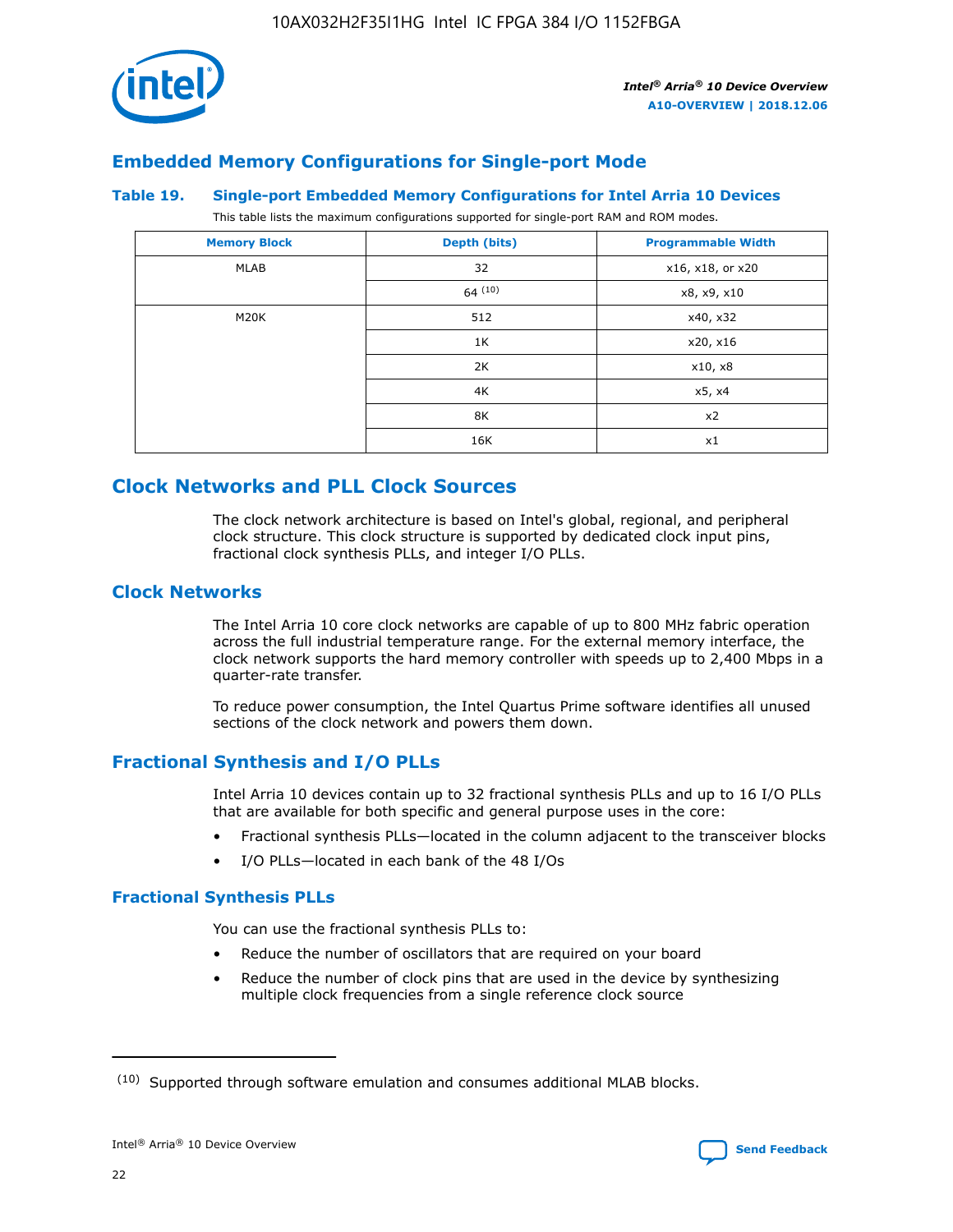

The fractional synthesis PLLs support the following features:

- Reference clock frequency synthesis for transceiver CMU and Advanced Transmit (ATX) PLLs
- Clock network delay compensation
- Zero-delay buffering
- Direct transmit clocking for transceivers
- Independently configurable into two modes:
	- Conventional integer mode equivalent to the general purpose PLL
	- Enhanced fractional mode with third order delta-sigma modulation
- PLL cascading

## **I/O PLLs**

The integer mode I/O PLLs are located in each bank of 48 I/Os. You can use the I/O PLLs to simplify the design of external memory and high-speed LVDS interfaces.

In each I/O bank, the I/O PLLs are adjacent to the hard memory controllers and LVDS SERDES. Because these PLLs are tightly coupled with the I/Os that need to use them, it makes it easier to close timing.

You can use the I/O PLLs for general purpose applications in the core such as clock network delay compensation and zero-delay buffering.

Intel Arria 10 devices support PLL-to-PLL cascading.

# **FPGA General Purpose I/O**

Intel Arria 10 devices offer highly configurable GPIOs. Each I/O bank contains 48 general purpose I/Os and a high-efficiency hard memory controller.

The following list describes the features of the GPIOs:

- Consist of 3 V I/Os for high-voltage application and LVDS I/Os for differential signaling
	- Up to two 3 V I/O banks, available in some devices, that support up to 3 V I/O standards
	- LVDS I/O banks that support up to 1.8 V I/O standards
- Support a wide range of single-ended and differential I/O interfaces
- LVDS speeds up to 1.6 Gbps
- Each LVDS pair of pins has differential input and output buffers, allowing you to configure the LVDS direction for each pair.
- Programmable bus hold and weak pull-up
- Programmable differential output voltage  $(V_{OD})$  and programmable pre-emphasis

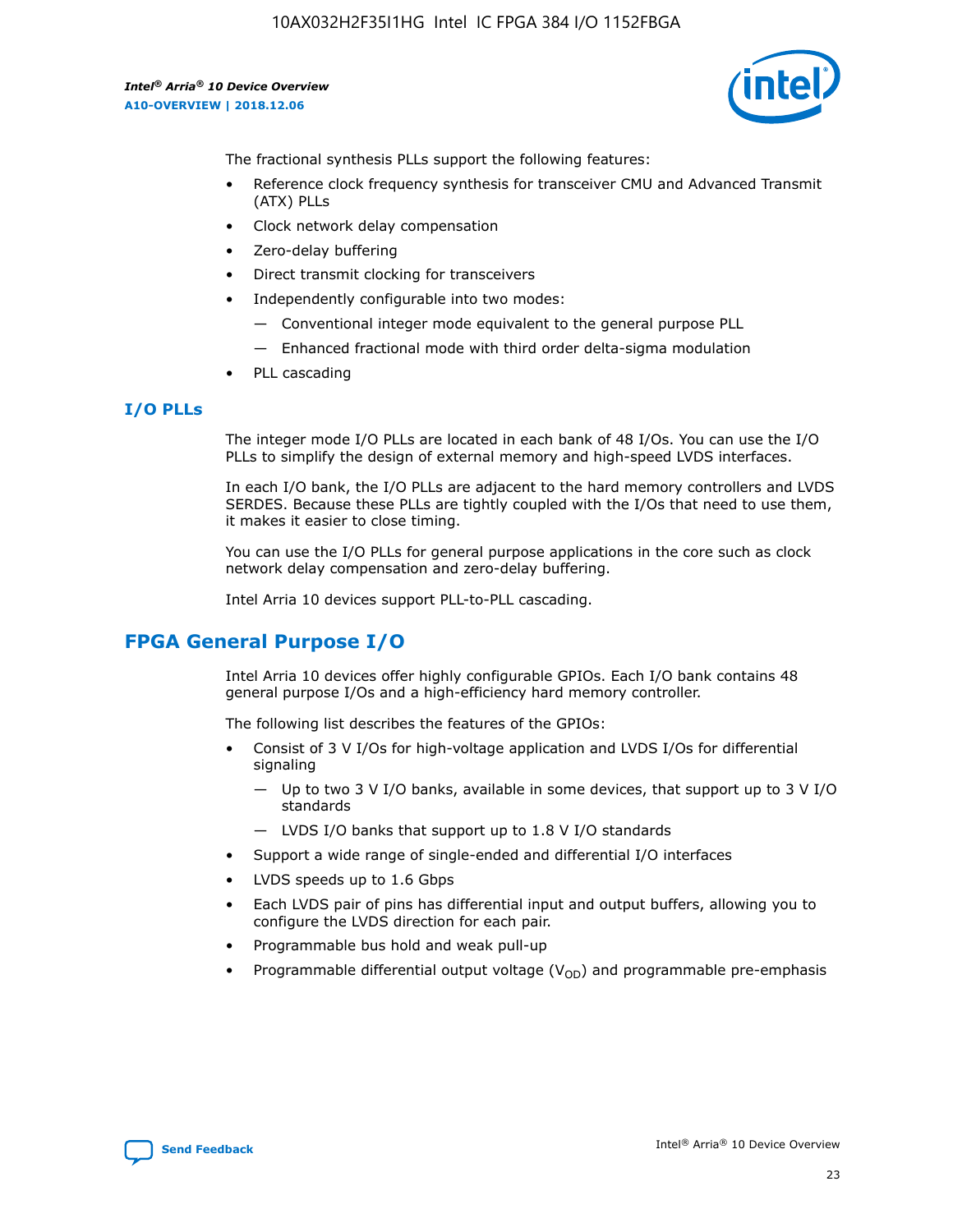

- Series (R<sub>S</sub>) and parallel (R<sub>T</sub>) on-chip termination (OCT) for all I/O banks with OCT calibration to limit the termination impedance variation
- On-chip dynamic termination that has the ability to swap between series and parallel termination, depending on whether there is read or write on a common bus for signal integrity
- Easy timing closure support using the hard read FIFO in the input register path, and delay-locked loop (DLL) delay chain with fine and coarse architecture

# **External Memory Interface**

Intel Arria 10 devices offer massive external memory bandwidth, with up to seven 32 bit DDR4 memory interfaces running at up to 2,400 Mbps. This bandwidth provides additional ease of design, lower power, and resource efficiencies of hardened highperformance memory controllers.

The memory interface within Intel Arria 10 FPGAs and SoCs delivers the highest performance and ease of use. You can configure up to a maximum width of 144 bits when using the hard or soft memory controllers. If required, you can bypass the hard memory controller and use a soft controller implemented in the user logic.

Each I/O contains a hardened DDR read/write path (PHY) capable of performing key memory interface functionality such as read/write leveling, FIFO buffering to lower latency and improve margin, timing calibration, and on-chip termination.

The timing calibration is aided by the inclusion of hard microcontrollers based on Intel's Nios® II technology, specifically tailored to control the calibration of multiple memory interfaces. This calibration allows the Intel Arria 10 device to compensate for any changes in process, voltage, or temperature either within the Intel Arria 10 device itself, or within the external memory device. The advanced calibration algorithms ensure maximum bandwidth and robust timing margin across all operating conditions.

In addition to parallel memory interfaces, Intel Arria 10 devices support serial memory technologies such as the Hybrid Memory Cube (HMC). The HMC is supported by the Intel Arria 10 high-speed serial transceivers which connect up to four HMC links, with each link running at data rates up to 15 Gbps.

## **Related Information**

#### [External Memory Interface Spec Estimator](http://www.altera.com/technology/memory/estimator/mem-emif-index.html)

Provides a parametric tool that allows you to find and compare the performance of the supported external memory interfaces in IntelFPGAs.

## **Memory Standards Supported by Intel Arria 10 Devices**

The I/Os are designed to provide high performance support for existing and emerging external memory standards.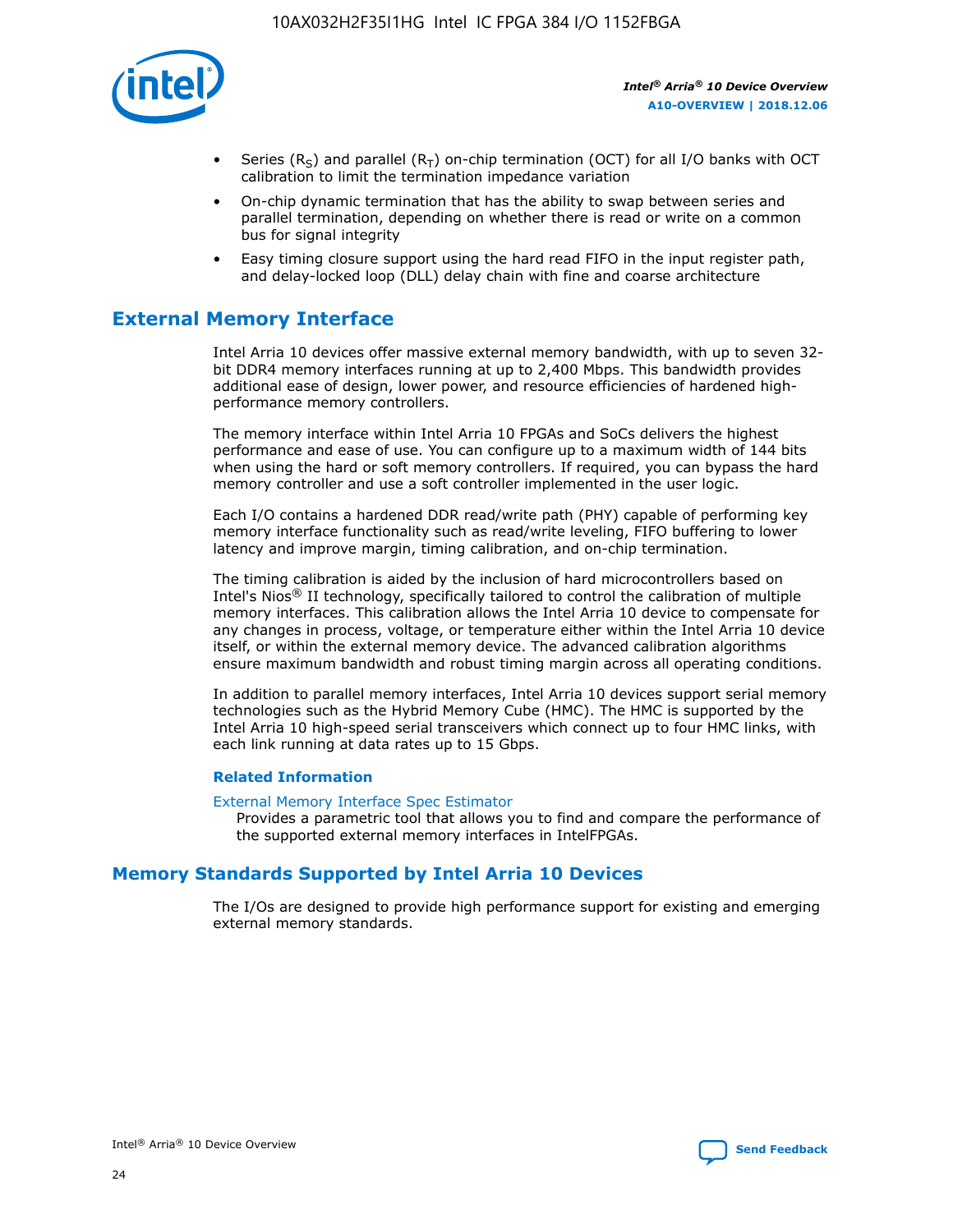

#### **Table 20. Memory Standards Supported by the Hard Memory Controller**

This table lists the overall capability of the hard memory controller. For specific details, refer to the External Memory Interface Spec Estimator and Intel Arria 10 Device Datasheet.

| <b>Memory Standard</b> | <b>Rate Support</b> | <b>Ping Pong PHY Support</b> | <b>Maximum Frequency</b><br>(MHz) |
|------------------------|---------------------|------------------------------|-----------------------------------|
| <b>DDR4 SDRAM</b>      | Quarter rate        | Yes                          | 1,067                             |
|                        |                     |                              | 1,200                             |
| DDR3 SDRAM             | Half rate           | Yes                          | 533                               |
|                        |                     |                              | 667                               |
|                        | Quarter rate        | Yes                          | 1,067                             |
|                        |                     |                              | 1,067                             |
| <b>DDR3L SDRAM</b>     | Half rate           | Yes                          | 533                               |
|                        |                     |                              | 667                               |
|                        | Quarter rate        | Yes                          | 933                               |
|                        |                     |                              | 933                               |
| LPDDR3 SDRAM           | Half rate           |                              | 533                               |
|                        | Quarter rate        |                              | 800                               |

## **Table 21. Memory Standards Supported by the Soft Memory Controller**

| <b>Memory Standard</b>      | <b>Rate Support</b> | <b>Maximum Frequency</b><br>(MHz) |
|-----------------------------|---------------------|-----------------------------------|
| <b>RLDRAM 3 (11)</b>        | Quarter rate        | 1,200                             |
| ODR IV SRAM <sup>(11)</sup> | Quarter rate        | 1,067                             |
| <b>ODR II SRAM</b>          | Full rate           | 333                               |
|                             | Half rate           | 633                               |
| <b>ODR II+ SRAM</b>         | Full rate           | 333                               |
|                             | Half rate           | 633                               |
| <b>ODR II+ Xtreme SRAM</b>  | Full rate           | 333                               |
|                             | Half rate           | 633                               |

#### **Table 22. Memory Standards Supported by the HPS Hard Memory Controller**

The hard processor system (HPS) is available in Intel Arria 10 SoC devices only.

| <b>Memory Standard</b> | <b>Rate Support</b> | <b>Maximum Frequency</b><br>(MHz) |
|------------------------|---------------------|-----------------------------------|
| <b>DDR4 SDRAM</b>      | Half rate           | 1,200                             |
| <b>DDR3 SDRAM</b>      | Half rate           | 1,067                             |
| <b>DDR3L SDRAM</b>     | Half rate           | 933                               |

<sup>(11)</sup> Intel Arria 10 devices support this external memory interface using hard PHY with soft memory controller.

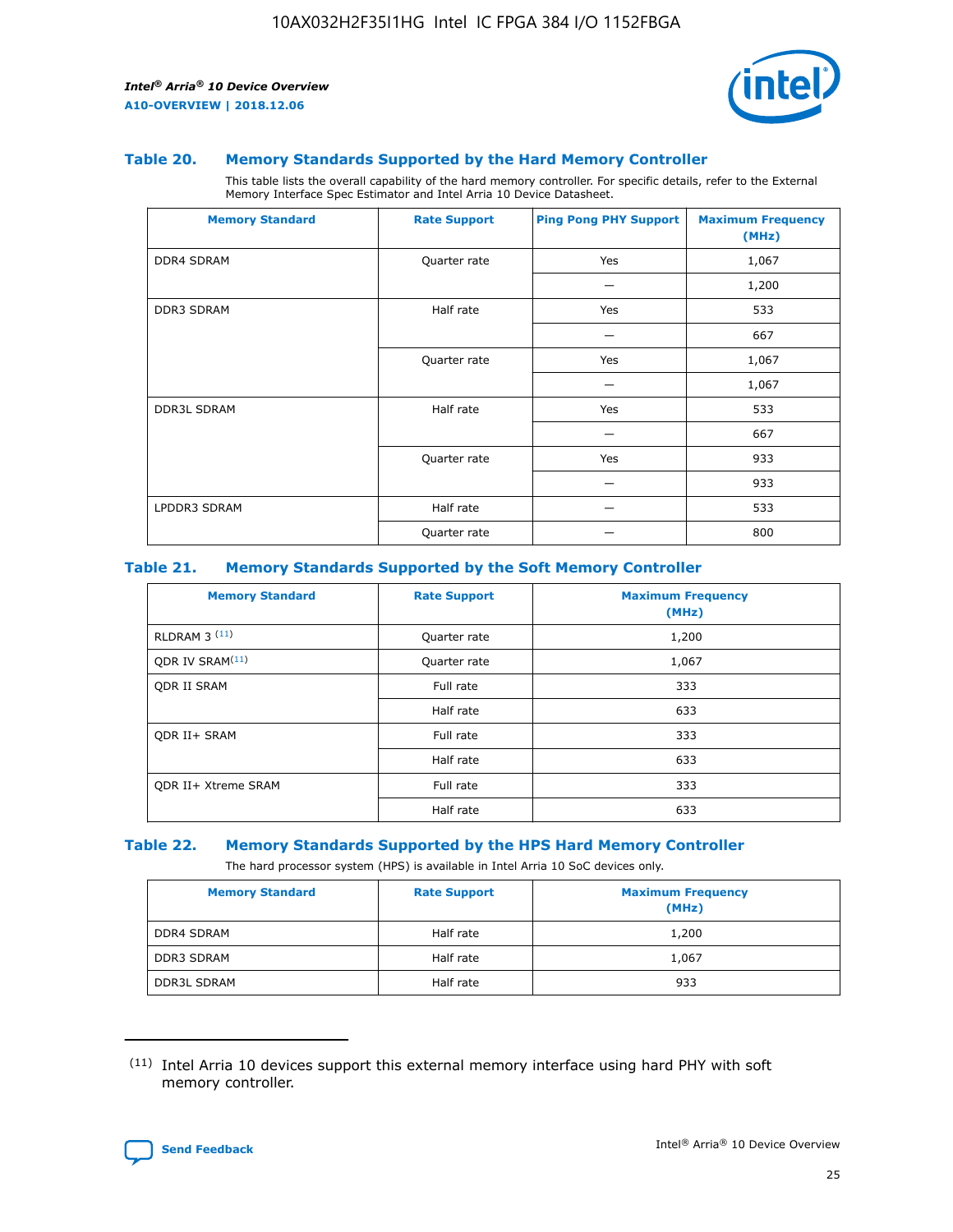

## **Related Information**

#### [Intel Arria 10 Device Datasheet](https://www.intel.com/content/www/us/en/programmable/documentation/mcn1413182292568.html#mcn1413182153340)

Lists the memory interface performance according to memory interface standards, rank or chip select configurations, and Intel Arria 10 device speed grades.

# **PCIe Gen1, Gen2, and Gen3 Hard IP**

Intel Arria 10 devices contain PCIe hard IP that is designed for performance and ease-of-use:

- Includes all layers of the PCIe stack—transaction, data link and physical layers.
- Supports PCIe Gen3, Gen2, and Gen1 Endpoint and Root Port in x1, x2, x4, or x8 lane configuration.
- Operates independently from the core logic—optional configuration via protocol (CvP) allows the PCIe link to power up and complete link training in less than 100 ms while the Intel Arria 10 device completes loading the programming file for the rest of the FPGA.
- Provides added functionality that makes it easier to support emerging features such as Single Root I/O Virtualization (SR-IOV) and optional protocol extensions.
- Provides improved end-to-end datapath protection using ECC.
- Supports FPGA configuration via protocol (CvP) using PCIe at Gen3, Gen2, or Gen1 speed.

#### **Related Information**

PCS Features on page 30

# **Enhanced PCS Hard IP for Interlaken and 10 Gbps Ethernet**

## **Interlaken Support**

The Intel Arria 10 enhanced PCS hard IP provides integrated Interlaken PCS supporting rates up to 25.8 Gbps per lane.

The Interlaken PCS is based on the proven functionality of the PCS developed for Intel's previous generation FPGAs, which demonstrated interoperability with Interlaken ASSP vendors and third-party IP suppliers. The Interlaken PCS is present in every transceiver channel in Intel Arria 10 devices.

## **Related Information**

PCS Features on page 30

## **10 Gbps Ethernet Support**

The Intel Arria 10 enhanced PCS hard IP supports 10GBASE-R PCS compliant with IEEE 802.3 10 Gbps Ethernet (10GbE). The integrated hard IP support for 10GbE and the 10 Gbps transceivers save external PHY cost, board space, and system power.

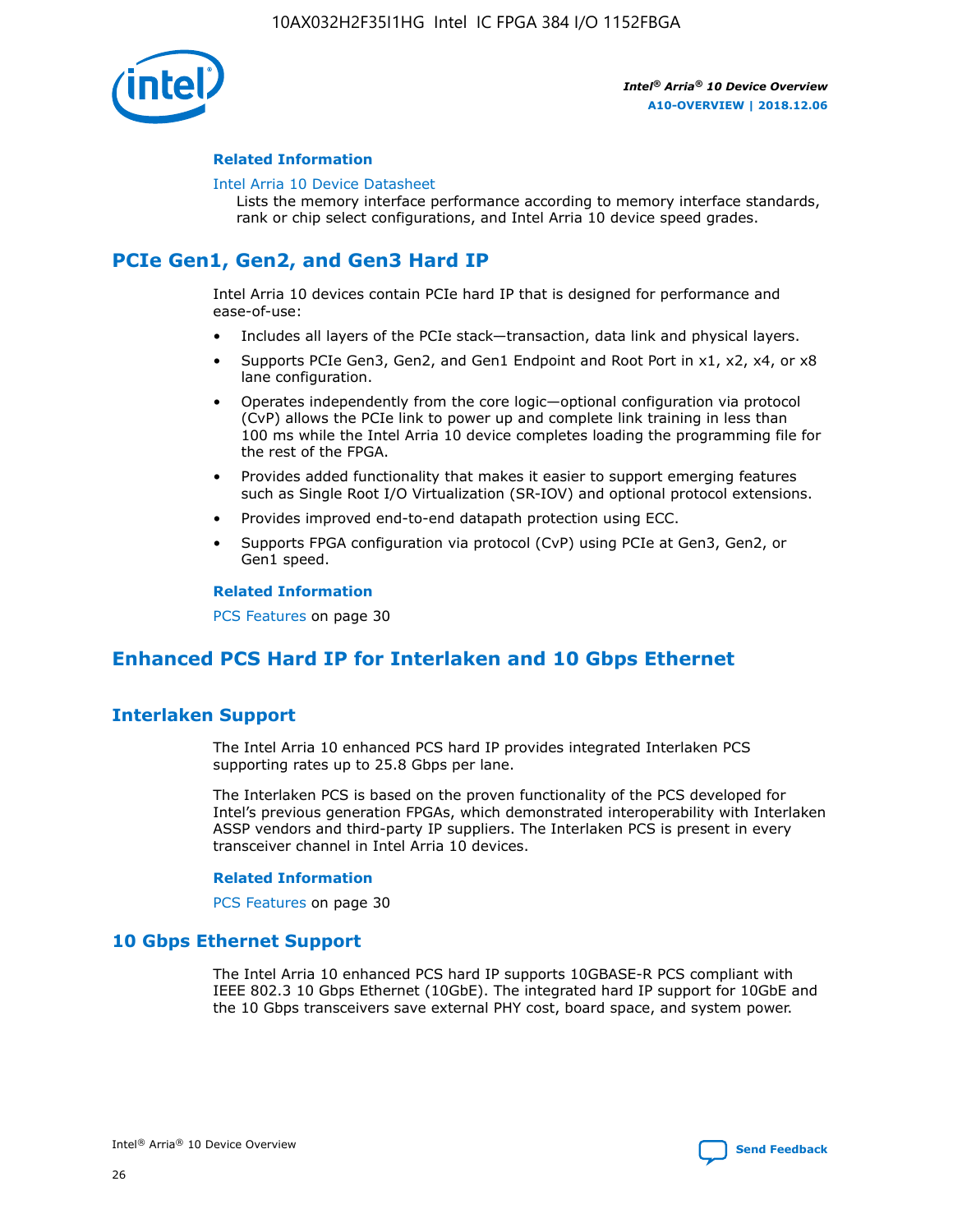

The scalable hard IP supports multiple independent 10GbE ports while using a single PLL for all the 10GBASE-R PCS instantiations, which saves on core logic resources and clock networks:

- Simplifies multiport 10GbE systems compared to XAUI interfaces that require an external XAUI-to-10G PHY.
- Incorporates Electronic Dispersion Compensation (EDC), which enables direct connection to standard 10 Gbps XFP and SFP+ pluggable optical modules.
- Supports backplane Ethernet applications and includes a hard 10GBASE-KR Forward Error Correction (FEC) circuit that you can use for 10 Gbps and 40 Gbps applications.

The 10 Gbps Ethernet PCS hard IP and 10GBASE-KR FEC are present in every transceiver channel.

## **Related Information**

PCS Features on page 30

# **Low Power Serial Transceivers**

Intel Arria 10 FPGAs and SoCs include lowest power transceivers that deliver high bandwidth, throughput and low latency.

Intel Arria 10 devices deliver the industry's lowest power consumption per transceiver channel:

- 12.5 Gbps transceivers at as low as 242 mW
- 10 Gbps transceivers at as low as 168 mW
- 6 Gbps transceivers at as low as 117 mW

Intel Arria 10 transceivers support various data rates according to application:

- Chip-to-chip and chip-to-module applications—from 1 Gbps up to 25.8 Gbps
- Long reach and backplane applications—from 1 Gbps up to 12.5 with advanced adaptive equalization
- Critical power sensitive applications—from 1 Gbps up to 11.3 Gbps using lower power modes

The combination of 20 nm process technology and architectural advances provide the following benefits:

- Significant reduction in die area and power consumption
- Increase of up to two times in transceiver I/O density compared to previous generation devices while maintaining optimal signal integrity
- Up to 72 total transceiver channels—you can configure up to 6 of these channels to run as fast as 25.8 Gbps
- All channels feature continuous data rate support up to the maximum rated speed

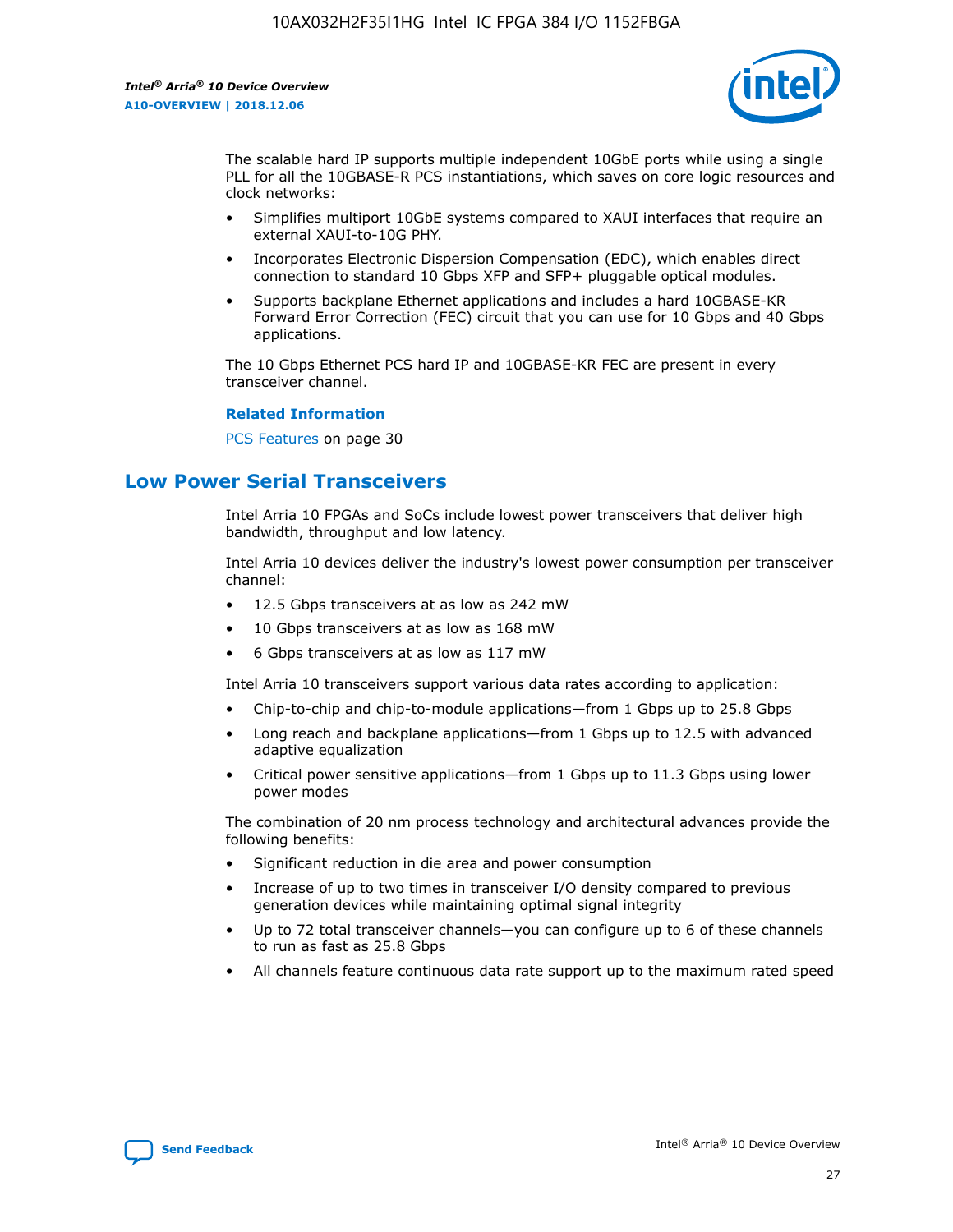

## **Figure 6. Intel Arria 10 Transceiver Block Architecture**



## **Transceiver Channels**

All transceiver channels feature a dedicated Physical Medium Attachment (PMA) and a hardened Physical Coding Sublayer (PCS).

- The PMA provides primary interfacing capabilities to physical channels.
- The PCS typically handles encoding/decoding, word alignment, and other preprocessing functions before transferring data to the FPGA core fabric.

A transceiver channel consists of a PMA and a PCS block. Most transceiver banks have 6 channels. There are some transceiver banks that contain only 3 channels.

A wide variety of bonded and non-bonded data rate configurations is possible using a highly configurable clock distribution network. Up to 80 independent transceiver data rates can be configured.

The following figures are graphical representations of top views of the silicon die, which correspond to reverse views for flip chip packages. Different Intel Arria 10 devices may have different floorplans than the ones shown in the figures.

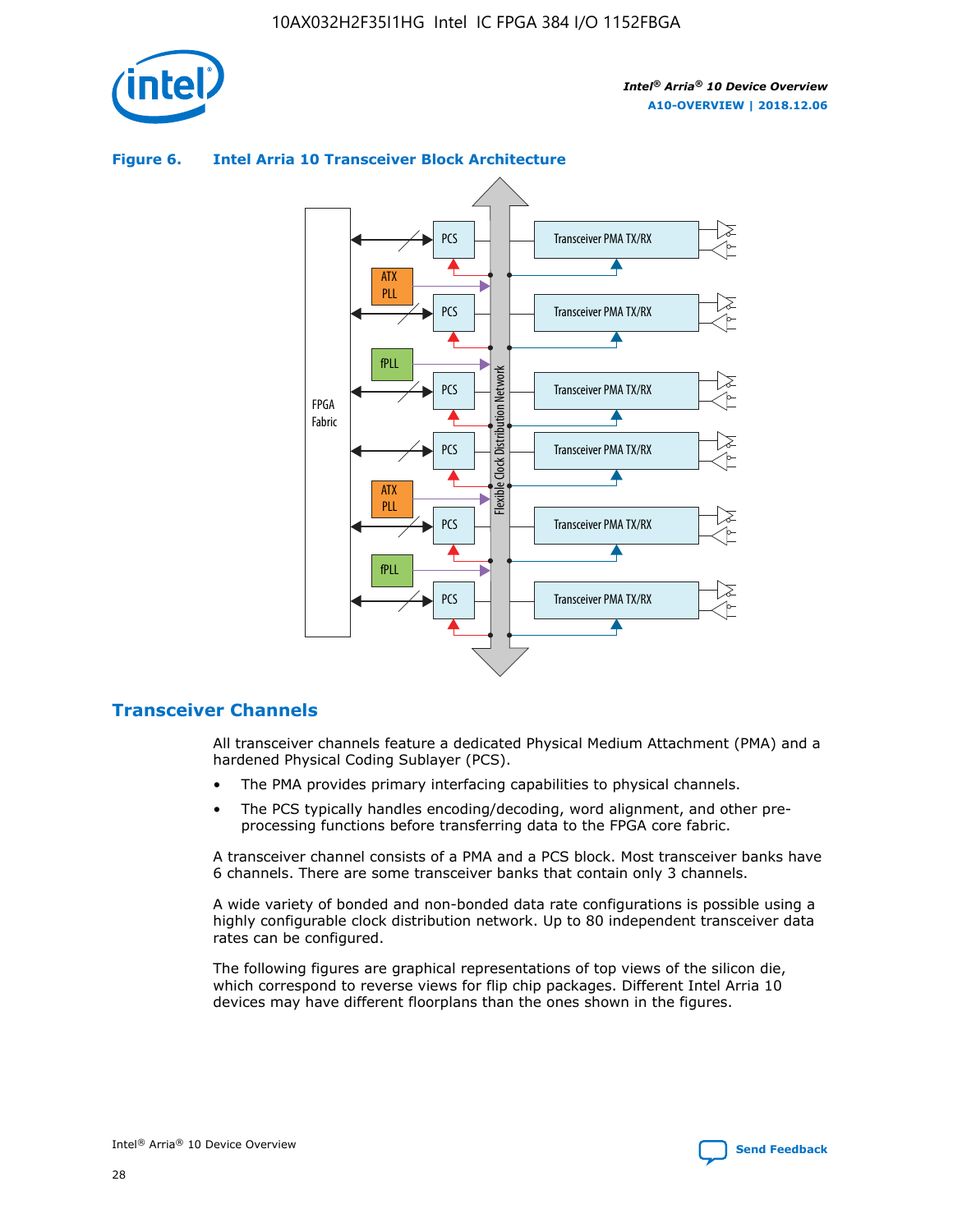

## **Figure 7. Device Chip Overview for Intel Arria 10 GX and GT Devices**



M20K Internal Memory Blocks Core Logic Fabric Transceiver Channels Hard IP Per Transceiver: Standard PCS and Enhanced PCS Hard IPs PCI Express Gen3 Hard IP Fractional PLLs M20K Internal Memory Blocks PCI Express Gen3 Hard IP Variable Precision DSP Blocks I/O PLLs Hard Memory Controllers, General-Purpose I/O Cells, LVDS Hard Processor Subsystem, Dual-Core ARM Cortex A9 M20K Internal Memory Blocks Variable Precision DSP Blocks M20K Internal Memory Blocks Core Logic Fabric I/O PLLs Hard Memory Controllers, General-Purpose I/O Cells, LVDS M20K Internal Memory Blocks Variable Precision DSP Blocks M20K Internal Memory Blocks Transceiver Channels Hard IP Per Transceiver: Standard PCS and Enhanced PCS Hard IPs PCI Express Gen3 Hard IP Fractional PLLs PCI Express Gen3 Hard IP Hard PCS Hard PCS Hard PCS Hard PCS Hard PCS Hard PCS Hard PCS Hard PCS Transceiver PMA Transceiver PMA Transceiver PMA Transceiver PMA Transceiver PMA Transceiver PMA Unused transceiver chann can be used as additional transceiver transmit PLLs Transceiver PMA Transceiver PMA Transceiver Clock Networks ATX (LC) **Transmit** PLL fPLL ATX (LC) Transmi PLL fPLL ATX (LC) **Transmit** PLL

## **PMA Features**

Intel Arria 10 transceivers provide exceptional signal integrity at data rates up to 25.8 Gbps. Clocking options include ultra-low jitter ATX PLLs (LC tank based), clock multiplier unit (CMU) PLLs, and fractional PLLs.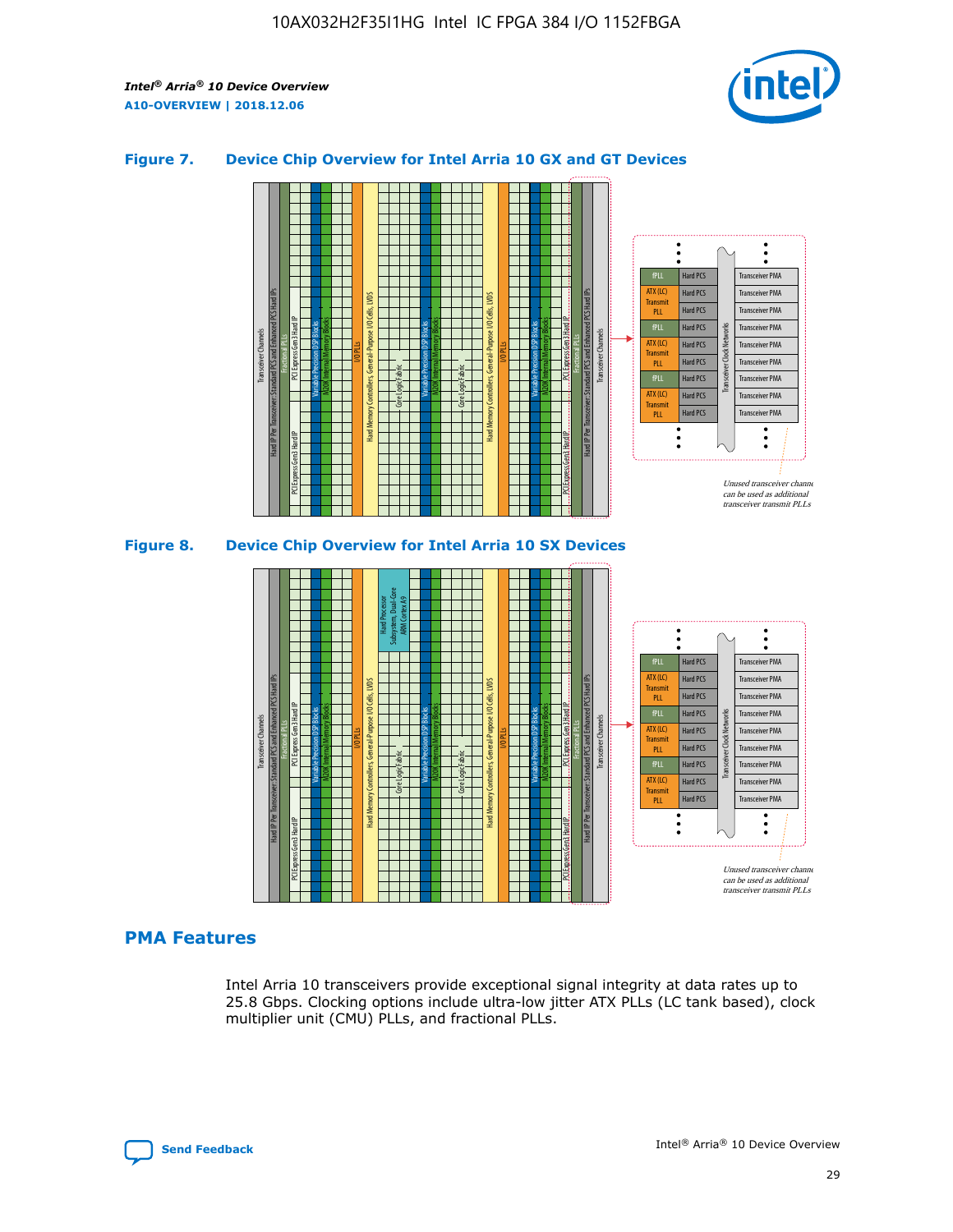

Each transceiver channel contains a channel PLL that can be used as the CMU PLL or clock data recovery (CDR) PLL. In CDR mode, the channel PLL recovers the receiver clock and data in the transceiver channel. Up to 80 independent data rates can be configured on a single Intel Arria 10 device.

## **Table 23. PMA Features of the Transceivers in Intel Arria 10 Devices**

| <b>Feature</b>                                             | <b>Capability</b>                                                                                                                                                                                                             |
|------------------------------------------------------------|-------------------------------------------------------------------------------------------------------------------------------------------------------------------------------------------------------------------------------|
| Chip-to-Chip Data Rates                                    | 1 Gbps to 17.4 Gbps (Intel Arria 10 GX devices)<br>1 Gbps to 25.8 Gbps (Intel Arria 10 GT devices)                                                                                                                            |
| <b>Backplane Support</b>                                   | Drive backplanes at data rates up to 12.5 Gbps                                                                                                                                                                                |
| <b>Optical Module Support</b>                              | SFP+/SFP, XFP, CXP, QSFP/QSFP28, CFP/CFP2/CFP4                                                                                                                                                                                |
| Cable Driving Support                                      | SFP+ Direct Attach, PCI Express over cable, eSATA                                                                                                                                                                             |
| Transmit Pre-Emphasis                                      | 4-tap transmit pre-emphasis and de-emphasis to compensate for system channel loss                                                                                                                                             |
| Continuous Time Linear<br>Equalizer (CTLE)                 | Dual mode, high-gain, and high-data rate, linear receive equalization to compensate for<br>system channel loss                                                                                                                |
| Decision Feedback Equalizer<br>(DFE)                       | 7-fixed and 4-floating tap DFE to equalize backplane channel loss in the presence of<br>crosstalk and noisy environments                                                                                                      |
| Variable Gain Amplifier                                    | Optimizes the signal amplitude prior to the CDR sampling and operates in fixed and<br>adaptive modes                                                                                                                          |
| Altera Digital Adaptive<br>Parametric Tuning (ADAPT)       | Fully digital adaptation engine to automatically adjust all link equalization parameters-<br>including CTLE, DFE, and variable gain amplifier blocks—that provide optimal link margin<br>without intervention from user logic |
| Precision Signal Integrity<br>Calibration Engine (PreSICE) | Hardened calibration controller to quickly calibrate all transceiver control parameters on<br>power-up, which provides the optimal signal integrity and jitter performance                                                    |
| Advanced Transmit (ATX)<br>PLL                             | Low jitter ATX (LC tank based) PLLs with continuous tuning range to cover a wide range of<br>standard and proprietary protocols                                                                                               |
| <b>Fractional PLLs</b>                                     | On-chip fractional frequency synthesizers to replace on-board crystal oscillators and reduce<br>system cost                                                                                                                   |
| Digitally Assisted Analog<br><b>CDR</b>                    | Superior jitter tolerance with fast lock time                                                                                                                                                                                 |
| Dynamic Partial<br>Reconfiguration                         | Allows independent control of the Avalon memory-mapped interface of each transceiver<br>channel for the highest transceiver flexibility                                                                                       |
| Multiple PCS-PMA and PCS-<br>PLD interface widths          | 8-, 10-, 16-, 20-, 32-, 40-, or 64-bit interface widths for flexibility of deserialization width,<br>encoding, and reduced latency                                                                                            |

## **PCS Features**

This table summarizes the Intel Arria 10 transceiver PCS features. You can use the transceiver PCS to support a wide range of protocols ranging from 1 Gbps to 25.8 Gbps.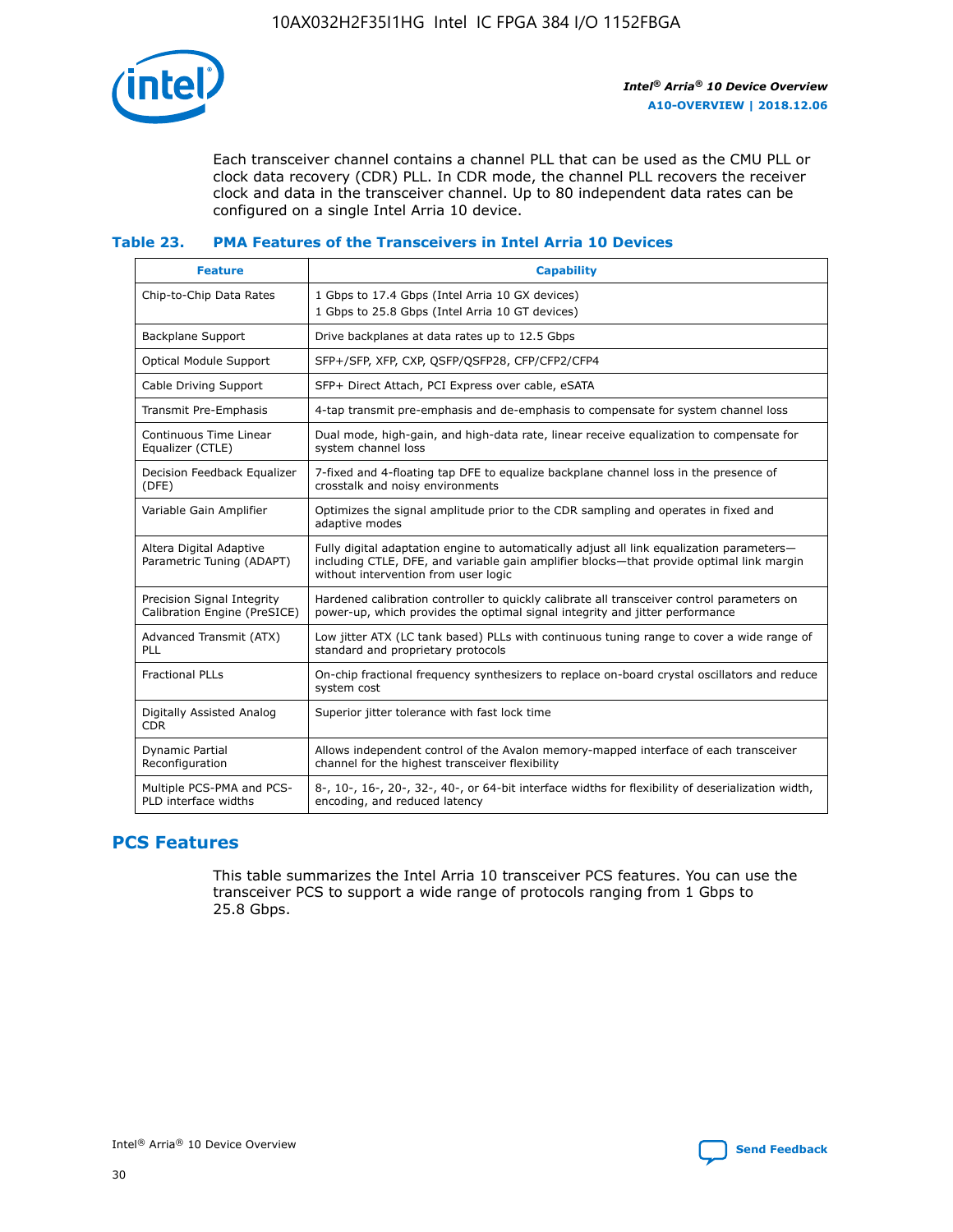

| <b>PCS</b>    | <b>Description</b>                                                                                                                                                                                                                                                                                                                                                                                             |
|---------------|----------------------------------------------------------------------------------------------------------------------------------------------------------------------------------------------------------------------------------------------------------------------------------------------------------------------------------------------------------------------------------------------------------------|
| Standard PCS  | Operates at a data rate up to 12 Gbps<br>Supports protocols such as PCI-Express, CPRI 4.2+, GigE, IEEE 1588 in Hard PCS<br>Implements other protocols using Basic/Custom (Standard PCS) transceiver<br>configuration rules.                                                                                                                                                                                    |
| Enhanced PCS  | Performs functions common to most serial data industry standards, such as word<br>alignment, encoding/decoding, and framing, before data is sent or received off-chip<br>through the PMA<br>• Handles data transfer to and from the FPGA fabric<br>Handles data transfer internally to and from the PMA<br>Provides frequency compensation<br>Performs channel bonding for multi-channel low skew applications |
| PCIe Gen3 PCS | Supports the seamless switching of Data and Clock between the Gen1, Gen2, and Gen3<br>data rates<br>Provides support for PIPE 3.0 features<br>Supports the PIPE interface with the Hard IP enabled, as well as with the Hard IP<br>bypassed                                                                                                                                                                    |

#### **Related Information**

- PCIe Gen1, Gen2, and Gen3 Hard IP on page 26
- Interlaken Support on page 26
- 10 Gbps Ethernet Support on page 26

## **PCS Protocol Support**

This table lists some of the protocols supported by the Intel Arria 10 transceiver PCS. For more information about the blocks in the transmitter and receiver data paths, refer to the related information.

| <b>Protocol</b>                                 | <b>Data Rate</b><br>(Gbps) | <b>Transceiver IP</b>       | <b>PCS Support</b>                      |
|-------------------------------------------------|----------------------------|-----------------------------|-----------------------------------------|
| PCIe Gen3 x1, x2, x4, x8                        | 8.0                        | Native PHY (PIPE)           | Standard PCS and PCIe<br>Gen3 PCS       |
| PCIe Gen2 x1, x2, x4, x8                        | 5.0                        | Native PHY (PIPE)           | <b>Standard PCS</b>                     |
| PCIe Gen1 x1, x2, x4, x8                        | 2.5                        | Native PHY (PIPE)           | Standard PCS                            |
| 1000BASE-X Gigabit Ethernet                     | 1.25                       | Native PHY                  | <b>Standard PCS</b>                     |
| 1000BASE-X Gigabit Ethernet with<br>IEEE 1588v2 | 1.25                       | Native PHY                  | Standard PCS                            |
| 10GBASE-R                                       | 10.3125                    | Native PHY                  | <b>Enhanced PCS</b>                     |
| 10GBASE-R with IEEE 1588v2                      | 10.3125                    | Native PHY                  | <b>Enhanced PCS</b>                     |
| 10GBASE-R with KR FEC                           | 10.3125                    | Native PHY                  | <b>Enhanced PCS</b>                     |
| 10GBASE-KR and 1000BASE-X                       | 10.3125                    | 1G/10GbE and 10GBASE-KR PHY | Standard PCS and<br><b>Enhanced PCS</b> |
| Interlaken (CEI-6G/11G)                         | 3.125 to 17.4              | Native PHY                  | <b>Enhanced PCS</b>                     |
| SFI-S/SFI-5.2                                   | 11.2                       | Native PHY                  | <b>Enhanced PCS</b>                     |
| $10G$ SDI                                       | 10.692                     | Native PHY                  | <b>Enhanced PCS</b>                     |
|                                                 |                            |                             | continued                               |

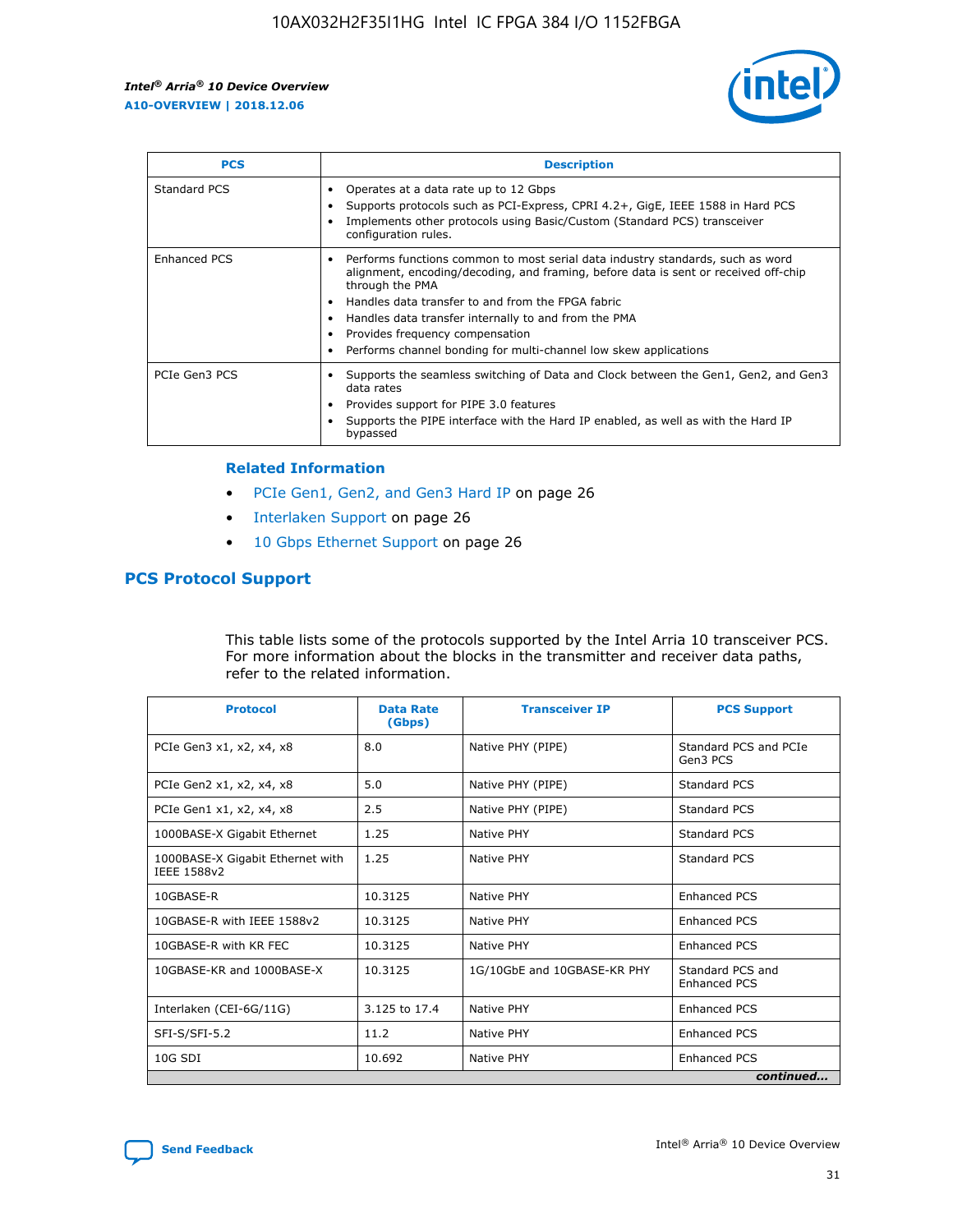

| <b>Protocol</b>      | <b>Data Rate</b><br>(Gbps) | <b>Transceiver IP</b> | <b>PCS Support</b> |
|----------------------|----------------------------|-----------------------|--------------------|
| CPRI 6.0 (64B/66B)   | 0.6144 to<br>10.1376       | Native PHY            | Enhanced PCS       |
| CPRI 4.2 (8B/10B)    | 0.6144 to<br>9.8304        | Native PHY            | Standard PCS       |
| OBSAI RP3 v4.2       | 0.6144 to 6.144            | Native PHY            | Standard PCS       |
| SD-SDI/HD-SDI/3G-SDI | $0.143(12)$ to<br>2.97     | Native PHY            | Standard PCS       |

## **Related Information**

#### [Intel Arria 10 Transceiver PHY User Guide](https://www.intel.com/content/www/us/en/programmable/documentation/nik1398707230472.html#nik1398707091164)

Provides more information about the supported transceiver protocols and PHY IP, the PMA architecture, and the standard, enhanced, and PCIe Gen3 PCS architecture.

# **SoC with Hard Processor System**

Each SoC device combines an FPGA fabric and a hard processor system (HPS) in a single device. This combination delivers the flexibility of programmable logic with the power and cost savings of hard IP in these ways:

- Reduces board space, system power, and bill of materials cost by eliminating a discrete embedded processor
- Allows you to differentiate the end product in both hardware and software, and to support virtually any interface standard
- Extends the product life and revenue through in-field hardware and software updates

 $(12)$  The 0.143 Gbps data rate is supported using oversampling of user logic that you must implement in the FPGA fabric.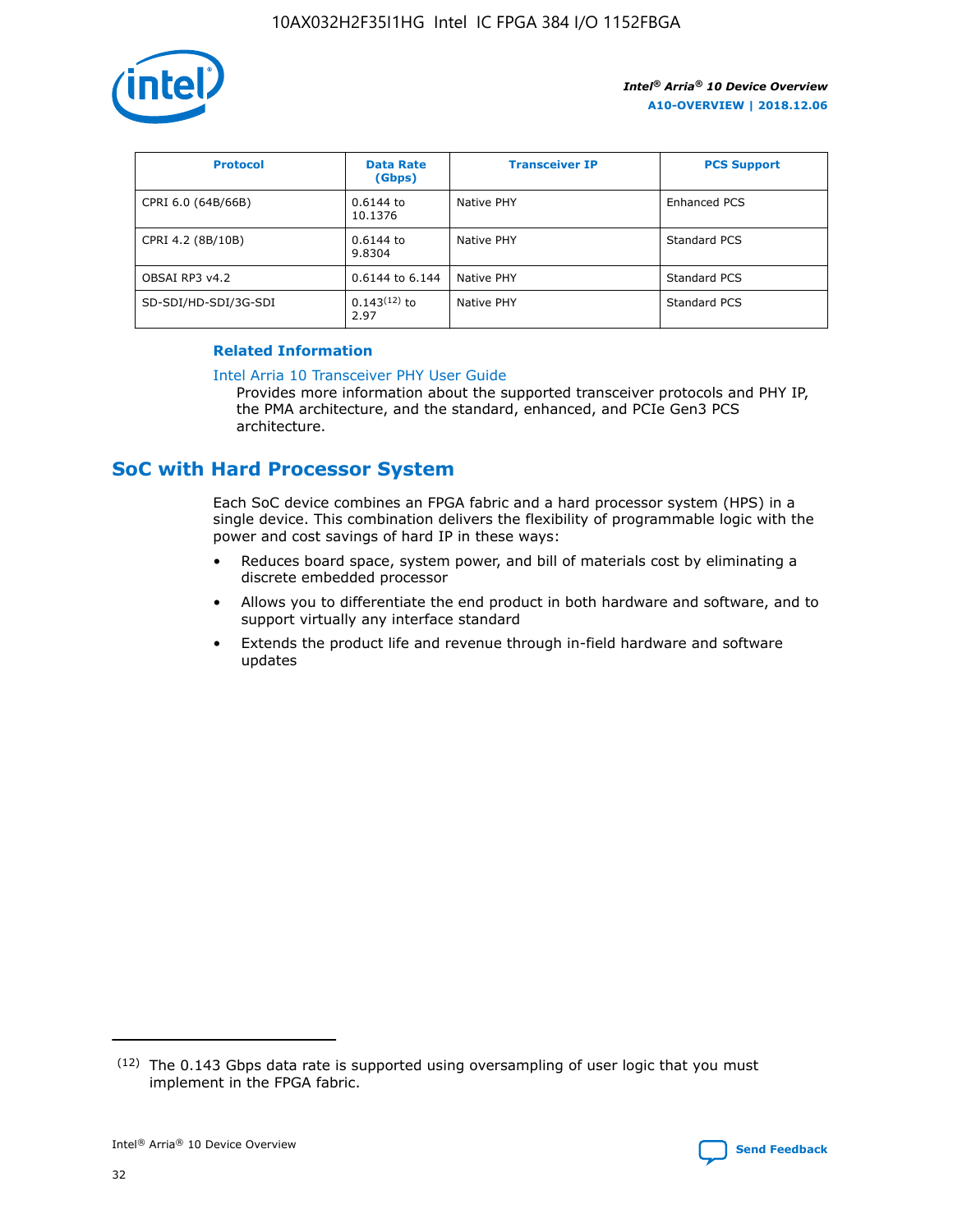

#### **Figure 9. HPS Block Diagram**

This figure shows a block diagram of the HPS with the dual ARM Cortex-A9 MPCore processor.



## **Key Advantages of 20-nm HPS**

The 20-nm HPS strikes a balance between enabling maximum software compatibility with 28-nm SoCs while still improving upon the 28-nm HPS architecture. These improvements address the requirements of the next generation target markets such as wireless and wireline communications, compute and storage equipment, broadcast and military in terms of performance, memory bandwidth, connectivity via backplane and security.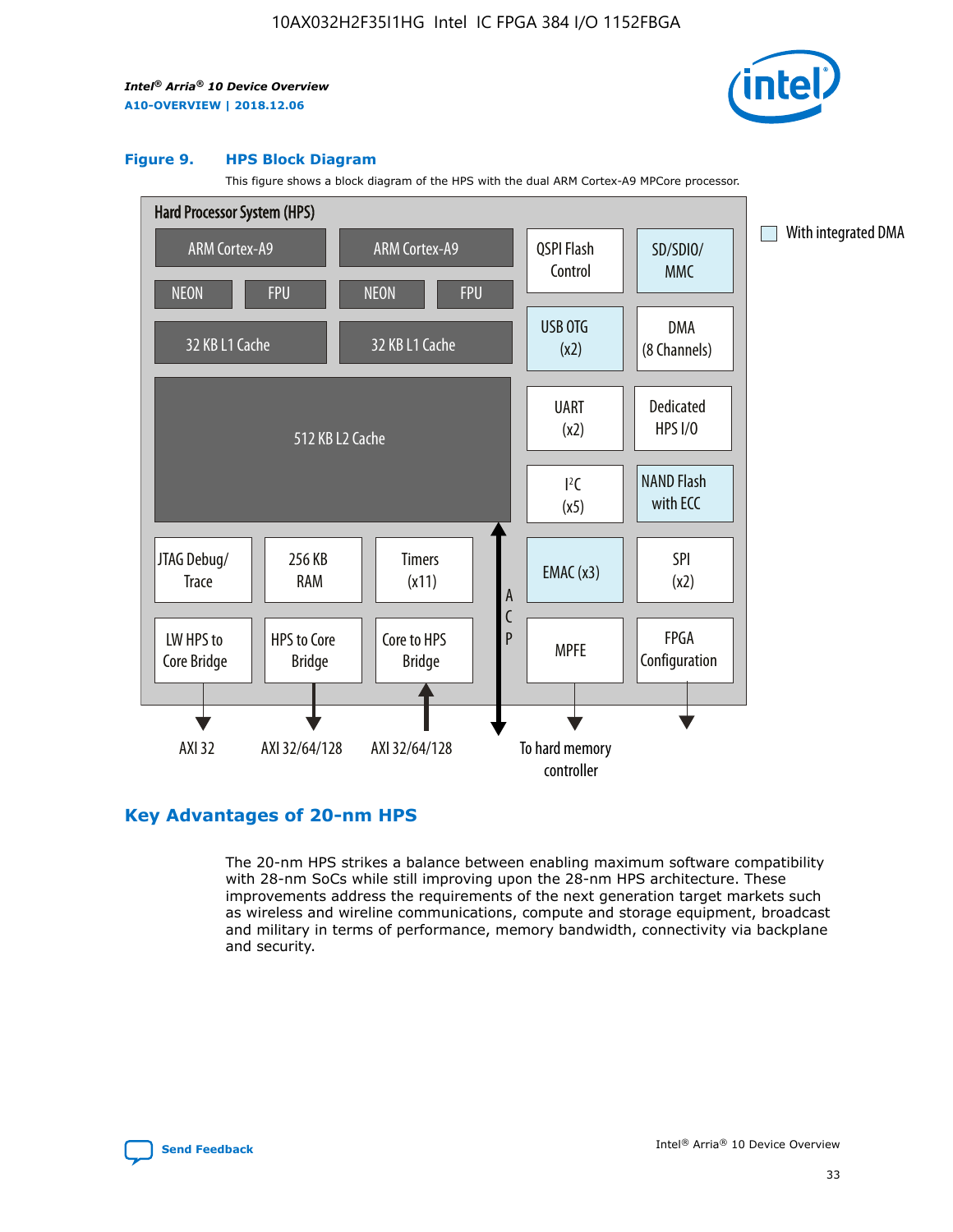

## **Table 24. Improvements in 20 nm HPS**

This table lists the key improvements of the 20 nm HPS compared to the 28 nm HPS.

| Advantages/<br><b>Improvements</b>                          | <b>Description</b>                                                                                                                                                                                                                                                                                                                                                                                                                                                                                                                                                                                                                                                                                                                                                                                                                                                                                                      |
|-------------------------------------------------------------|-------------------------------------------------------------------------------------------------------------------------------------------------------------------------------------------------------------------------------------------------------------------------------------------------------------------------------------------------------------------------------------------------------------------------------------------------------------------------------------------------------------------------------------------------------------------------------------------------------------------------------------------------------------------------------------------------------------------------------------------------------------------------------------------------------------------------------------------------------------------------------------------------------------------------|
| Increased performance and<br>overdrive capability           | While the nominal processor frequency is 1.2 GHz, the 20 nm HPS offers an "overdrive"<br>feature which enables a higher processor operating frequency. This requires a higher supply<br>voltage value that is unique to the HPS and may require a separate regulator.                                                                                                                                                                                                                                                                                                                                                                                                                                                                                                                                                                                                                                                   |
| Increased processor memory<br>bandwidth and DDR4<br>support | Up to 64-bit DDR4 memory at 2,400 Mbps support is available for the processor. The hard<br>memory controller for the HPS comprises a multi-port front end that manages connections<br>to a single port memory controller. The multi-port front end allows logic core and the HPS<br>to share ports and thereby the available bandwidth of the memory controller.                                                                                                                                                                                                                                                                                                                                                                                                                                                                                                                                                        |
| Flexible I/O sharing                                        | An advanced I/O pin muxing scheme allows improved sharing of I/O between the HPS and<br>the core logic. The following types of I/O are available for SoC:<br>17 dedicated I/Os-physically located inside the HPS block and are not accessible to<br>logic within the core. The 17 dedicated I/Os are used for HPS clock, resets, and<br>interfacing with boot devices, QSPI, and SD/MMC.<br>48 direct shared I/O-located closest to the HPS block and are ideal for high speed HPS<br>peripherals such as EMAC, USB, and others. There is one bank of 48 I/Os that supports<br>direct sharing where the 48 I/Os can be shared 12 I/Os at a time.<br>Standard (shared) I/O-all standard I/Os can be shared by the HPS peripherals and any<br>logic within the core. For designs where more than 48 I/Os are required to fully use all<br>the peripherals in the HPS, these I/Os can be connected through the core logic. |
| <b>EMAC</b> core                                            | Three EMAC cores are available in the HPS. The EMAC cores enable an application to<br>support two redundant Ethernet connections; for example, backplane, or two EMAC cores<br>for managing IEEE 1588 time stamp information while allowing a third EMAC core for debug<br>and configuration. All three EMACs can potentially share the same time stamps, simplifying<br>the 1588 time stamping implementation. A new serial time stamp interface allows core<br>logic to access and read the time stamp values. The integrated EMAC controllers can be<br>connected to external Ethernet PHY through the provided MDIO or I <sup>2</sup> C interface.                                                                                                                                                                                                                                                                  |
| On-chip memory                                              | The on-chip memory is updated to 256 KB support and can support larger data sets and<br>real time algorithms.                                                                                                                                                                                                                                                                                                                                                                                                                                                                                                                                                                                                                                                                                                                                                                                                           |
| <b>ECC</b> enhancements                                     | Improvements in L2 Cache ECC management allow identification of errors down to the<br>address level. ECC enhancements also enable improved error injection and status reporting<br>via the introduction of new memory mapped access to syndrome and data signals.                                                                                                                                                                                                                                                                                                                                                                                                                                                                                                                                                                                                                                                       |
| HPS to FPGA Interconnect<br>Backbone                        | Although the HPS and the Logic Core can operate independently, they are tightly coupled<br>via a high-bandwidth system interconnect built from high-performance ARM AMBA AXI bus<br>bridges. IP bus masters in the FPGA fabric have access to HPS bus slaves via the FPGA-to-<br>HPS interconnect. Similarly, HPS bus masters have access to bus slaves in the core fabric<br>via the HPS-to-FPGA bridge. Both bridges are AMBA AXI-3 compliant and support<br>simultaneous read and write transactions. Up to three masters within the core fabric can<br>share the HPS SDRAM controller with the processor. Additionally, the processor can be used<br>to configure the core fabric under program control via a dedicated 32-bit configuration port.                                                                                                                                                                  |
| FPGA configuration and HPS<br>booting                       | The FPGA fabric and HPS in the SoCs are powered independently. You can reduce the clock<br>frequencies or gate the clocks to reduce dynamic power.<br>You can configure the FPGA fabric and boot the HPS independently, in any order, providing<br>you with more design flexibility.                                                                                                                                                                                                                                                                                                                                                                                                                                                                                                                                                                                                                                    |
| Security                                                    | New security features have been introduced for anti-tamper management, secure boot,<br>encryption (AES), and authentication (SHA).                                                                                                                                                                                                                                                                                                                                                                                                                                                                                                                                                                                                                                                                                                                                                                                      |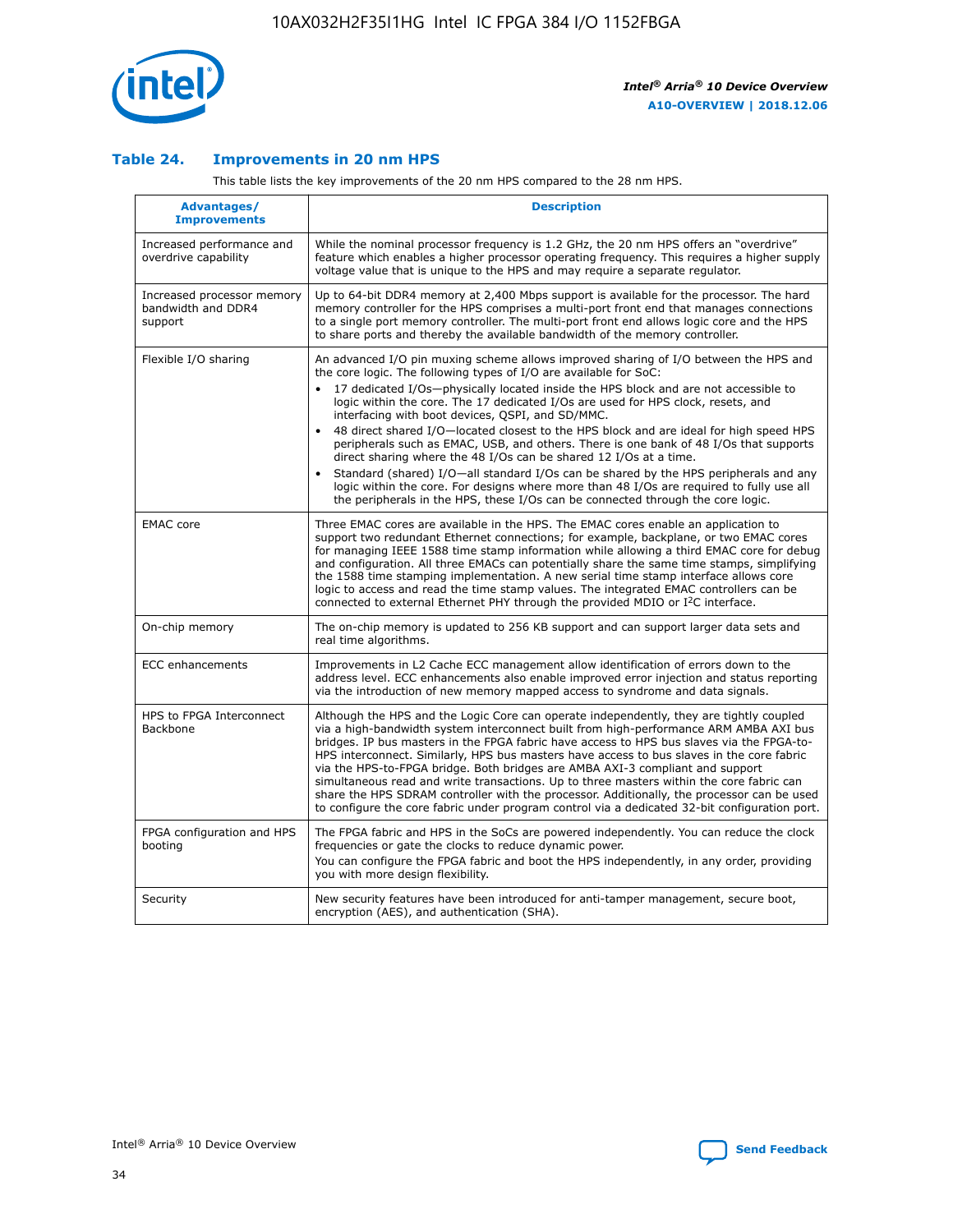

## **Features of the HPS**

The HPS has the following features:

- 1.2-GHz, dual-core ARM Cortex-A9 MPCore processor with up to 1.5-GHz via overdrive
	- ARMv7-A architecture that runs 32-bit ARM instructions, 16-bit and 32-bit Thumb instructions, and 8-bit Java byte codes in Jazelle style
	- Superscalar, variable length, out-of-order pipeline with dynamic branch prediction
	- Instruction Efficiency 2.5 MIPS/MHz, which provides total performance of 7500 MIPS at 1.5 GHz
- Each processor core includes:
	- 32 KB of L1 instruction cache, 32 KB of L1 data cache
	- Single- and double-precision floating-point unit and NEON media engine
	- CoreSight debug and trace technology
	- Snoop Control Unit (SCU) and Acceleration Coherency Port (ACP)
- 512 KB of shared L2 cache
- 256 KB of scratch RAM
- Hard memory controller with support for DDR3, DDR4 and optional error correction code (ECC) support
- Multiport Front End (MPFE) Scheduler interface to the hard memory controller
- 8-channel direct memory access (DMA) controller
- QSPI flash controller with SIO, DIO, QIO SPI Flash support
- NAND flash controller (ONFI 1.0 or later) with DMA and ECC support, updated to support 8 and 16-bit Flash devices and new command DMA to offload CPU for fast power down recovery
- Updated SD/SDIO/MMC controller to eMMC 4.5 with DMA with CE-ATA digital command support
- 3 10/100/1000 Ethernet media access control (MAC) with DMA
- 2 USB On-the-Go (OTG) controllers with DMA
- $\bullet$  5 I<sup>2</sup>C controllers (3 can be used by EMAC for MIO to external PHY)
- 2 UART 16550 Compatible controllers
- 4 serial peripheral interfaces (SPI) (2 Master, 2 Slaves)
- 62 programmable general-purpose I/Os, which includes 48 direct share I/Os that allows the HPS peripherals to connect directly to the FPGA I/Os
- 7 general-purpose timers
- 4 watchdog timers
- Anti-tamper, Secure Boot, Encryption (AES) and Authentication (SHA)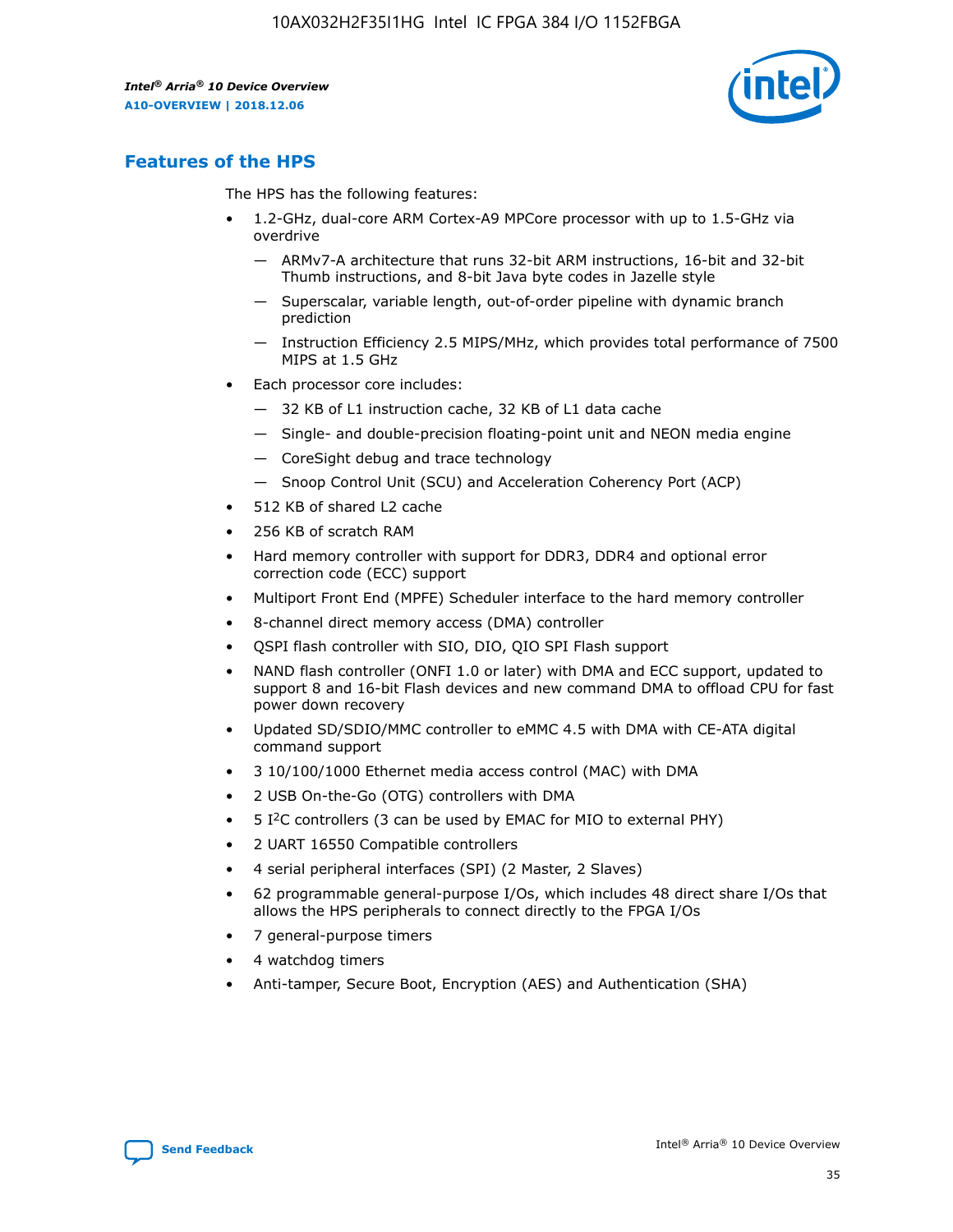

## **System Peripherals and Debug Access Port**

Each Ethernet MAC, USB OTG, NAND flash controller, and SD/MMC controller module has an integrated DMA controller. For modules without an integrated DMA controller, an additional DMA controller module provides up to eight channels of high-bandwidth data transfers. Peripherals that communicate off-chip are multiplexed with other peripherals at the HPS pin level. This allows you to choose which peripherals interface with other devices on your PCB.

The debug access port provides interfaces to industry standard JTAG debug probes and supports ARM CoreSight debug and core traces to facilitate software development.

#### **HPS–FPGA AXI Bridges**

The HPS–FPGA bridges, which support the Advanced Microcontroller Bus Architecture (AMBA) Advanced eXtensible Interface (AXI™) specifications, consist of the following bridges:

- FPGA-to-HPS AMBA AXI bridge—a high-performance bus supporting 32, 64, and 128 bit data widths that allows the FPGA fabric to issue transactions to slaves in the HPS.
- HPS-to-FPGA Avalon/AMBA AXI bridge—a high-performance bus supporting 32, 64, and 128 bit data widths that allows the HPS to issue transactions to slaves in the FPGA fabric.
- Lightweight HPS-to-FPGA AXI bridge—a lower latency 32 bit width bus that allows the HPS to issue transactions to soft peripherals in the FPGA fabric. This bridge is primarily used for control and status register (CSR) accesses to peripherals in the FPGA fabric.

The HPS–FPGA AXI bridges allow masters in the FPGA fabric to communicate with slaves in the HPS logic, and vice versa. For example, the HPS-to-FPGA AXI bridge allows you to share memories instantiated in the FPGA fabric with one or both microprocessors in the HPS, while the FPGA-to-HPS AXI bridge allows logic in the FPGA fabric to access the memory and peripherals in the HPS.

Each HPS–FPGA bridge also provides asynchronous clock crossing for data transferred between the FPGA fabric and the HPS.

#### **HPS SDRAM Controller Subsystem**

The HPS SDRAM controller subsystem contains a multiport SDRAM controller and DDR PHY that are shared between the FPGA fabric (through the FPGA-to-HPS SDRAM interface), the level 2 (L2) cache, and the level 3 (L3) system interconnect. The FPGA-to-HPS SDRAM interface supports AMBA AXI and Avalon® Memory-Mapped (Avalon-MM) interface standards, and provides up to six individual ports for access by masters implemented in the FPGA fabric.

The HPS SDRAM controller supports up to 3 masters (command ports), 3x 64-bit read data ports and 3x 64-bit write data ports.

To maximize memory performance, the SDRAM controller subsystem supports command and data reordering, deficit round-robin arbitration with aging, and high-priority bypass features.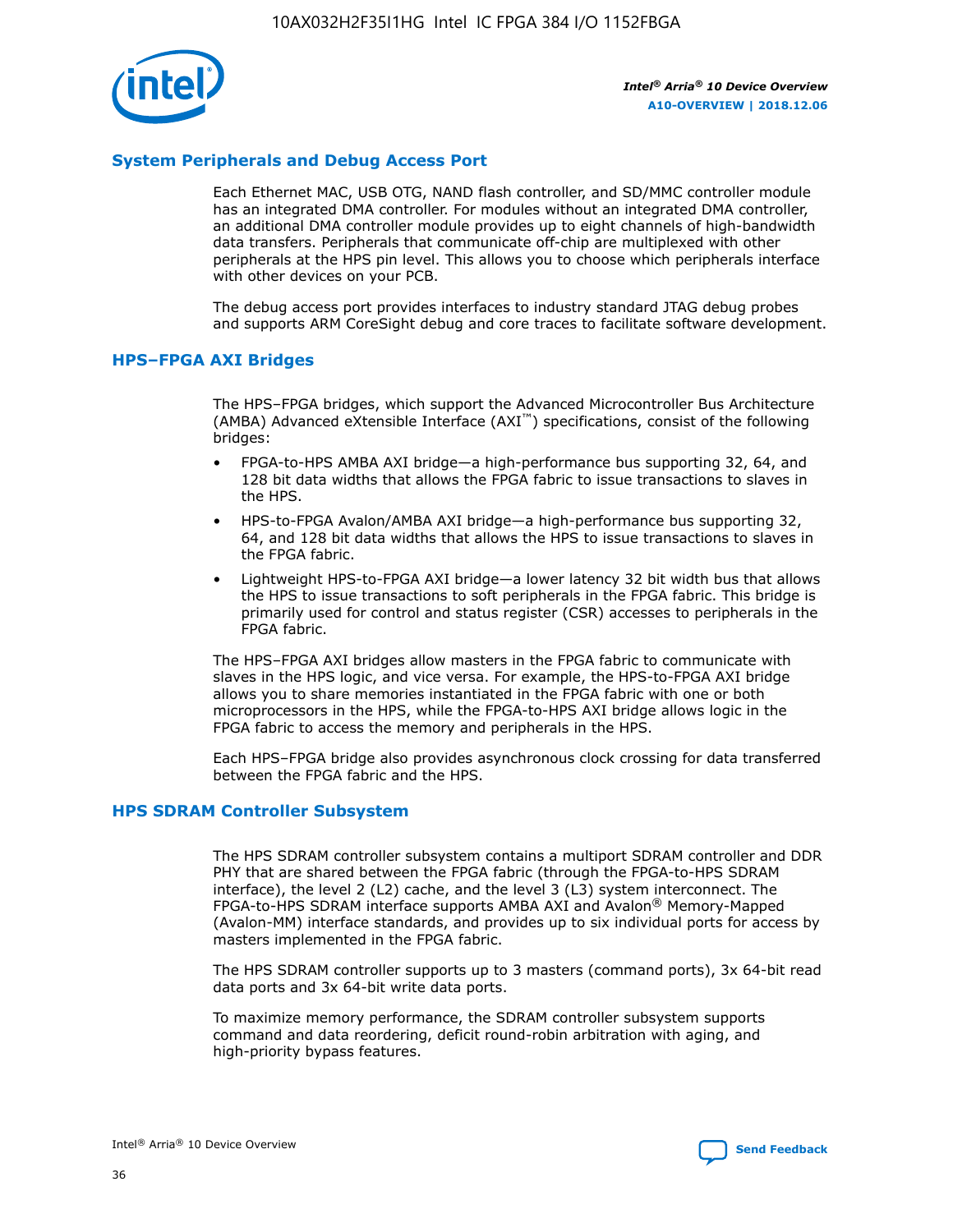

## **FPGA Configuration and HPS Booting**

The FPGA fabric and HPS in the SoC FPGA must be powered at the same time. You can reduce the clock frequencies or gate the clocks to reduce dynamic power.

Once powered, the FPGA fabric and HPS can be configured independently thus providing you with more design flexibility:

- You can boot the HPS independently. After the HPS is running, the HPS can fully or partially reconfigure the FPGA fabric at any time under software control. The HPS can also configure other FPGAs on the board through the FPGA configuration controller.
- Configure the FPGA fabric first, and then boot the HPS from memory accessible to the FPGA fabric.

## **Hardware and Software Development**

For hardware development, you can configure the HPS and connect your soft logic in the FPGA fabric to the HPS interfaces using the Platform Designer system integration tool in the Intel Quartus Prime software.

For software development, the ARM-based SoC FPGA devices inherit the rich software development ecosystem available for the ARM Cortex-A9 MPCore processor. The software development process for Intel SoC FPGAs follows the same steps as those for other SoC devices from other manufacturers. Support for Linux\*, VxWorks\*, and other operating systems are available for the SoC FPGAs. For more information on the operating systems support availability, contact the Intel FPGA sales team.

You can begin device-specific firmware and software development on the Intel SoC FPGA Virtual Target. The Virtual Target is a fast PC-based functional simulation of a target development system—a model of a complete development board. The Virtual Target enables the development of device-specific production software that can run unmodified on actual hardware.

## **Dynamic and Partial Reconfiguration**

The Intel Arria 10 devices support dynamic and partial reconfiguration. You can use dynamic and partial reconfiguration simultaneously to enable seamless reconfiguration of both the device core and transceivers.

## **Dynamic Reconfiguration**

You can reconfigure the PMA and PCS blocks while the device continues to operate. This feature allows you to change the data rates, protocol, and analog settings of a channel in a transceiver bank without affecting on-going data transfer in other transceiver banks. This feature is ideal for applications that require dynamic multiprotocol or multirate support.

## **Partial Reconfiguration**

Using partial reconfiguration, you can reconfigure some parts of the device while keeping the device in operation.

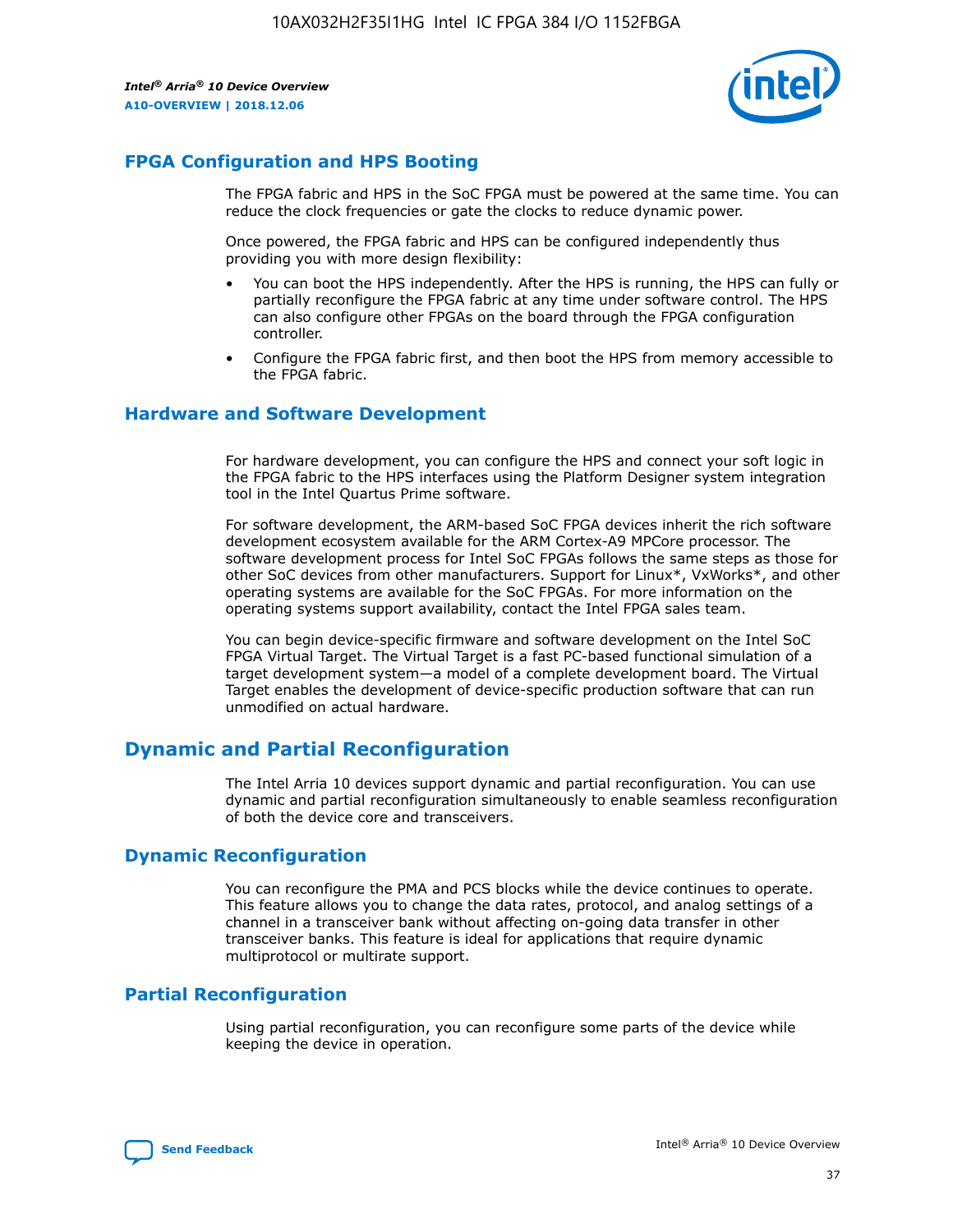

Instead of placing all device functions in the FPGA fabric, you can store some functions that do not run simultaneously in external memory and load them only when required. This capability increases the effective logic density of the device, and lowers cost and power consumption.

In the Intel solution, you do not have to worry about intricate device architecture to perform a partial reconfiguration. The partial reconfiguration capability is built into the Intel Quartus Prime design software, making such time-intensive task simple.

Intel Arria 10 devices support partial reconfiguration in the following configuration options:

- Using an internal host:
	- All supported configuration modes where the FPGA has access to external memory devices such as serial and parallel flash memory.
	- Configuration via Protocol [CvP (PCIe)]
- Using an external host—passive serial (PS), fast passive parallel (FPP) x8, FPP x16, and FPP x32 I/O interface.

# **Enhanced Configuration and Configuration via Protocol**

## **Table 25. Configuration Schemes and Features of Intel Arria 10 Devices**

Intel Arria 10 devices support 1.8 V programming voltage and several configuration schemes.

| <b>Scheme</b>                                                          | <b>Data</b><br><b>Width</b> | <b>Max Clock</b><br>Rate<br>(MHz) | <b>Max Data</b><br>Rate<br>(Mbps)<br>(13) | <b>Decompression</b> | <b>Design</b><br>Security <sup>(1</sup><br>4) | <b>Partial</b><br>Reconfiguration<br>(15) | <b>Remote</b><br><b>System</b><br><b>Update</b> |
|------------------------------------------------------------------------|-----------------------------|-----------------------------------|-------------------------------------------|----------------------|-----------------------------------------------|-------------------------------------------|-------------------------------------------------|
| <b>JTAG</b>                                                            | 1 bit                       | 33                                | 33                                        |                      |                                               | Yes(16)                                   |                                                 |
| Active Serial (AS)<br>through the<br>EPCO-L<br>configuration<br>device | 1 bit,<br>4 bits            | 100                               | 400                                       | Yes                  | Yes                                           | Yes(16)                                   | Yes                                             |
| Passive serial (PS)<br>through CPLD or<br>external<br>microcontroller  | 1 bit                       | 100                               | 100                                       | Yes                  | Yes                                           | Yes <sup>(16)</sup>                       | Parallel<br>Flash<br>Loader<br>(PFL) IP<br>core |
|                                                                        |                             |                                   |                                           |                      |                                               |                                           | continued                                       |

<sup>(13)</sup> Enabling either compression or design security features affects the maximum data rate. Refer to the Intel Arria 10 Device Datasheet for more information.

<sup>(14)</sup> Encryption and compression cannot be used simultaneously.

 $(15)$  Partial reconfiguration is an advanced feature of the device family. If you are interested in using partial reconfiguration, contact Intel for support.

 $(16)$  Partial configuration can be performed only when it is configured as internal host.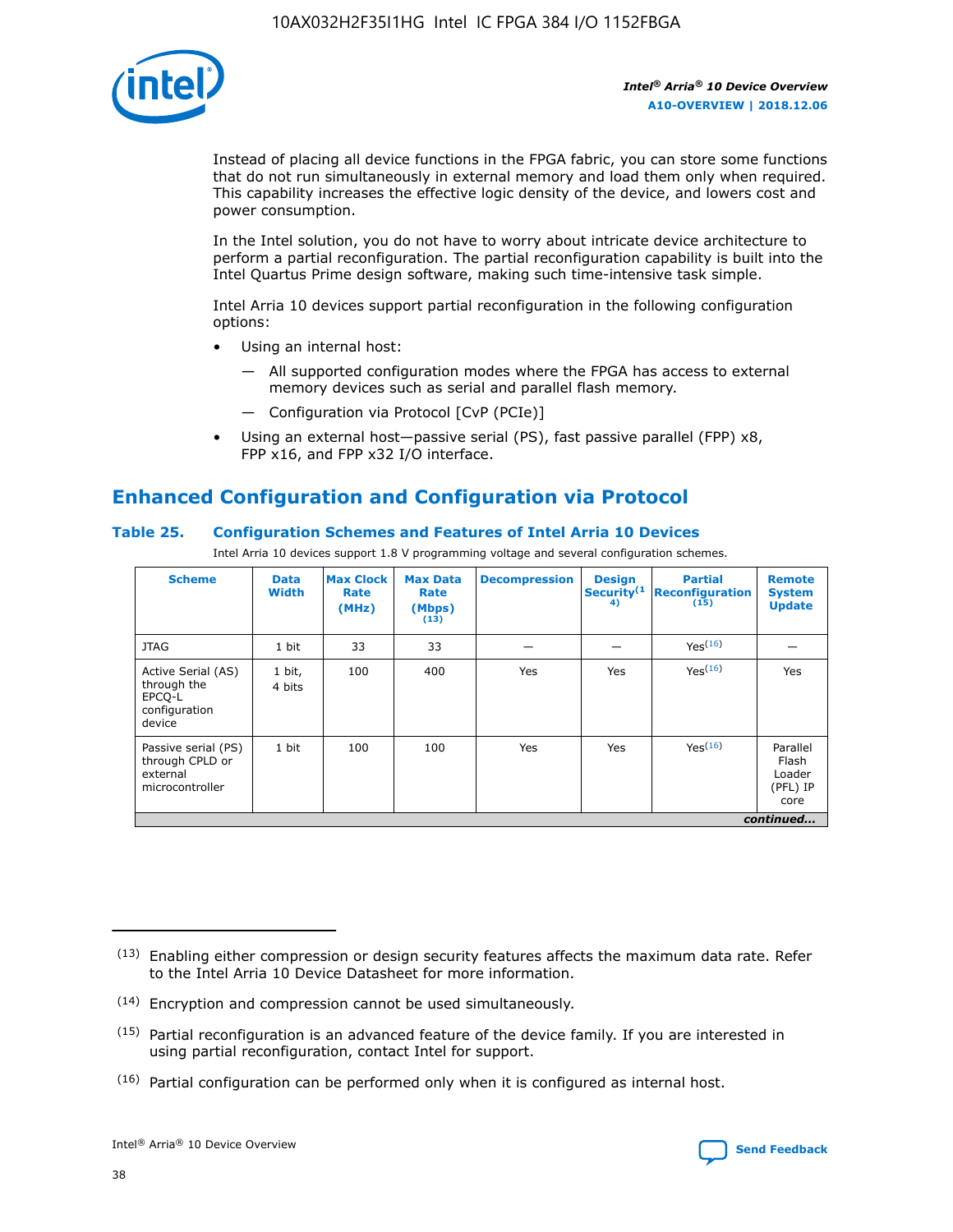

| <b>Scheme</b>                                   | <b>Data</b><br><b>Width</b> | <b>Max Clock</b><br>Rate<br>(MHz) | <b>Max Data</b><br>Rate<br>(Mbps)<br>(13) | <b>Decompression</b> | <b>Design</b><br>Security <sup>(1</sup><br>4) | <b>Partial</b><br><b>Reconfiguration</b><br>(15) | <b>Remote</b><br><b>System</b><br><b>Update</b> |
|-------------------------------------------------|-----------------------------|-----------------------------------|-------------------------------------------|----------------------|-----------------------------------------------|--------------------------------------------------|-------------------------------------------------|
| Fast passive                                    | 8 bits                      | 100                               | 3200                                      | Yes                  | Yes                                           | Yes(17)                                          | PFL IP                                          |
| parallel (FPP)<br>through CPLD or               | 16 bits                     |                                   |                                           | Yes                  | Yes                                           |                                                  | core                                            |
| external<br>microcontroller                     | 32 bits                     |                                   |                                           | Yes                  | Yes                                           |                                                  |                                                 |
| Configuration via                               | 16 bits                     | 100                               | 3200                                      | Yes                  | Yes                                           | Yes <sup>(17)</sup>                              |                                                 |
| <b>HPS</b>                                      | 32 bits                     |                                   |                                           | Yes                  | Yes                                           |                                                  |                                                 |
| Configuration via<br>Protocol [CvP<br>$(PCIe*)$ | x1, x2,<br>x4, x8<br>lanes  |                                   | 8000                                      | Yes                  | Yes                                           | Yes <sup>(16)</sup>                              |                                                 |

You can configure Intel Arria 10 devices through PCIe using Configuration via Protocol (CvP). The Intel Arria 10 CvP implementation conforms to the PCIe 100 ms power-up-to-active time requirement.

## **Related Information**

[Configuration via Protocol \(CvP\) Implementation in Intel FPGAs User Guide](https://www.intel.com/content/www/us/en/programmable/documentation/dsu1441819344145.html#dsu1442269728522) Provides more information about the CvP configuration scheme.

# **SEU Error Detection and Correction**

Intel Arria 10 devices offer robust and easy-to-use single-event upset (SEU) error detection and correction circuitry.

The detection and correction circuitry includes protection for Configuration RAM (CRAM) programming bits and user memories. The CRAM is protected by a continuously running CRC error detection circuit with integrated ECC that automatically corrects one or two errors and detects higher order multi-bit errors. When more than two errors occur, correction is available through reloading of the core programming file, providing a complete design refresh while the FPGA continues to operate.

The physical layout of the Intel Arria 10 CRAM array is optimized to make the majority of multi-bit upsets appear as independent single-bit or double-bit errors which are automatically corrected by the integrated CRAM ECC circuitry. In addition to the CRAM protection, the M20K memory blocks also include integrated ECC circuitry and are layout-optimized for error detection and correction. The MLAB does not have ECC.

(14) Encryption and compression cannot be used simultaneously.

<sup>(17)</sup> Supported at a maximum clock rate of 100 MHz.



 $(13)$  Enabling either compression or design security features affects the maximum data rate. Refer to the Intel Arria 10 Device Datasheet for more information.

 $(15)$  Partial reconfiguration is an advanced feature of the device family. If you are interested in using partial reconfiguration, contact Intel for support.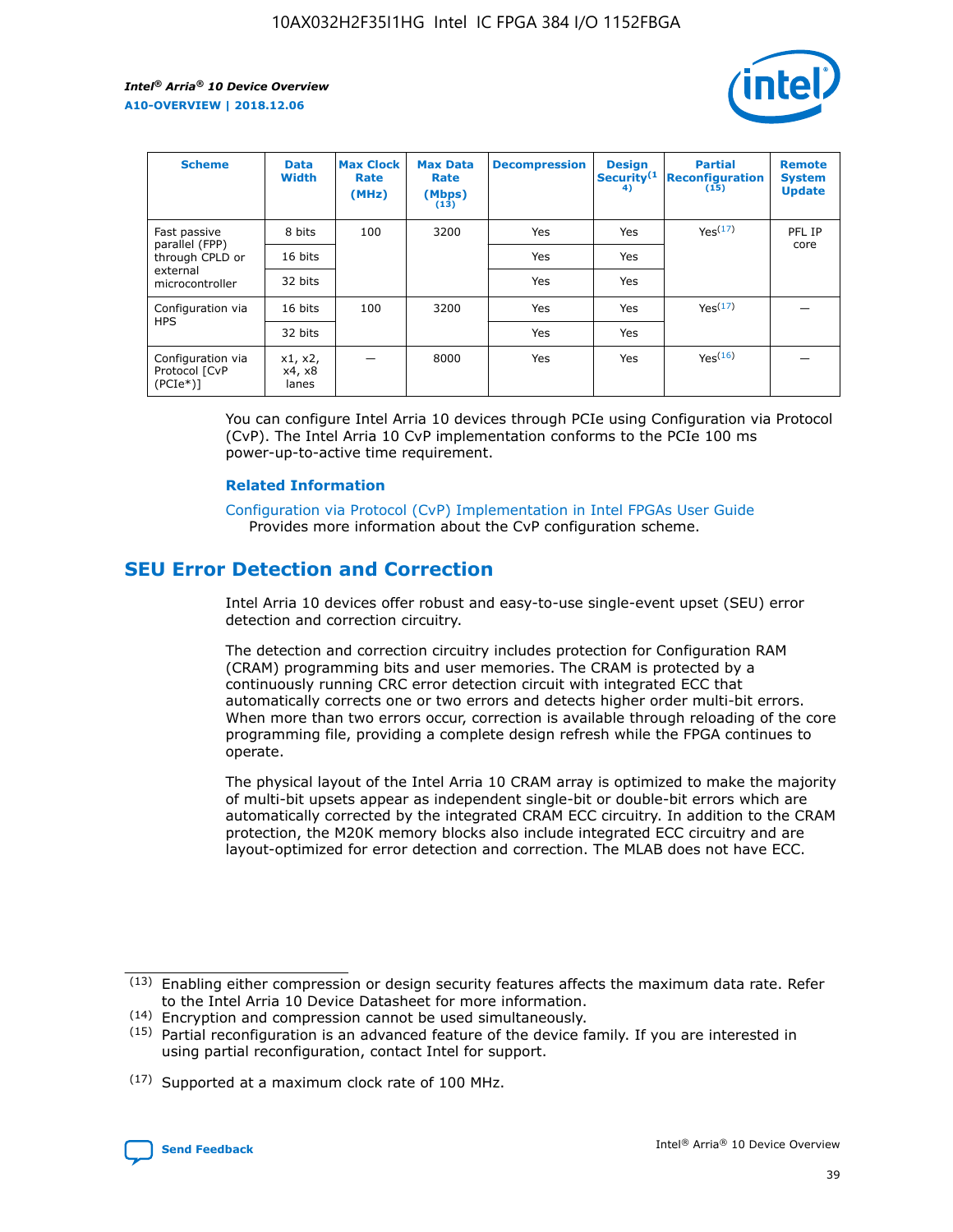

## **Power Management**

Intel Arria 10 devices leverage the advanced 20 nm process technology, a low 0.9 V core power supply, an enhanced core architecture, and several optional power reduction techniques to reduce total power consumption by as much as 40% compared to Arria V devices and as much as 60% compared to Stratix V devices.

The optional power reduction techniques in Intel Arria 10 devices include:

- **SmartVID**—a code is programmed into each device during manufacturing that allows a smart regulator to operate the device at lower core  $V_{CC}$  while maintaining performance
- **Programmable Power Technology**—non-critical timing paths are identified by the Intel Quartus Prime software and the logic in these paths is biased for low power instead of high performance
- **Low Static Power Options**—devices are available with either standard static power or low static power while maintaining performance

Furthermore, Intel Arria 10 devices feature Intel's industry-leading low power transceivers and include a number of hard IP blocks that not only reduce logic resources but also deliver substantial power savings compared to soft implementations. In general, hard IP blocks consume up to 90% less power than the equivalent soft logic implementations.

# **Incremental Compilation**

The Intel Quartus Prime software incremental compilation feature reduces compilation time and helps preserve performance to ease timing closure. The incremental compilation feature enables the partial reconfiguration flow for Intel Arria 10 devices.

Incremental compilation supports top-down, bottom-up, and team-based design flows. This feature facilitates modular, hierarchical, and team-based design flows where different designers compile their respective design sections in parallel. Furthermore, different designers or IP providers can develop and optimize different blocks of the design independently. These blocks can then be imported into the top level project.

# **Document Revision History for Intel Arria 10 Device Overview**

| <b>Document</b><br><b>Version</b> | <b>Changes</b>                                                                                                                                                                                                                                                              |
|-----------------------------------|-----------------------------------------------------------------------------------------------------------------------------------------------------------------------------------------------------------------------------------------------------------------------------|
| 2018.12.06                        | Added links to Intel Arria 10 device errata documents.<br>Removed automotive temperature option from the Intel Arria 10 GX devices.<br>Removed -3 fabric speed grade from the Intel Arria 10 GT devices.<br>Updated power options for the Intel Arria 10 GX and GT devices. |
| 2018.04.09                        | Updated the lowest $V_{CC}$ from 0.83 V to 0.82 V in the topic listing a summary of the device features.                                                                                                                                                                    |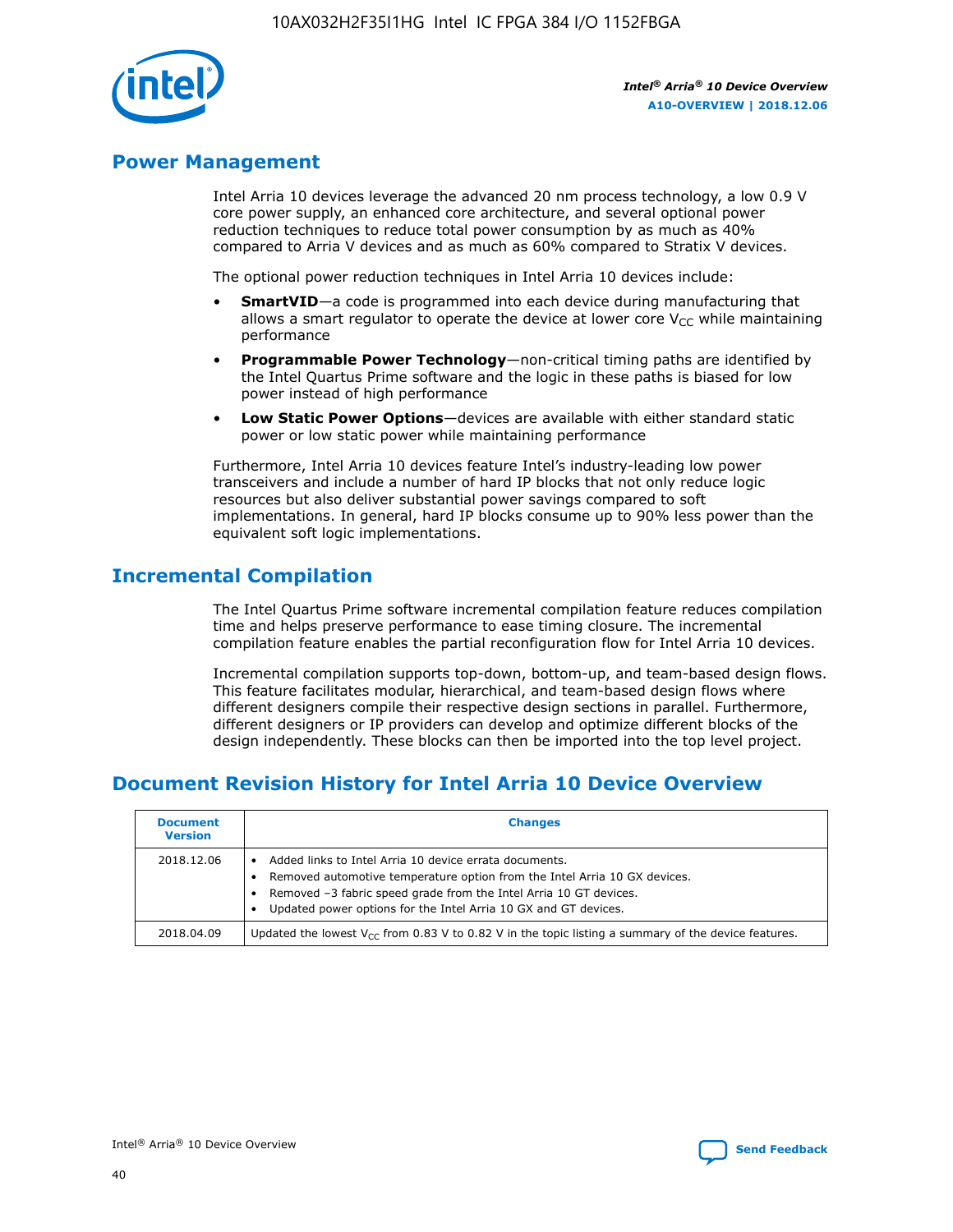

| <b>Date</b>    | <b>Version</b> | <b>Changes</b>                                                                                                                                                                                                                                                                                                                                                                                                                                                                                                                                                                                                                                                                                                                                                                                                                                                                                                                                               |
|----------------|----------------|--------------------------------------------------------------------------------------------------------------------------------------------------------------------------------------------------------------------------------------------------------------------------------------------------------------------------------------------------------------------------------------------------------------------------------------------------------------------------------------------------------------------------------------------------------------------------------------------------------------------------------------------------------------------------------------------------------------------------------------------------------------------------------------------------------------------------------------------------------------------------------------------------------------------------------------------------------------|
| January 2018   | 2018.01.17     | Updated the maximum data rate for HPS (Intel Arria 10 SX devices<br>external memory interface DDR3 controller from 2,166 Mbps to 2,133<br>Mbps.<br>Updated maximum frequency supported for half rate QDRII and QDRII<br>+ SRAM to 633 MHz in Memory Standards Supported by the Soft<br>Memory Controller table.<br>Updated transceiver backplane capability to 12.5 Gbps.<br>Removed transceiver speed grade 5 in Sample Ordering Core and<br>Available Options for Intel Arria 10 GX Devices figure.<br>Removed package code 40, low static power, SmartVID, industrial, and<br>military operating temperature support from Sample Ordering Core and<br>Available Options for Intel Arria 10 GT Devices figure.<br>Updated short reach transceiver rate for Intel Arria 10 GT devices to<br>25.8 Gbps.<br>Removed On-Die Instrumentation - EyeQ and Jitter Margin Tool<br>support from PMA Features of the Transceivers in Intel Arria 10 Devices<br>table. |
| September 2017 | 2017.09.20     | Updated the maximum speed of the DDR4 external memory interface from<br>1,333 MHz/2,666 Mbps to 1,200 MHz/2,400 Mbps.                                                                                                                                                                                                                                                                                                                                                                                                                                                                                                                                                                                                                                                                                                                                                                                                                                        |
| July 2017      | 2017.07.13     | Corrected the automotive temperature range in the figure showing the<br>available options for the Intel Arria 10 GX devices from "-40°C to 100°C"<br>to "-40°C to 125°C".                                                                                                                                                                                                                                                                                                                                                                                                                                                                                                                                                                                                                                                                                                                                                                                    |
| July 2017      | 2017.07.06     | Added automotive temperature option to Intel Arria 10 GX device family.                                                                                                                                                                                                                                                                                                                                                                                                                                                                                                                                                                                                                                                                                                                                                                                                                                                                                      |
| May 2017       | 2017.05.08     | Corrected protocol names with "1588" to "IEEE 1588v2".<br>Updated the vertical migration table to remove vertical migration<br>$\bullet$<br>between Intel Arria 10 GX and Intel Arria 10 SX device variants.<br>Removed all "Preliminary" marks.                                                                                                                                                                                                                                                                                                                                                                                                                                                                                                                                                                                                                                                                                                             |
| March 2017     | 2017.03.15     | Removed the topic about migration from Intel Arria 10 to Intel Stratix<br>10 devices.<br>Rebranded as Intel.<br>$\bullet$                                                                                                                                                                                                                                                                                                                                                                                                                                                                                                                                                                                                                                                                                                                                                                                                                                    |
| October 2016   | 2016.10.31     | Removed package F36 from Intel Arria 10 GX devices.<br>Updated Intel Arria 10 GT sample ordering code and maximum GX<br>$\bullet$<br>transceiver count. Intel Arria 10 GT devices are available only in the<br>SF45 package option with a maximum of 72 transceivers.                                                                                                                                                                                                                                                                                                                                                                                                                                                                                                                                                                                                                                                                                        |
| May 2016       | 2016.05.02     | Updated the FPGA Configuration and HPS Booting topic.<br>$\bullet$<br>Remove V <sub>CC</sub> PowerManager from the Summary of Features, Power<br>Management and Arria 10 Device Variants and packages topics. This<br>feature is no longer supported in Arria 10 devices.<br>Removed LPDDR3 from the Memory Standards Supported by the HPS<br>Hard Memory Controller table in the Memory Standards Supported by<br>Intel Arria 10 Devices topic. This standard is only supported by the<br>FPGA.<br>Removed transceiver speed grade 5 from the Device Variants and<br>Packages topic for Arria 10 GX and SX devices.                                                                                                                                                                                                                                                                                                                                         |
| February 2016  | 2016.02.11     | Changed the maximum Arria 10 GT datarate to 25.8 Gbps and the<br>minimum datarate to 1 Gbps globally.<br>Revised the state for Core clock networks in the Summary of Features<br>topic.<br>Changed the transceiver parameters in the "Summary of Features for<br>Arria 10 Devices" table.<br>Changed the transceiver parameters in the "Maximum Resource Counts"<br>for Arria 10 GT Devices" table.<br>Changed the package availability for GT devices in the "Package Plan<br>for Arria 10 GT Devices" table.<br>Changed the package configurations for GT devices in the "Migration"<br>Capability Across Arria 10 Product Lines" figure.<br>continued                                                                                                                                                                                                                                                                                                     |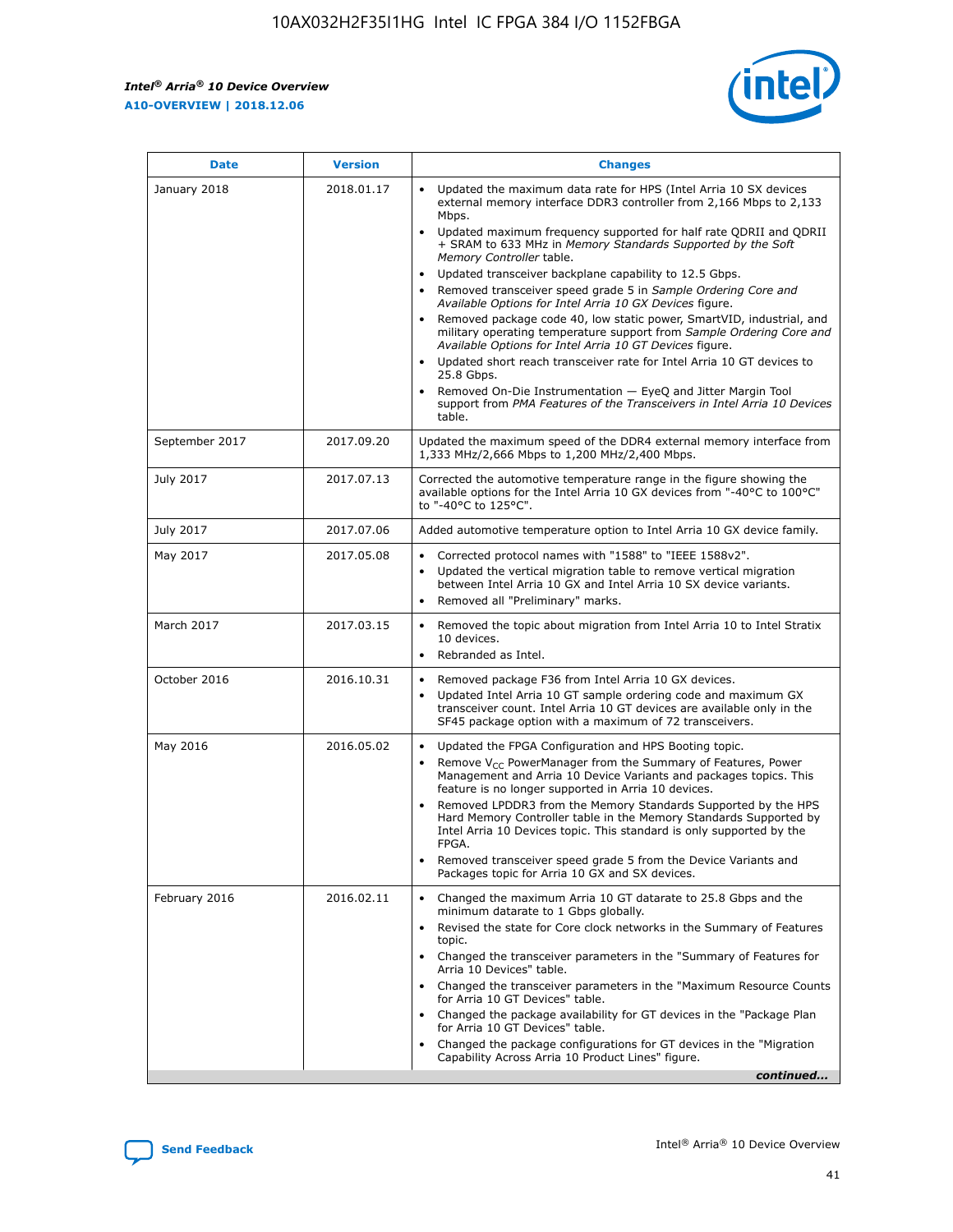

| <b>Date</b>   | <b>Version</b> | <b>Changes</b>                                                                                                                                                               |
|---------------|----------------|------------------------------------------------------------------------------------------------------------------------------------------------------------------------------|
|               |                | • Changed transceiver parameters in the "Low Power Serial Transceivers"<br>section.                                                                                          |
|               |                | • Changed the transceiver descriptions in the "Device Variants for the<br>Arria 10 Device Family" table.                                                                     |
|               |                | Changed the "Sample Ordering Code and Available Options for Arria 10<br>$\bullet$<br>GT Devices" figure.                                                                     |
|               |                | Changed the datarates for GT devices in the "PMA Features" section.                                                                                                          |
|               |                | Changed the datarates for GT devices in the "PCS Features" section.<br>$\bullet$                                                                                             |
| December 2015 | 2015.12.14     | Updated the number of M20K memory blocks for Arria 10 GX 660 from<br>2133 to 2131 and corrected the total RAM bit from 48,448 Kb to<br>48,408 Kb.                            |
|               |                | Corrected the number of DSP blocks for Arria 10 GX 660 from 1688 to<br>1687 in the table listing floating-point arithmetic resources.                                        |
| November 2015 | 2015.11.02     | Updated the maximum resources for Arria 10 GX 220, GX 320, GX 480,<br>$\bullet$<br>GX 660, SX 220, SX 320, SX 480, and SX 660.                                               |
|               |                | • Updated resource count for Arria 10 GX 320, GX 480, GX 660, SX 320,<br>SX 480, a SX 660 devices in Number of Multipliers in Intel Arria 10<br><b>Devices</b> table.        |
|               |                | Updated the available options for Arria 10 GX, GT, and SX.                                                                                                                   |
|               |                | Changed instances of Quartus II to Quartus Prime.<br>$\bullet$                                                                                                               |
| June 2015     | 2015.06.15     | Corrected label for Intel Arria 10 GT product lines in the vertical migration<br>figure.                                                                                     |
| May 2015      | 2015.05.15     | Corrected the DDR3 half rate and quarter rate maximum frequencies in the<br>table that lists the memory standards supported by the Intel Arria 10 hard<br>memory controller. |
| May 2015      | 2015.05.04     | • Added support for 13.5G JESD204b in the Summary of Features table.                                                                                                         |
|               |                | • Added a link to Arria 10 GT Channel Usage in the Arria 10 GT Package<br>Plan topic.                                                                                        |
|               |                | • Added a note to the table, Maximum Resource Counts for Arria 10 GT<br>devices.                                                                                             |
|               |                | • Updated the power requirements of the transceivers in the Low Power<br>Serial Transceivers topic.                                                                          |
| January 2015  | 2015.01.23     | • Added floating point arithmetic features in the Summary of Features<br>table.                                                                                              |
|               |                | • Updated the total embedded memory from 38.38 megabits (Mb) to<br>65.6 Mb.                                                                                                  |
|               |                | • Updated the table that lists the memory standards supported by Intel<br>Arria 10 devices.                                                                                  |
|               |                | Removed support for DDR3U, LPDDR3 SDRAM, RLDRAM 2, and DDR2.                                                                                                                 |
|               |                | Moved RLDRAM 3 support from hard memory controller to soft memory<br>controller. RLDRAM 3 support uses hard PHY with soft memory<br>controller.                              |
|               |                | Added soft memory controller support for QDR IV.<br>٠                                                                                                                        |
|               |                | Updated the maximum resource count table to include the number of<br>hard memory controllers available in each device variant.                                               |
|               |                | Updated the transceiver PCS data rate from 12.5 Gbps to 12 Gbps.<br>$\bullet$                                                                                                |
|               |                | Updated the max clock rate of PS, FPP x8, FPP x16, and Configuration<br>via HPS from 125 MHz to 100 MHz.                                                                     |
|               |                | Added a feature for fractional synthesis PLLs: PLL cascading.                                                                                                                |
|               |                | Updated the HPS programmable general-purpose I/Os from 54 to 62.<br>$\bullet$                                                                                                |
|               |                | continued                                                                                                                                                                    |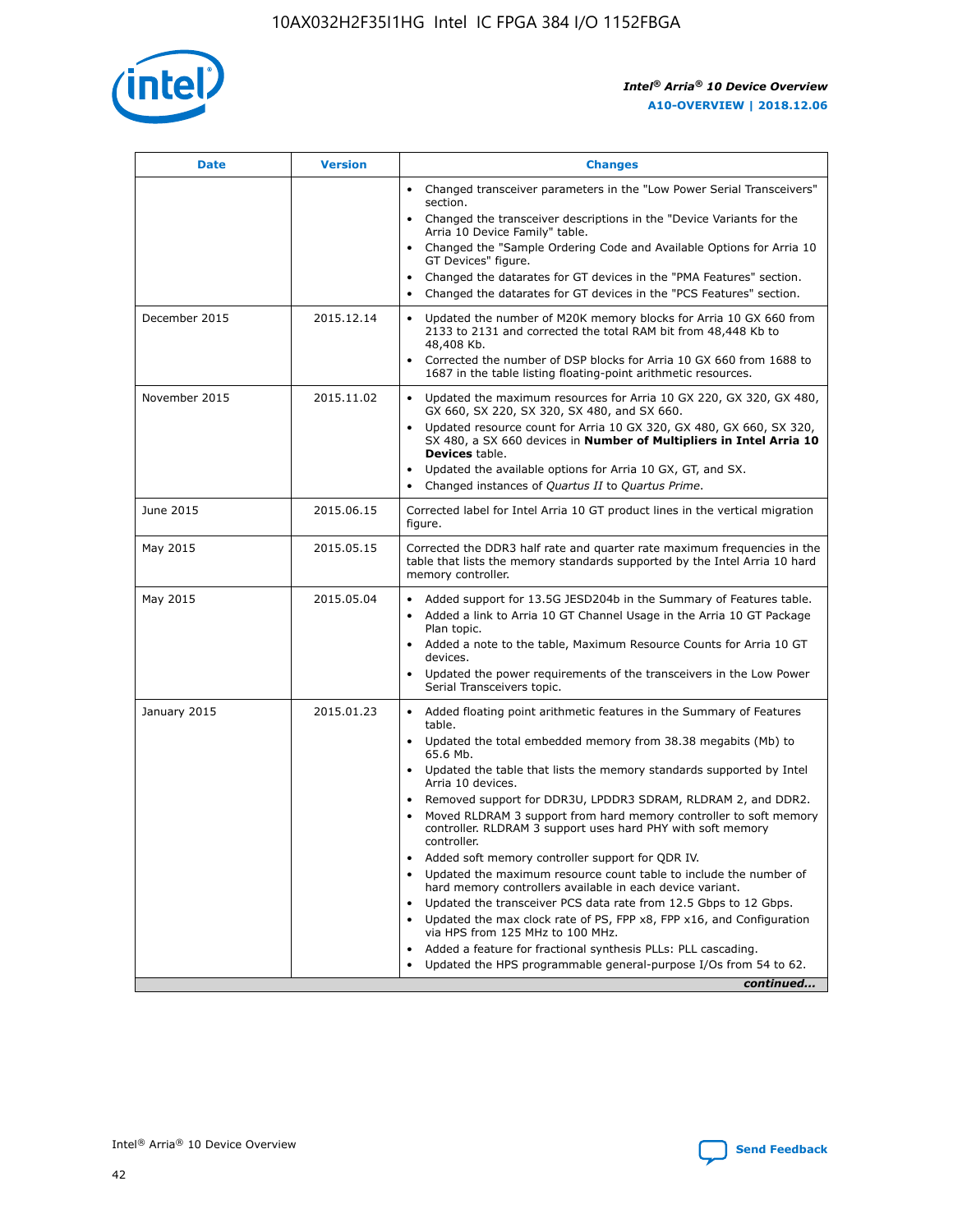r



| <b>Date</b>    | <b>Version</b> | <b>Changes</b>                                                                                                                                                                                                                                                                                                                                                                                                                                                                                                                                      |
|----------------|----------------|-----------------------------------------------------------------------------------------------------------------------------------------------------------------------------------------------------------------------------------------------------------------------------------------------------------------------------------------------------------------------------------------------------------------------------------------------------------------------------------------------------------------------------------------------------|
| September 2014 | 2014.09.30     | Corrected the 3 V I/O and LVDS I/O counts for F35 and F36 packages<br>$\bullet$<br>of Arria 10 GX.<br>Corrected the 3 V I/O, LVDS I/O, and transceiver counts for the NF40<br>$\bullet$<br>package of the Arria GX 570 and 660.<br>Removed 3 V I/O, LVDS I/O, and transceiver counts for the NF40<br>$\bullet$<br>package of the Arria GX 900 and 1150. The NF40 package is not<br>available for Arria 10 GX 900 and 1150.                                                                                                                          |
| August 2014    | 2014.08.18     | Updated Memory (Kb) M20K maximum resources for Arria 10 GX 660<br>devices from 42,660 to 42,620.<br>Added GPIO columns consisting of LVDS I/O Bank and 3V I/O Bank in<br>$\bullet$<br>the Package Plan table.<br>Added how to use memory interface clock frequency higher than 533<br>$\bullet$<br>MHz in the I/O vertical migration.<br>Added information to clarify that RLDRAM3 support uses hard PHY with<br>$\bullet$<br>soft memory controller.<br>Added variable precision DSP blocks support for floating-point<br>$\bullet$<br>arithmetic. |
| June 2014      | 2014.06.19     | Updated number of dedicated I/Os in the HPS block to 17.                                                                                                                                                                                                                                                                                                                                                                                                                                                                                            |
| February 2014  | 2014.02.21     | Updated transceiver speed grade options for GT devices in Figure 2.                                                                                                                                                                                                                                                                                                                                                                                                                                                                                 |
| February 2014  | 2014.02.06     | Updated data rate for Arria 10 GT devices from 28.1 Gbps to 28.3 Gbps.                                                                                                                                                                                                                                                                                                                                                                                                                                                                              |
| December 2013  | 2013.12.10     | Updated the HPS memory standards support from LPDDR2 to LPDDR3.<br>Updated HPS block diagram to include dedicated HPS I/O and FPGA<br>$\bullet$<br>Configuration blocks as well as repositioned SD/SDIO/MMC, DMA, SPI<br>and NAND Flash with ECC blocks.                                                                                                                                                                                                                                                                                            |
| December 2013  | 2013.12.02     | Initial release.                                                                                                                                                                                                                                                                                                                                                                                                                                                                                                                                    |